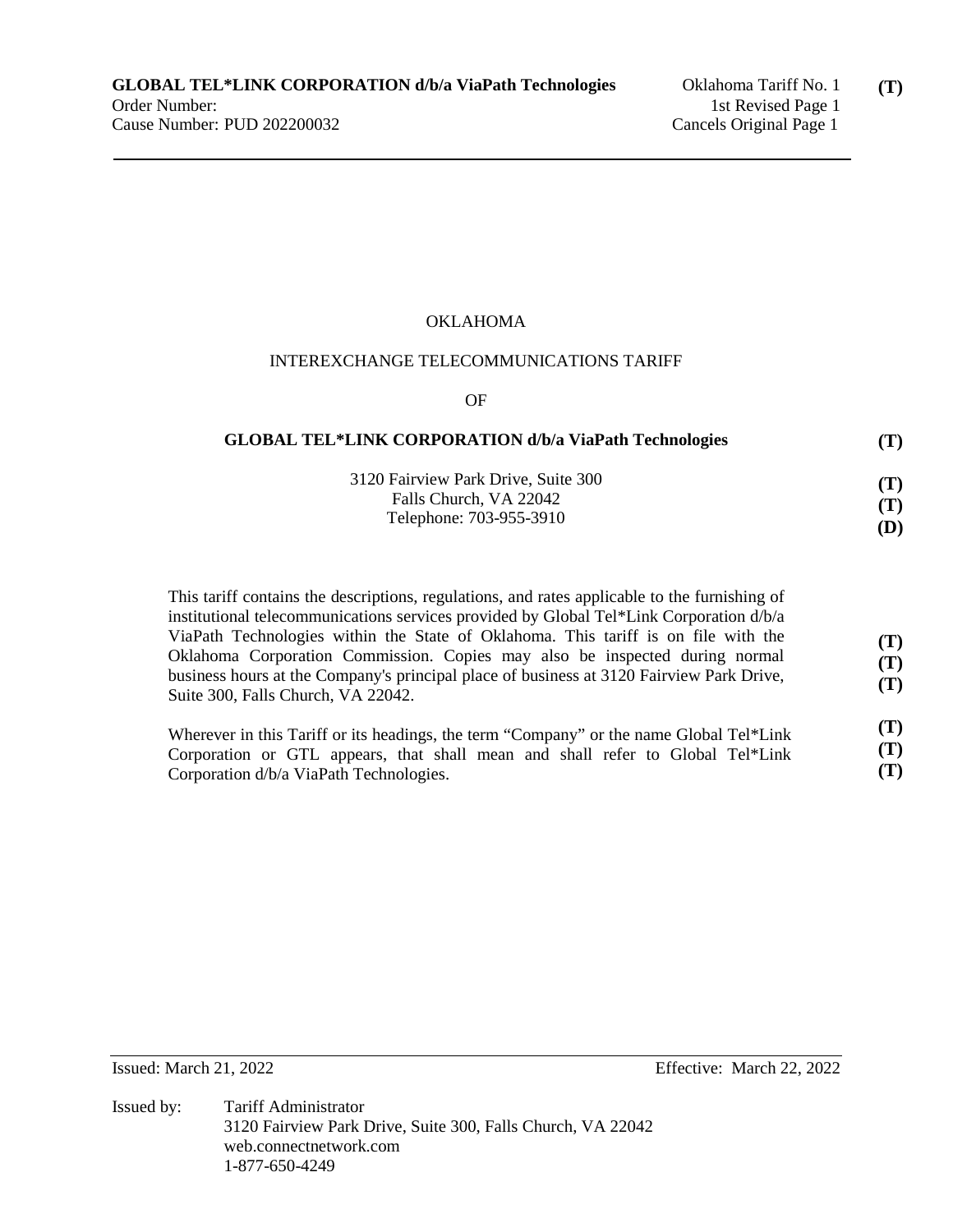#### **CHECK SHEET**

Pages listed below are inclusive of this tariff are effective as of the date shown at the bottom of the respective sheet(s). Original and revised pages as named below comprise all changes from the original tariff and are currently in effect as of the date on the bottom of this page.

| <b>PAGE</b>    | <b>REVISION</b>      |   | <b>PAGE</b> | <b>REVISION</b>      |
|----------------|----------------------|---|-------------|----------------------|
| $\mathbf{1}$   | Original             | ∗ | 26.2        | $2nd$ Rev.           |
| $\overline{c}$ | 15th Revised         | ∗ | 26.3        | $3rd$ Rev.           |
| 3              | Original             |   | 26.4        | $4th$ Rev.           |
| $\overline{4}$ | Original             |   | 26.5        | $3rd$ Rev.           |
| 5              | Original             |   | 27          | $1st$ Rev.           |
| 6              | $1^{\rm st}$ Rev.    |   | 28          | 4 <sup>th</sup> Rev. |
| 7              | $1st$ Rev.           |   | 29          | $6th$ Rev.           |
| 8              | Original             |   | 30          | $3rd$ Rev.           |
| 9              | Original             |   | 30.1        | $2nd$ Rev.           |
| 10             | $1st$ Rev.           |   | 30.2        | $2nd$ Rev.           |
| 11             | $2nd$ Rev.           |   | 31          | $4th$ Rev.           |
| 12             | Original             |   | 31.1        | $2nd$ Rev.           |
| 13             | Original             |   | 31.2        | $2nd$ Rev.           |
| 14             | Original             |   | 32          | $4th$ Rev.           |
| 15             | Original             |   | 33          | $3^{\rm rd}$ Rev.    |
| 16             | $1^{\rm st}$ Rev.    |   | 34          | $1^{\rm st}$ Rev.    |
| 17             | Original             |   | 35          | $2nd$ Rev.           |
| 18             | $2nd$ Rev.           |   | 36          | $2nd$ Rev.           |
| 19             | Original             |   | 37          | $2nd$ Rev.           |
| 20             | Original             |   | 38          | $1st$ Rev.           |
| 21             | Original             |   | 39          | $6th$ Rev.           |
| 22             | Original             |   | 39.1        | $3rd$ Rev.           |
| 23             | Original             |   | 40          | Original             |
| 24             | 2 <sup>nd</sup> Rev. |   |             |                      |
| 25             | 3rd Rev.             |   |             |                      |
| 26             | Original             |   |             |                      |
| 26.1           | $1st$ Rev.           |   |             |                      |

\* - indicates those pages included with this filing.

NOTE: Future revisions to these original tariff pages shall include an updated Check Sheet. Such Check Sheet shall include an (\*) beside the applicable page number and the caption "Revision No. \_\_"

Issued: March 21, 2022 Effective: March 22, 2022

Issued by: Tariff Administrator 3120 Fairview Park Drive, Suite 300, Falls Church, VA 22042 web.connectnetwork.com 1-877-650-4249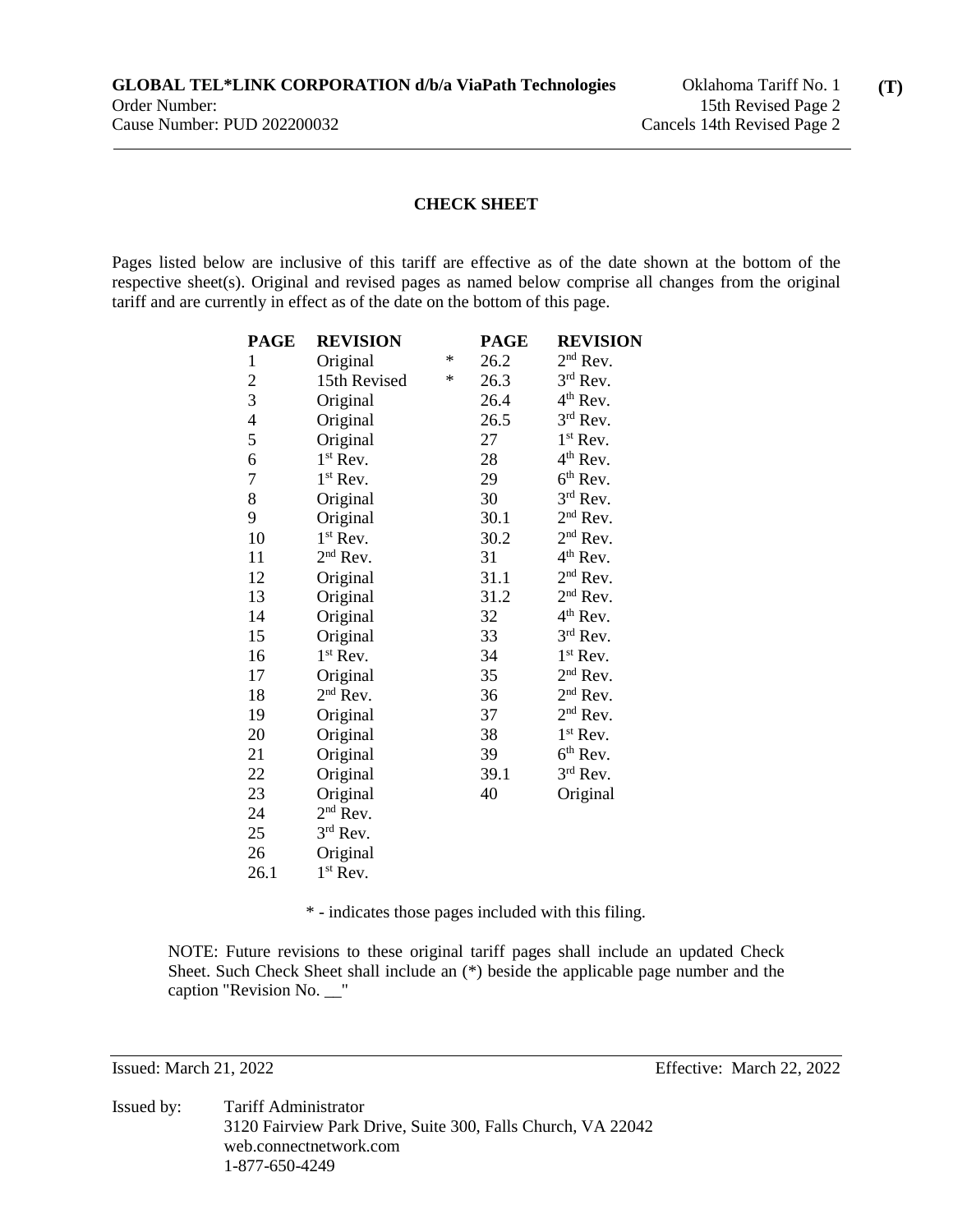#### **TABLE OF CONTENTS**

| <b>Check Sheet</b>                            | 2  |
|-----------------------------------------------|----|
| <b>Table of Contents</b>                      | 3  |
| Symbols                                       | 4  |
| Applicability of Tariff                       | 5  |
| <b>Accessibility of Tariff</b>                | 6  |
| Section 1 - Technical Terms and Abbreviations | 7  |
| Section 2 - Rules and Regulations             | 12 |
| Section 3 - Description of Services and Rates | 25 |
| <b>Section 4 - Rates</b>                      | 27 |

ISSUED: February 9, 1998 EFFECTIVE: June 26, 1998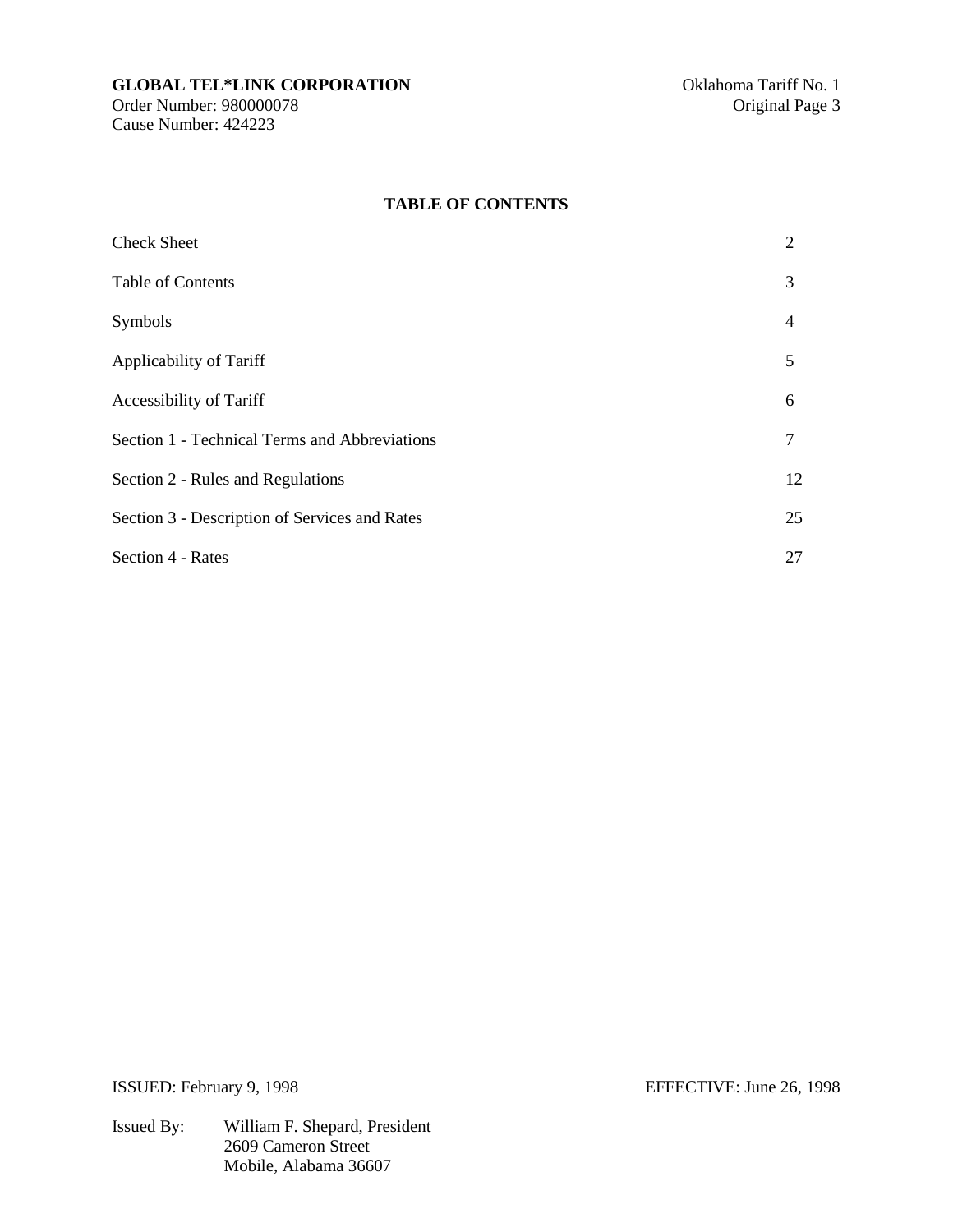## **SYMBOLS**

The following are the only symbols used for the purposes indicated below:

| (AT) | means Addition to Text;   |
|------|---------------------------|
| (C)  | means Correction;         |
| (CP) | means Change in Practice; |
| (CR) | means Change in Rate;     |
| (CT) | means Change in Text;     |
| (DR) | means Discontinued Rate;  |
| (FC) | means Change in Format;   |
| (MT) | means Moved Text;         |
| (NR) | means New Rate;           |
| (RT) | means Removal of Text.    |

In addition to symbols for changes, each provision or rate element changed shall contain a vertical line which clearly shows the exact number of lines being changed.

ISSUED: February 9, 1998 EFFECTIVE: June 26, 1998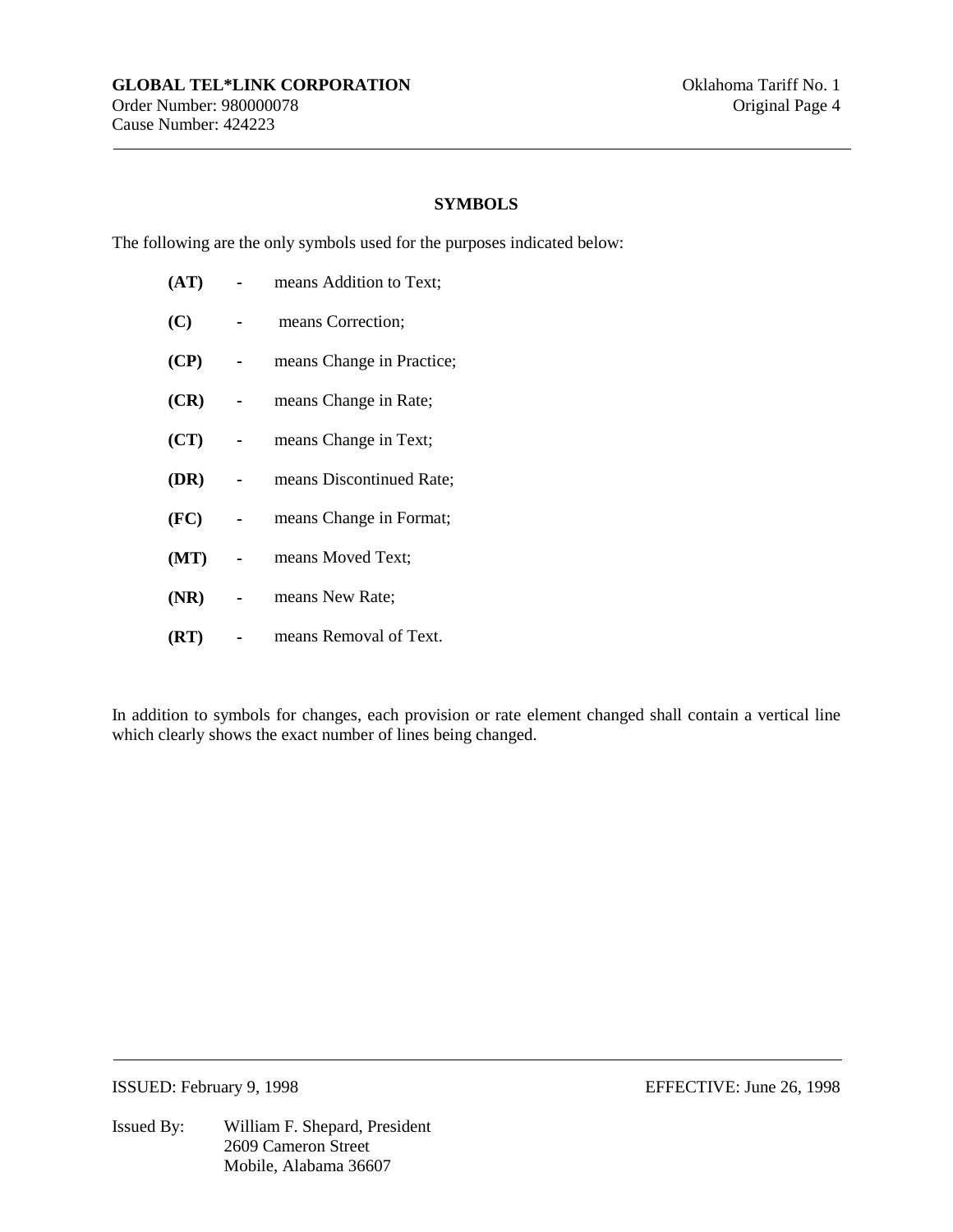## **APPLICABILITY OF TARIFF**

This tariff contains the descriptions, regulations, and rates applicable to the furnishing of interexchange telecommunications services provided by Global Tel\*Link Corporation ("Global") to the general public and inmates of prisons, jails or other confinement institutions within the state of Oklahoma.

ISSUED: February 9, 1998 EFFECTIVE: June 26, 1998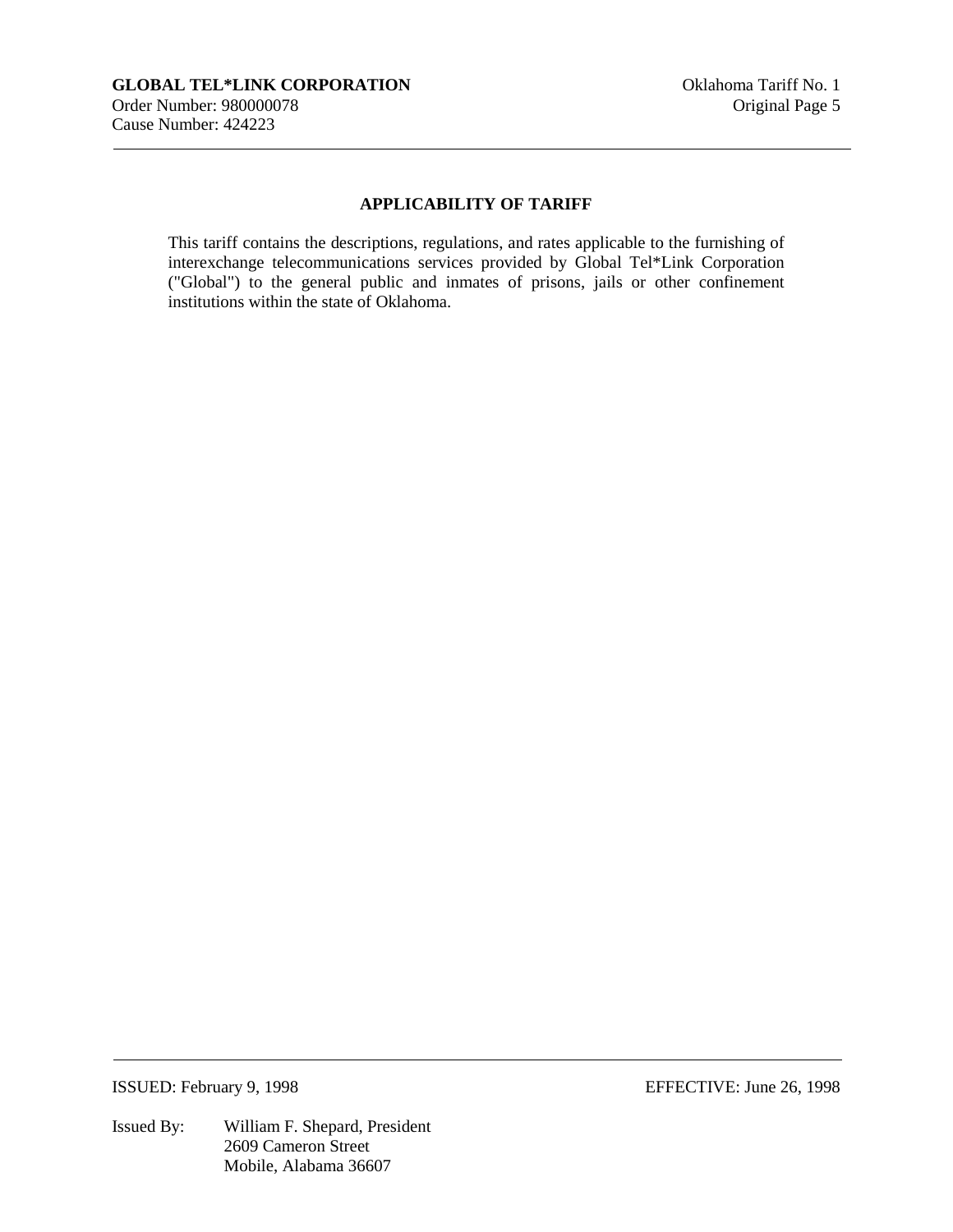## **ACCESSIBILITY OF TARIFF**

This tariff is on file with the Oklahoma Corporation Commission. Additionally, copies may be inspected during normal business hours at Global Tel\*Link Corporation, Inc.'s principal place of business:

> Global Tel\*Link Corporation 2609 Cameron Street Mobile, Alabama 36607 Telephone: (334) 479-4500 Facsimile: (334) 479-0656

Upon reasonable request, copies of this tariff may be obtained from the Company at no charge by contacting the Company at 1-800-489-4500

ISSUED: July 12, 2005 EFFECTIVE: August 26, 2005

Issued By: Lynda Gaston, Regulatory Manager **(CT)** 2609 Cameron Street Mobile, Alabama 36607 OKn0501b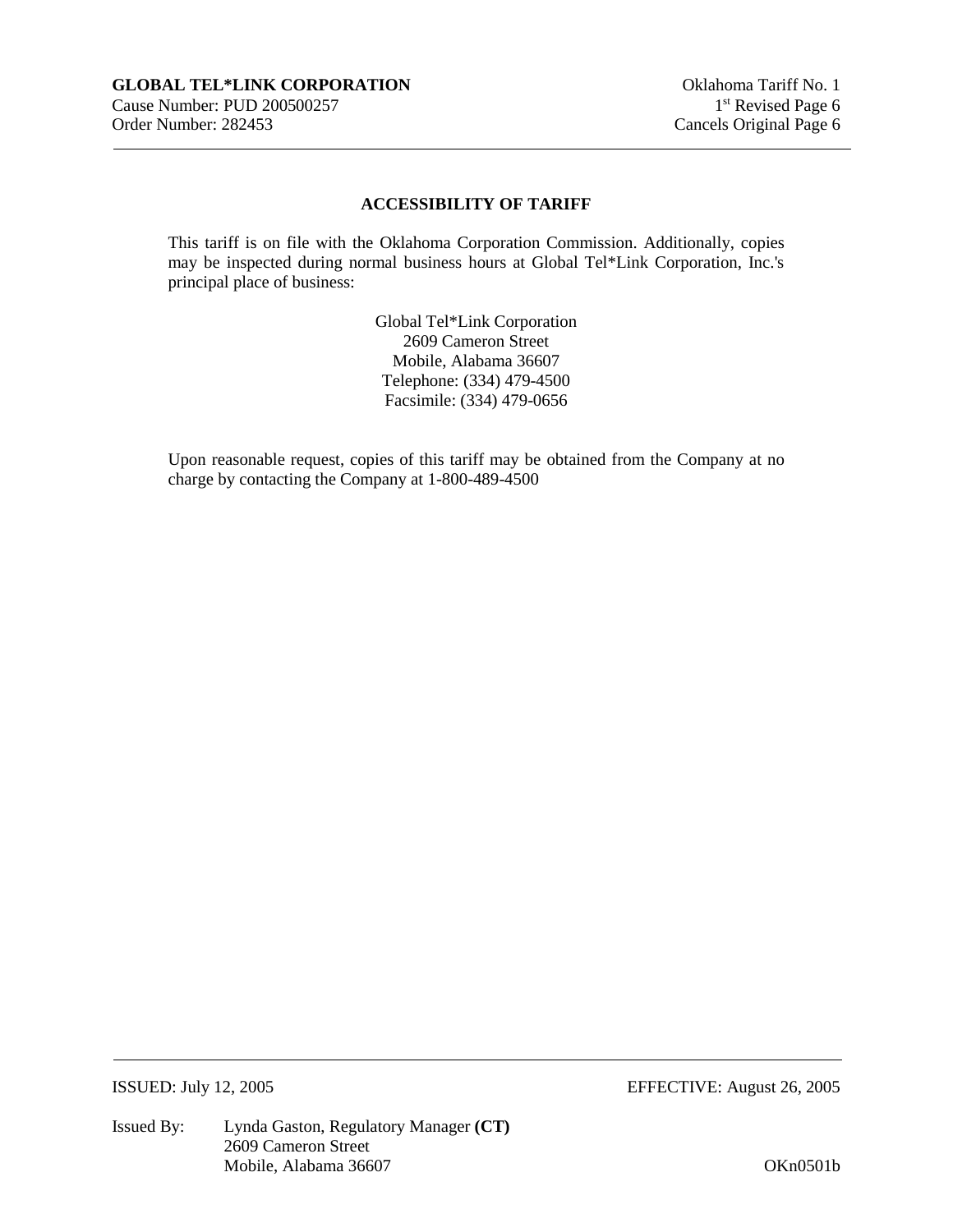## **SECTION 1 - TECHNICAL TERMS AND ABBREVIATIONS**

**Access Code** - A sequence of numbers that, when dialed, connects the caller to the carrier associated with that sequence.

**Aggregator** - Any person or entity that, in the ordinary course of its operations, makes telephones available to the public or to transient users of its premises for intrastate telephone calls including calls using an operator services provider; i.e., customers of an OSP. Aggregators include, but are not limited to, hotels, motels, hospitals, universities, airports, gas stations, and to the extent permitted by law, pay telephone owners. Aggregator does not include inmate-only coinless phones provided by correctional institutions but shall include phones provided for use by the public in visitation areas of correctional institutions.

**Ancillary Service Charge –** Any charge Consumers may be assessed for the use of Inmate Calling services that are not included in the per-minute charges assessed for individual calls.

**Answer supervision** - A network control signal sent from the terminating location to the originating location to inform the originating location that a call has been answered and a network control signal from the originating end to the terminating end to inform the terminating end that a calling party has hung up. In the public switched network, the answer supervision signal is used to start and stop billing for a call.

**Authorization Code** - A number assigned to each Customer Card Account which is dialed by the Customer or Authorized User upon access to the Carrier's service. An Authorization Code identifies the caller and validates the caller's authorization to use the services provided.

**Automated Collect Call** - Calls billed to the called party and completed through an automated call processing system that prompts the call originator and the called party such that the call is completed without live operator assistance.

**Available Balance** - The current balance expressed in dollars or units contained within the Customer's Card Account. The Available Balance may be used to place calls via the Company's network until exhausted. The Available Balance decreases on a real-time basis as calls are placed and usage occurs.

**Average Daily Population (ADP) –** The sum of all inmates in a facility for each day of the preceding calendar year, divided by the number of days in the year. **(AT) (AT)** 

**Blocking** - A feature or capability of communications systems or networks that permits deliberate denial of access under certain specified conditions; for example, restricting a residential subscriber's ability to reach information services by blocking that subscriber's access to any phone number that begins with the digits "900".

| Issued By: | Jeffrey B. Haidinger, President    | (CT) |
|------------|------------------------------------|------|
|            | 12021 Sunset Hills Road, Suite 100 | (CT) |
|            | Reston, VA 20190                   | (CT) |

ISSUED: February 18, 2016 EFFECTIVE: March 18, 2016

**(AT) (AT)**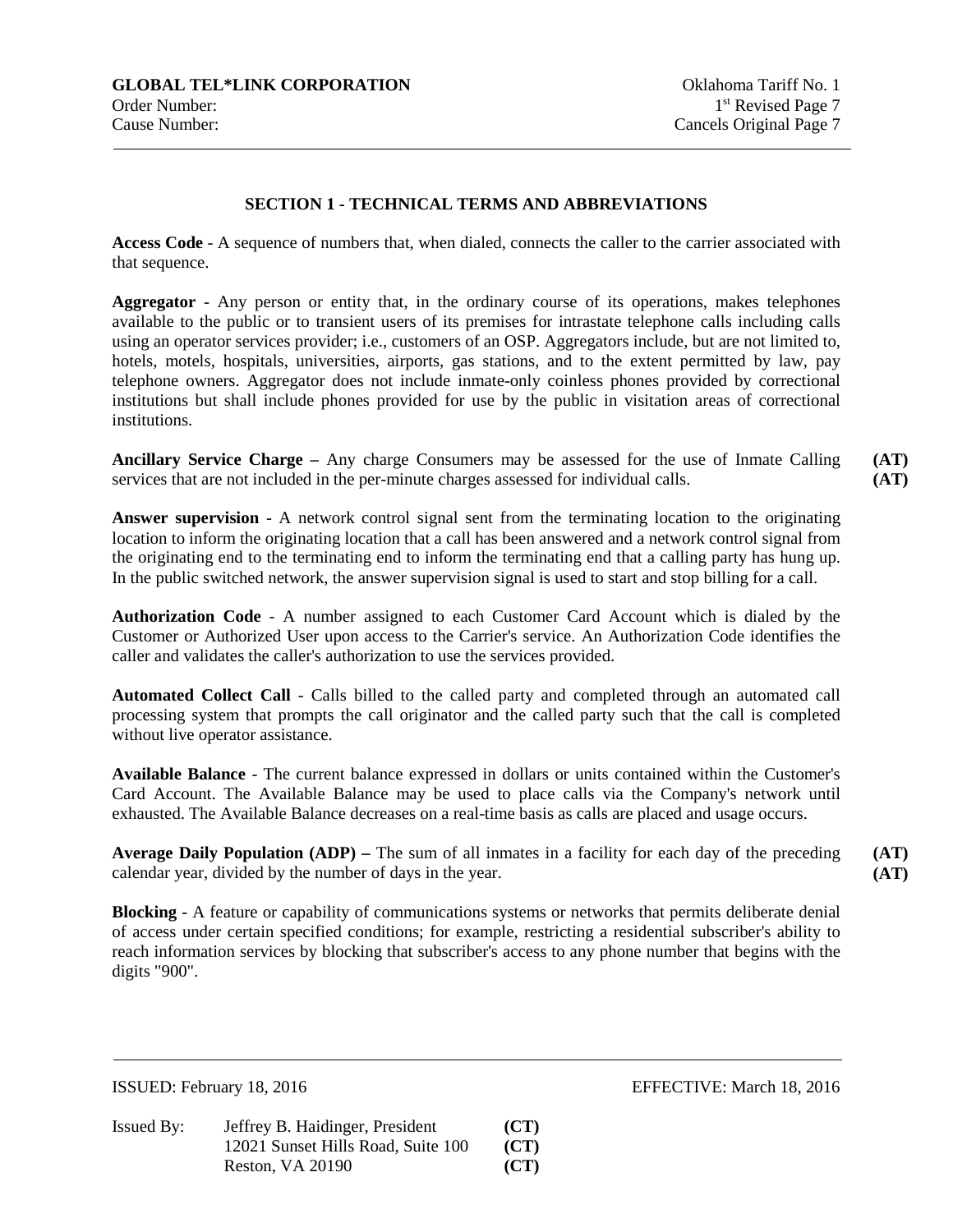**Brand** - The audible and distinct identification by the OSP to the consumer of the OSP presubscribed by the aggregator.

**Call splashing** - The transfer of a telephone call from one OSP to another such provider in such a manner that the subsequent provider is unable or unwilling to determine the location of the origination of the call and, because of such inability or unwillingness, is prevented from billing the call on the basis of the actual originating location.

**Commission** - The Oklahoma Corporation Commission.

**Collect Billing** - A billing arrangement whereby the originating caller bills the charges for a call to the called party, provided that the called party agrees to accept the charges.

**Company or Carrier** - Global Tel\*Link Corporation, Inc. unless otherwise clearly indicated by the context.

**Consumer** - Any person initiating any intrastate telephone call using the assistance of a live or automated operator or any person receiving an intrastate telephone call handled by an OSP in which the called party will be paying for the service; i.e., the end user of OSP-provided services or a called party of a collect call handled by an OSP.

**Customer** - Means consumer.

**Customer Card Account** - An account is established for a Customer with an initial prepaid balance from which charges for service provided by Carrier are deducted on a real time basis. Customer Card Accounts are not associated with a local exchange carrier business or residential access line.

**Customer Trouble Report** - any oral or written report given to the OSP's repair service or contact person by an aggregator or consumer of an OSP's service relating to a defect or difficulty or dissatisfaction with the provision of the OSP's services. Each trouble report shall count as a separate report regardless of whether subsequent reports relate to the same defect, difficulty, or dissatisfaction with the provision of the OSP's regulated services.

ISSUED: February 9, 1998 EFFECTIVE: June 26, 1998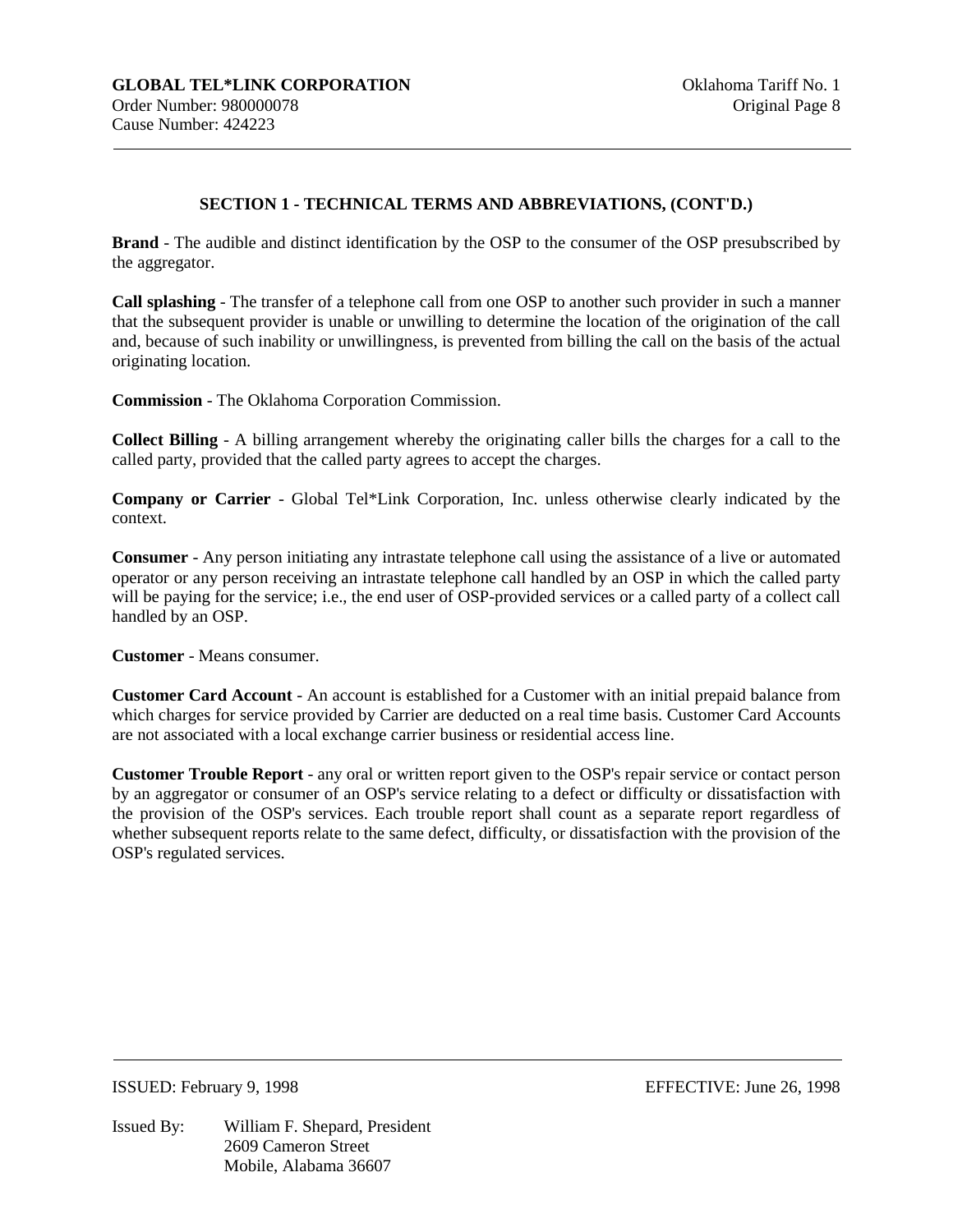**Debit Card** - A card issued by the Company which provides the Customer or Authorized User with a Customer Card Account, an Authorization Code and instructions for accessing the Carrier's network.

**Debit Call** - A service whereby the Customer or Authorized User dials all of the digits necessary to place a call and have call charges deducted from the Customer's Card Account. Service is accessed via a "1- 800" or other access code dialing sequence.

**End user** - Means consumer.

**Equal access** - A condition where the local exchange access service offered by a telephone company is made available in equal kind, quality and price to all long distance companies. Equal access also describes a condition where customers may choose for themselves the interexchange carrier to which their long distance calls are to be routed, using the same number of dialed digits regardless of which interexchange carrier is chosen.

**Equal access code** - An access code that allows the public to obtain access to the carrier associated with that code; i.e., 10xxx.

**FCC** - Means Federal Communications Commission.

**Global -** Used throughout this tariff to mean Global Tel\*Link Corporation, Inc.

**Initial Account Balance** - The Available Balance of a Customer's Card Account upon issuance of an Authorization Code and before any depletion for call activity. The Initial Account Balance is expressed in either U.S. Dollars or in Call Units.

**Inmates** - The confined population of institutions.

**Institutions** - Used throughout this tariff to refer to any type of confinement/correctional facility (i.e. prisons, jails, work farms, detention centers, etc.)

**IXC** - Means interexchange carrier or interexchange company, which is a carrier or company authorized by the Commission to provide long distance or interexchange communications services within Oklahoma but which does not also provide local exchange services.

Issued By: William F. Shepard, President 2609 Cameron Street Mobile, Alabama 36607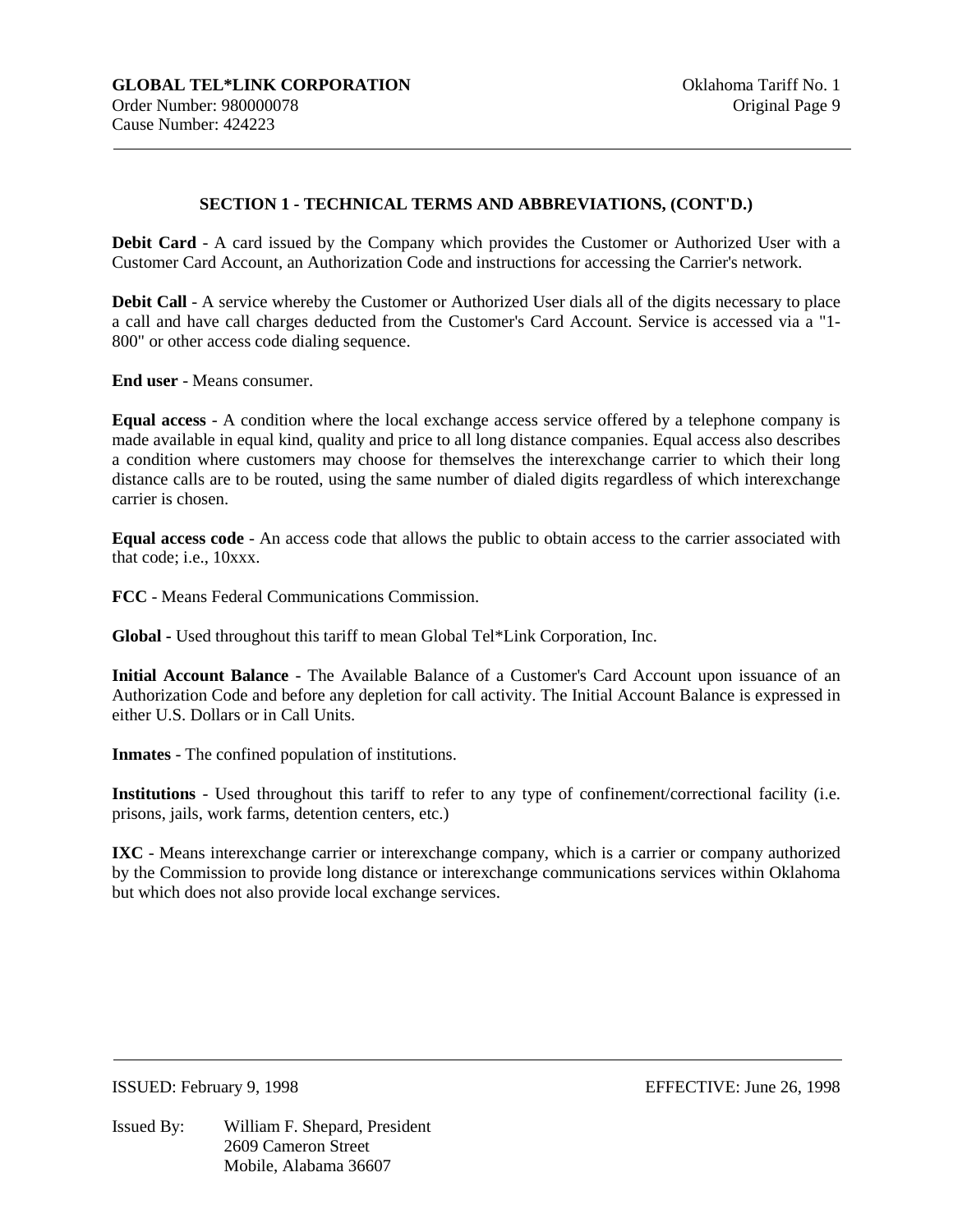**InterLATA Call** - Any call which is originated in one LATA and terminated in another LATA.

**Interstate Call** - Any call which is originated in one state and terminated within the boundaries of another state.

**Intrastate Call** - Any call which originated and terminated within the boundaries of the State of Oklahoma, regardless of whether such call is routed across state boundaries prior to reaching its termination point.

**Jail** – A facility of a local, state or federal law enforcement agency that is used primarily to hold individuals who are (1) awaiting adjudication of criminal charges; (2) post-conviction and committed to confinement for sentences of one year or less; (3) post conviction and awaiting transfer to another facility. The term also includes city, county or regional facilities that have contracted with a private company to manage day-to-day operations; privately-owned and operated facilities primarily engaged in housing city, county or regional inmates; and facilities used to detain individuals pursuant to a contract with U.S. Immigration and Customs Enforcement.

**Joint Aggregator** - Describes a situation where more than one party exercises control over telephone equipment, whether through ownership of the equipment, control of access to the equipment or some other means. Each party is jointly responsible as an aggregator under these rules.

**LATA** - Means Local Access and Transport Area.

**LEC** - Means local exchange company, which is a telephone company authorized by the Commission to provide telephone service in a telephone exchange or exchanges.

**OSP** - Means operator service provider, which is any common carrier that provides intrastate operator services or any other person or entity determined by the Commission to be providing operator services.

**Operator services** - Any intrastate telecommunications service initiated from an aggregator location that includes, as a component, any automatic or live assistance to a consumer to arrange for billing or completion, or both, of an intrastate telephone call through a method other than: (A) Automatic completion with billing to the telephone from which the call originated, or (B) Completion through an access code used by the consumer, with billing to an account previously established with the carrier by the consumer.

| (MT<br>ı |
|----------|
|          |
| (MT      |

*(MT) - Material now appears on Page 11.* 

| Issued By: | Jeffrey B. Haidinger, President    | (CT) |
|------------|------------------------------------|------|
|            | 12021 Sunset Hills Road, Suite 100 | (CT) |
|            | Reston, VA 20190                   | (CT) |

ISSUED: February 18, 2016 EFFECTIVE: March 18, 2016

**| (AT)** 

**(AT) | | | |**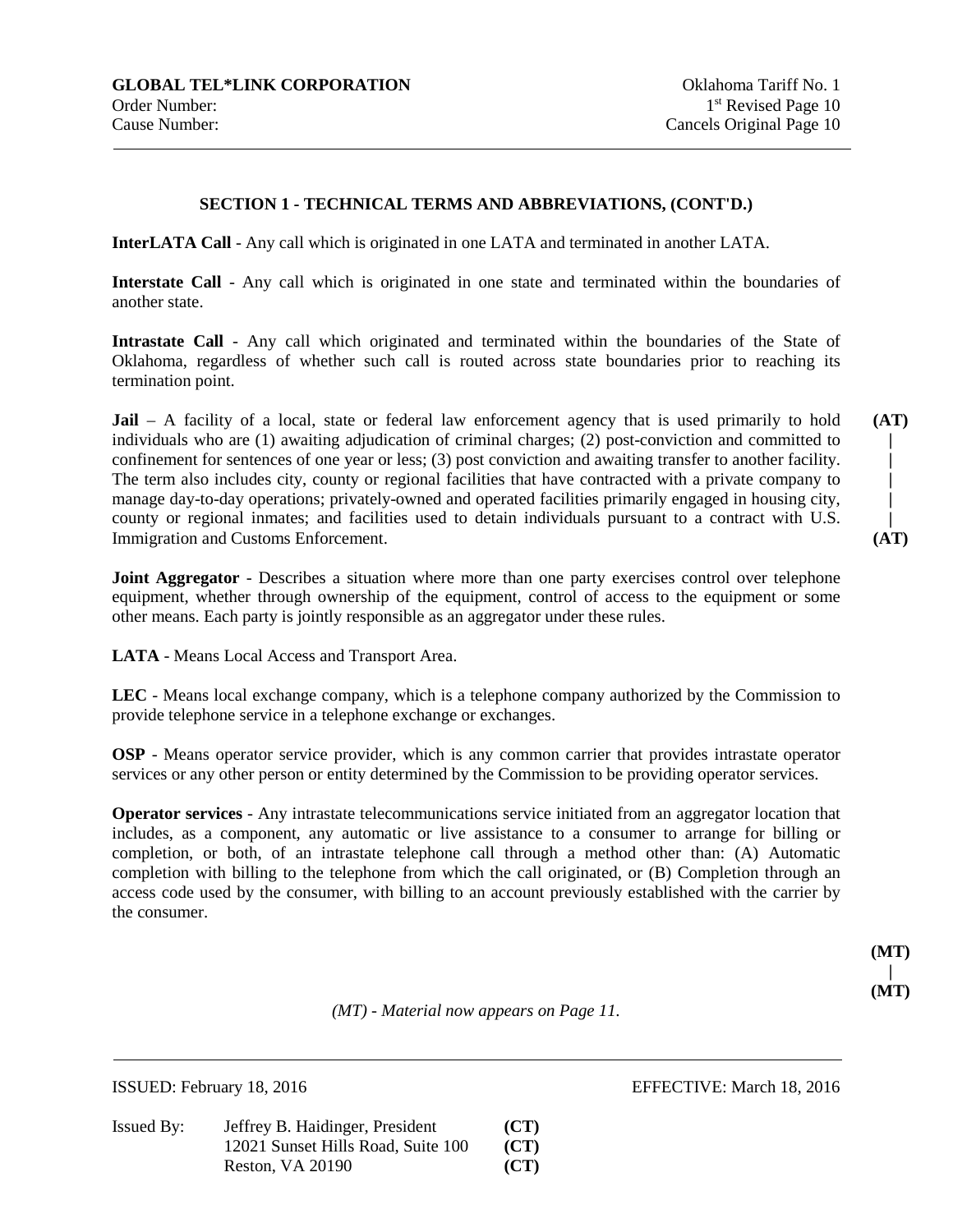**Prison** – A facility operated by a territorial, state or federal agency that is used primarily to confine individuals convicted of felonies and sentenced to terms in excess of one year. The term also includes public and private facilities that provide outsource housing to other agencies such as the State Departments of Correction and the Federal Bureau of Prisons; and facilities that would otherwise fall under the definition of a Jail but in which the majority of inmates are post-conviction or are committed to confinement for sentences longer than one year. **(AT) | | | | (AT)** 

**Renewal** - A method of replenishing the Available Balance in a Customer's Card Account with additional quantities as authorized and paid for by the Customer. Renewal of Available Balances may be limited to specific amounts or by the class of service. **(MT) (MT)** 

**Sponsor -** A corporation or other legal entity that exclusively permits the use of its Marks to the Company for use with telephone cards or other merchandise, and contracts with the Company for the marketing of the services described herein.

**Service** - Means telecommunications service in its broadest and most inclusive sense, and includes any and all acts done, rendered, or performed and any and all things furnished or supplied by the OSP in the provision of regulated offerings to consumers.

**Subscriber** - The correctional or confinement institutions to which Global provides the services specified in this tariff.

**V & H Coordinates** - Geographic points which define the originating and terminating points of a call in mathematical terms so that the airline mileage of the call may be determined. Call mileage is used for the purposed of rating calls.

*(MT) - Material previously appeared on Page 10.* 

Issued By: Jeffrey B. Haidinger, Presidetn **(CT)** 12021 Sunset Hills Road, Suite 100 **(CT)** Reston, VA 20190 **(CT)** 

ISSUED: February 18, 2016 EFFECTIVE: March 18, 2016

**|**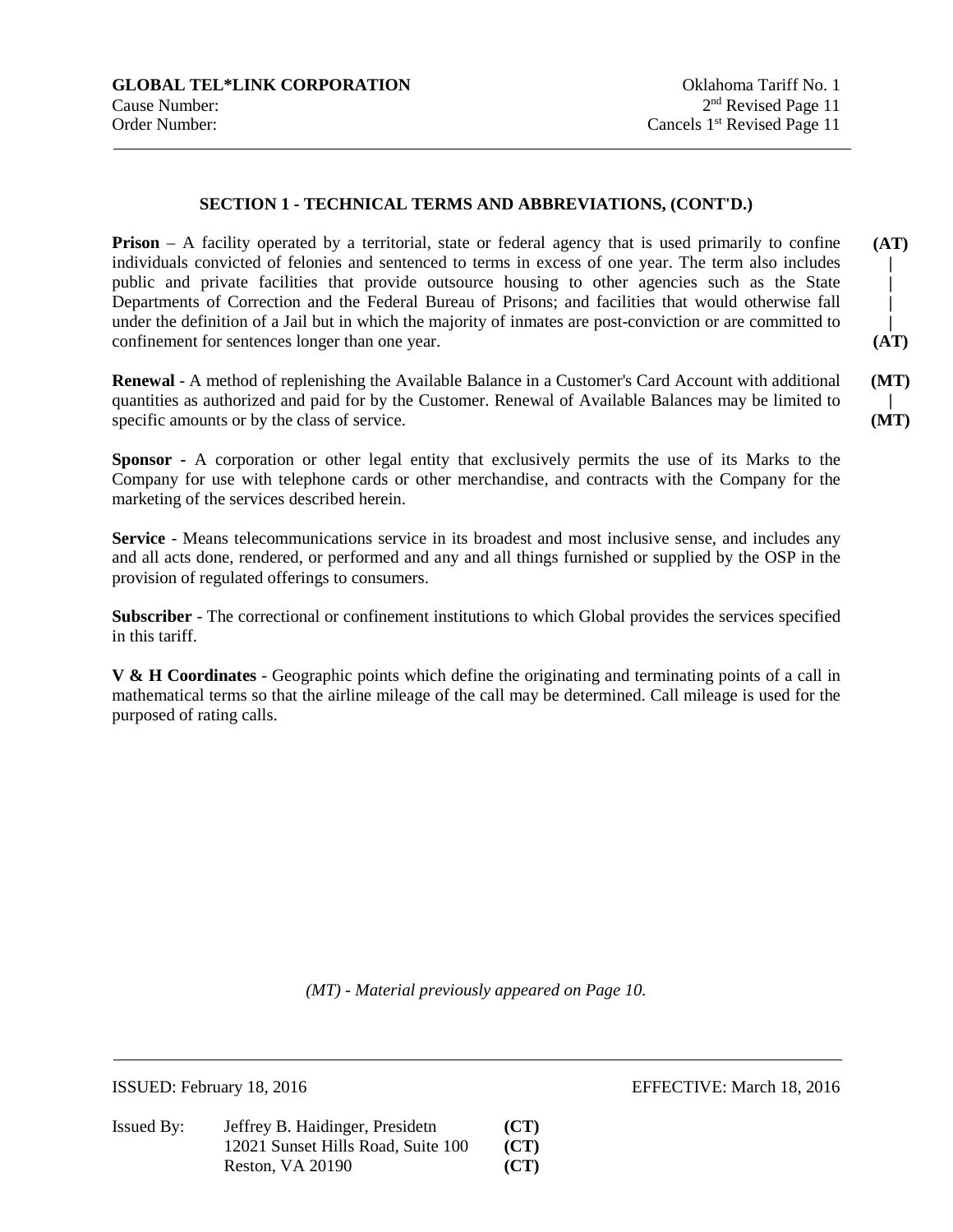#### **SECTION 2 - RULES AND REGULATIONS**

#### **2.1 Undertaking of Global Tel\*Link Corporation**

Global's services and facilities are furnished to inmates of correctional institutions for communications originating and terminating within the State of Oklahoma under terms of this tariff.

Global installs, operates, and maintains the communications services provided hereinunder in accordance with the terms and conditions set forth under this tariff. Global may act as the Subscriber's agent for ordering access connection facilities provided by other carriers or entities, when authorized by the Subscriber, to allow connection of a Subscriber's location to the Global network.

The Company's services and facilities are provided on a monthly basis unless otherwise provided, and are available twenty-four hours per day, seven days per week.

#### **2.2 Limitations**

- **2.2.1** Service is offered subject to the availability of the necessary facilities and equipment, or both facilities and equipment, and subject to the provisions of this tariff.
- **2.2.2** Global reserves the right to discontinue or limit service when necessitated by conditions beyond its control, or when the Subscriber or End User is using service in violation of provisions of this tariff, or in violation of the law.
- **2.2.3** The Company does not undertake to transmit messages, but offers the use of its facilities when available, and will not be liable for errors in transmission or for failure to establish connections.

Issued By: William F. Shepard, President 2609 Cameron Street Mobile, Alabama 36607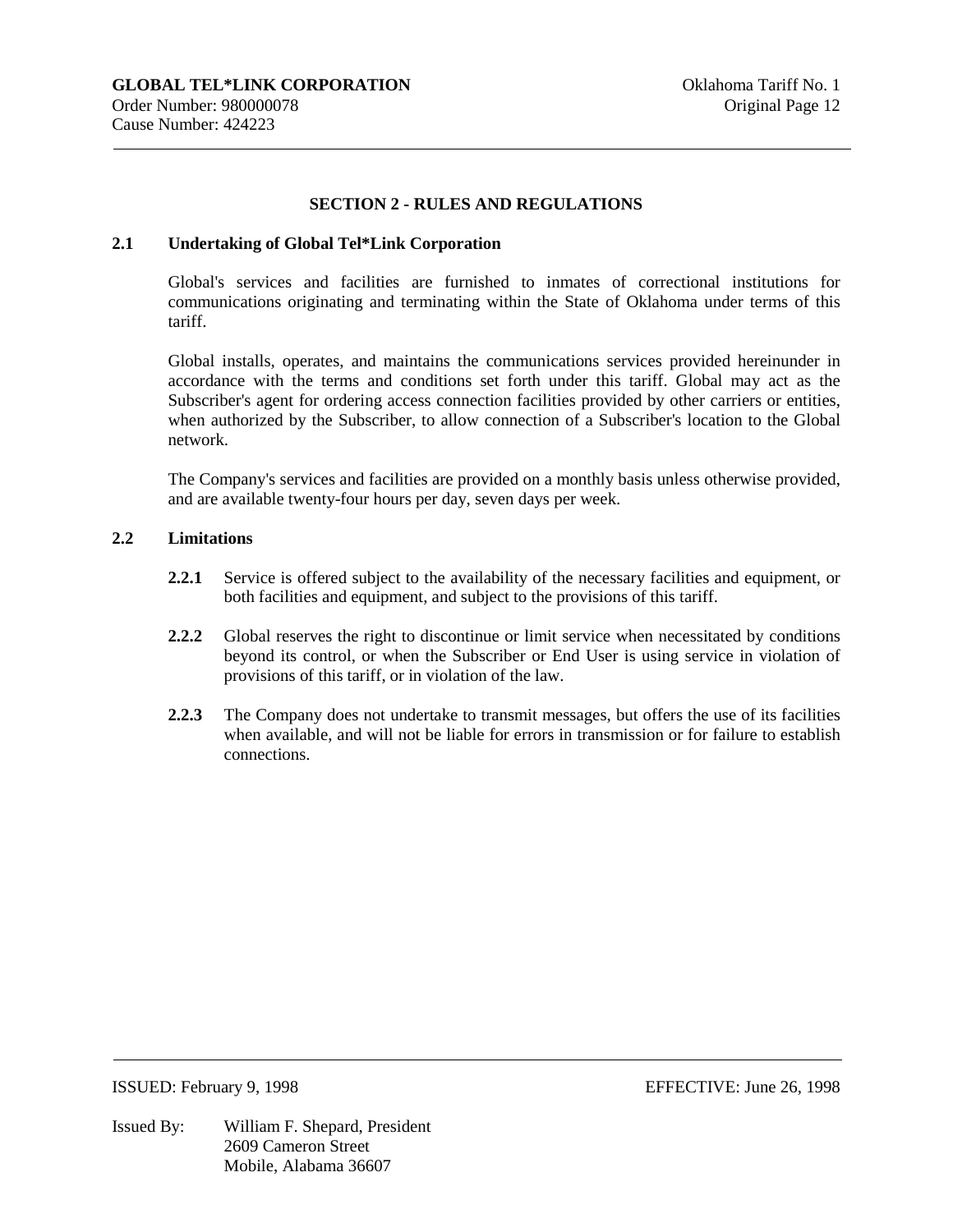#### **2.2 Limitations, (Cont'd.)**

- **2.2.4** All facilities provided under this tariff are directly controlled by Global and the Subscriber may not transfer or assign the use of service or facilities without the express written consent of the Company. Such transfer or assignment shall only apply where there is no interruption of the use or location of the service or facilities.
- **2.2.5** Prior written permission from the Company is required before any assignment or transfer. All regulations and conditions contained in this tariff shall apply to all such permitted assignees or transferees, as well as all conditions of service.
- **2.2.6** Service provided to Correctional Institutions for use by Inmates may be restricted or otherwise limited under the direction of, and at the discretion of, authorized personnel of the Institution.

#### **2.3 Use**

Services provided under this tariff may be used for any lawful purpose for which the service is technically suited subject to the limitations imposed by the Correctional Institution.

Issued By: William F. Shepard, President 2609 Cameron Street Mobile, Alabama 36607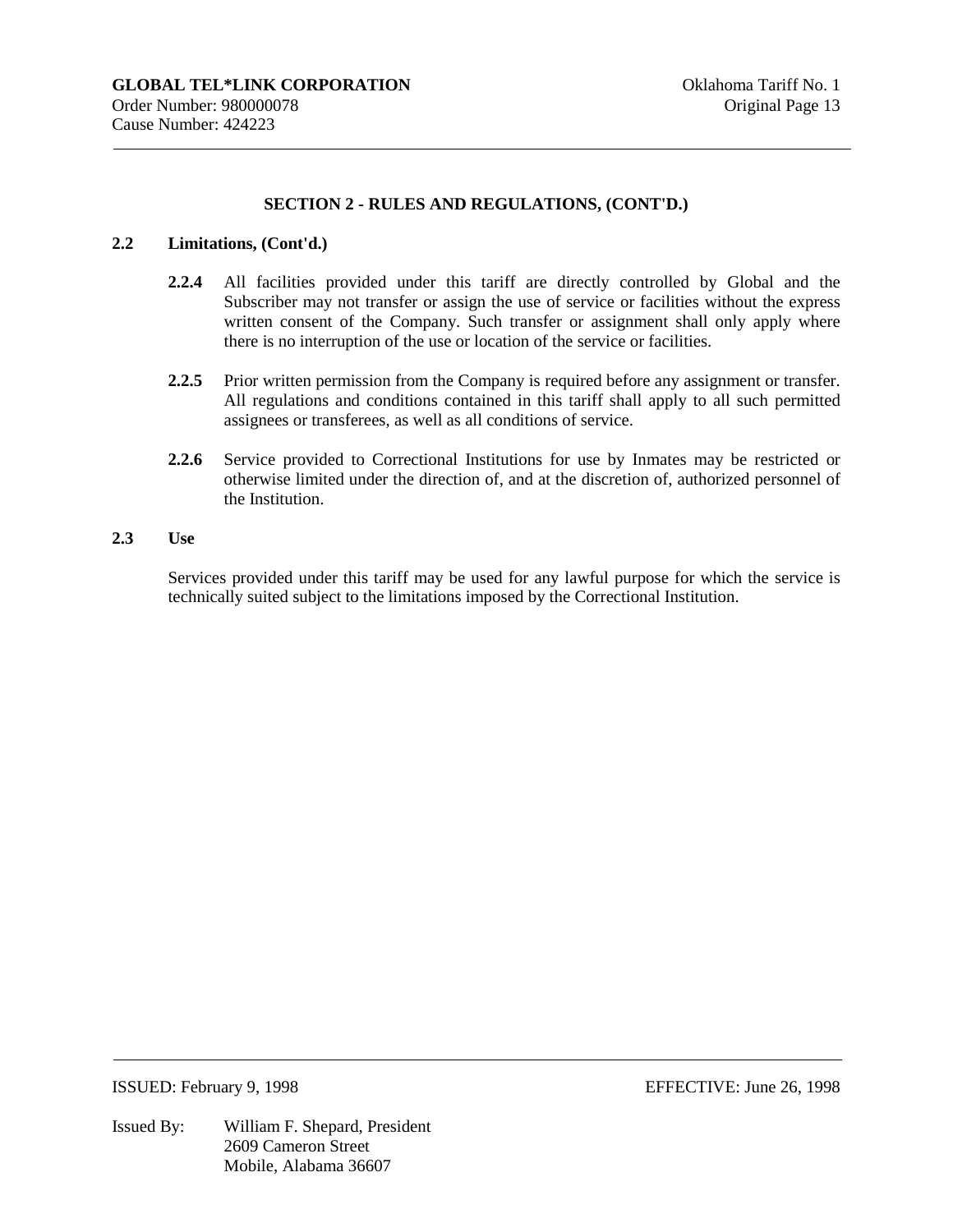#### **2.4 Liabilities of the Company**

- **2.4.1** The liability, if any, of the Company arising out of or in any way connected with any defect, error, omission, delay, interruption, suspension or other failure in connection with furnishing service or facilities shall, unless otherwise provided in the schedules, be in an amount not in excess of the charge for the service or facility involved for the period during which the defect, error, omission, delay, interruption, suspension or other failure continues.
- **2.4.2** The Company shall not be liable for errors in transmitting, receiving or delivering oral messages by telephone over the lines of the Company and its connecting companies in view of the possibility of errors and the impossibility of fairly fixing the cause.
- **2.4.2** The Company shall not be liable for any claim, loss, or refund as a result of loss or theft of Debit Cards or Authorization Codes issued for use with the Company's services. Nor will the Company be liable for any claim, loss or refund on any unused balance remaining on a Debit Card provided to a Customer.
- **2.4.4** The Company shall not be liable for any claim, loss or refund on any unused portion of the usage balance remaining in a Customer Card Account provided to a Customer.

Issued By: William F. Shepard, President 2609 Cameron Street Mobile, Alabama 36607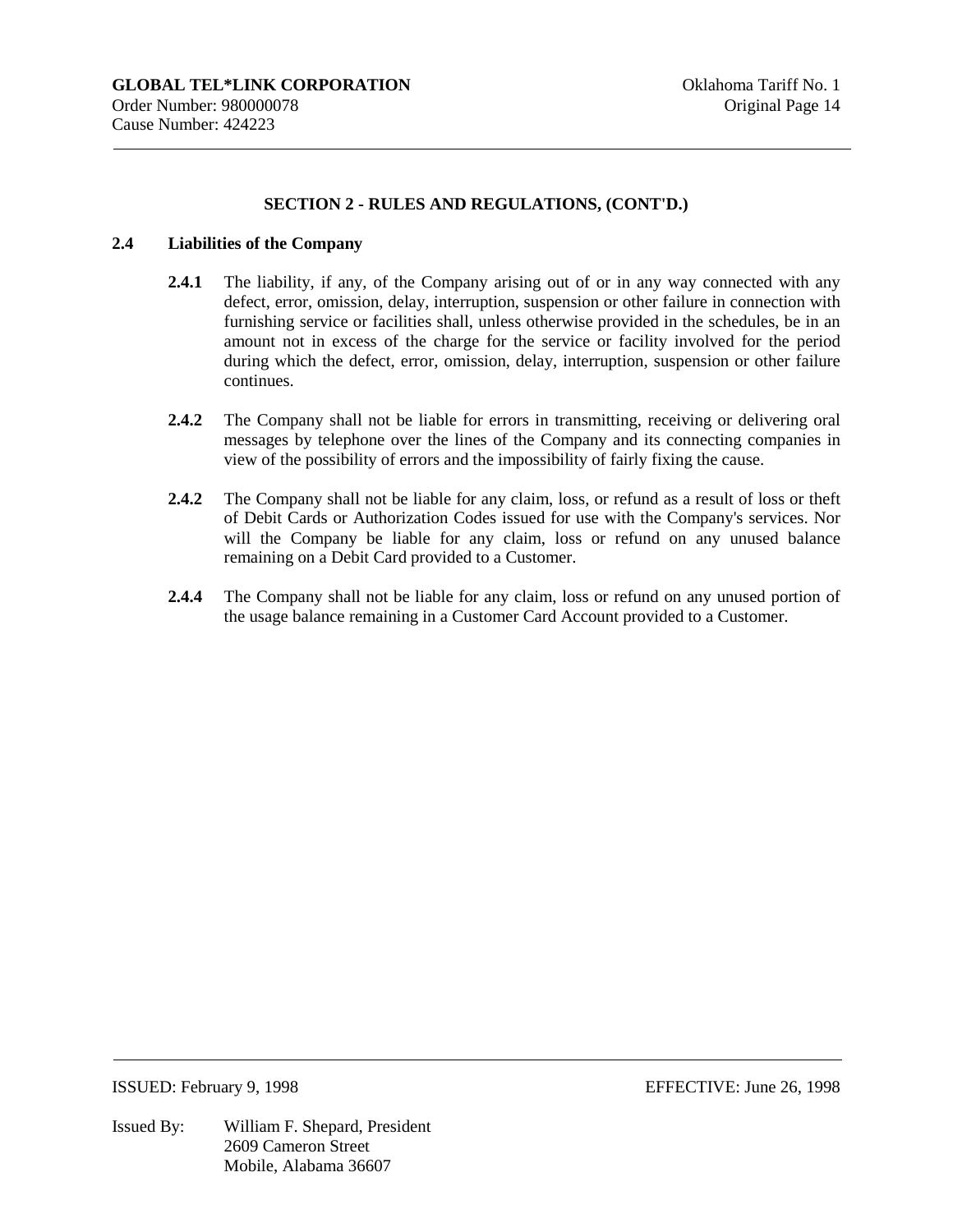## **2.5 Installation**

Service is installed upon mutual agreement between the Subscriber and the Company. The service agreement does not alter rates specified in this tariff.

#### **2.6 Terminal Equipment**

The Company's facilities and service is used with or terminated in Company-provided pay telephone equipment and communications systems. When such terminal equipment is used, the equipment shall comply with the generally accepted minimum protective criteria standards of the telecommunications industry as endorsed by the Federal Communications Commission.

## **2.7 Interconnection**

Service furnished by Global may be connected with the services or facilities of other carriers. Any special interface equipment or facilities necessary to achieve compatibility between carriers is the responsibility of the subscriber.

ISSUED: February 9, 1998 EFFECTIVE: June 26, 1998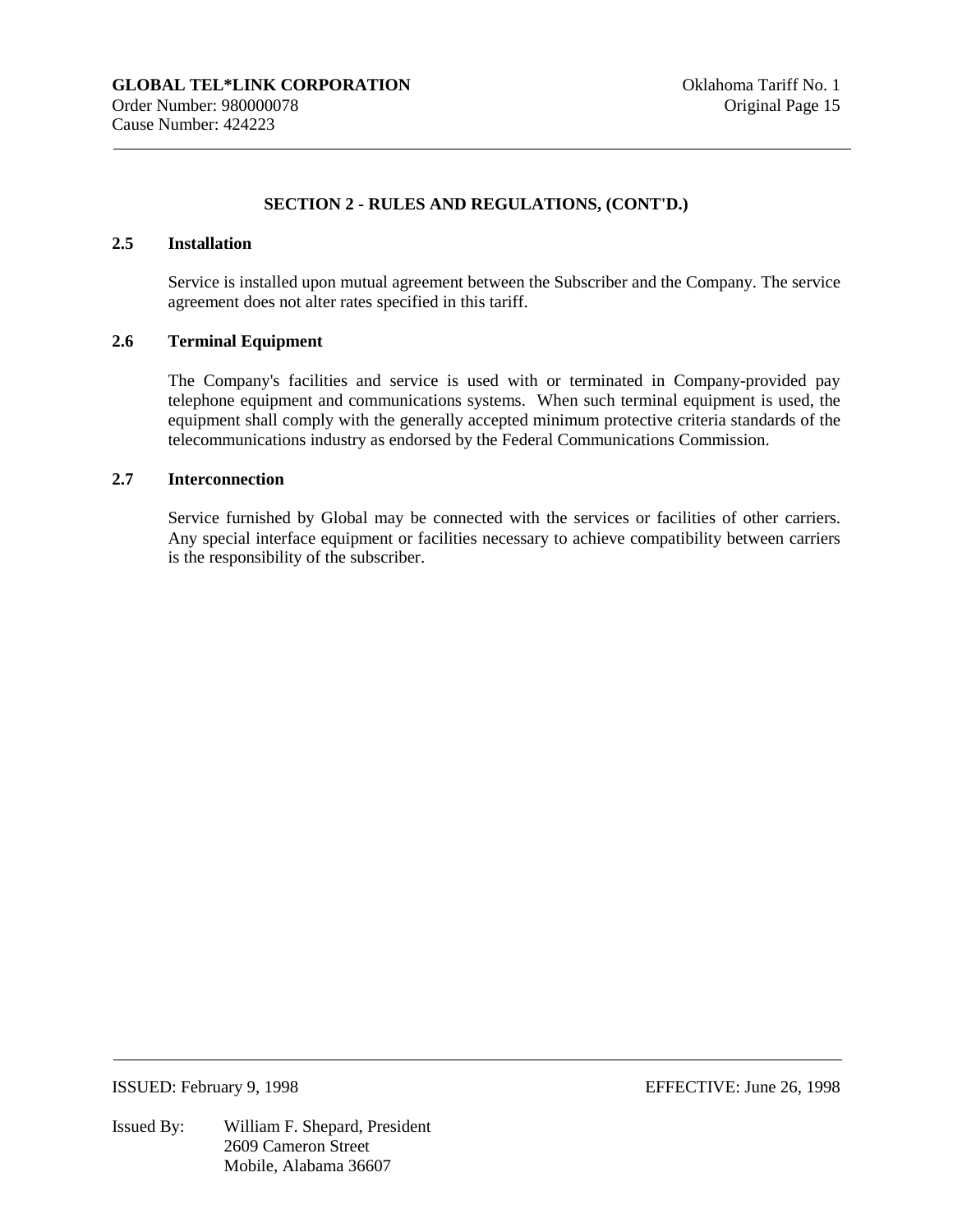## **2.8 Inspection, Testing and Adjustment**

Upon reasonable notice, the facilities provided by the Carrier shall be made available to the Carrier for tests and adjustments as may be deemed necessary by the Carrier for maintenance. No interruption allowance will be granted for the time during which such tests and adjustments are made.

#### **2.9 Reserved for Future Use**

ISSUED: July 12, 2005 EFFECTIVE: August 26, 2005

Issued By: Lynda Gaston, Regulatory Manager **(CT)**  2609 Cameron Street Mobile, Alabama 36607 OKn0501b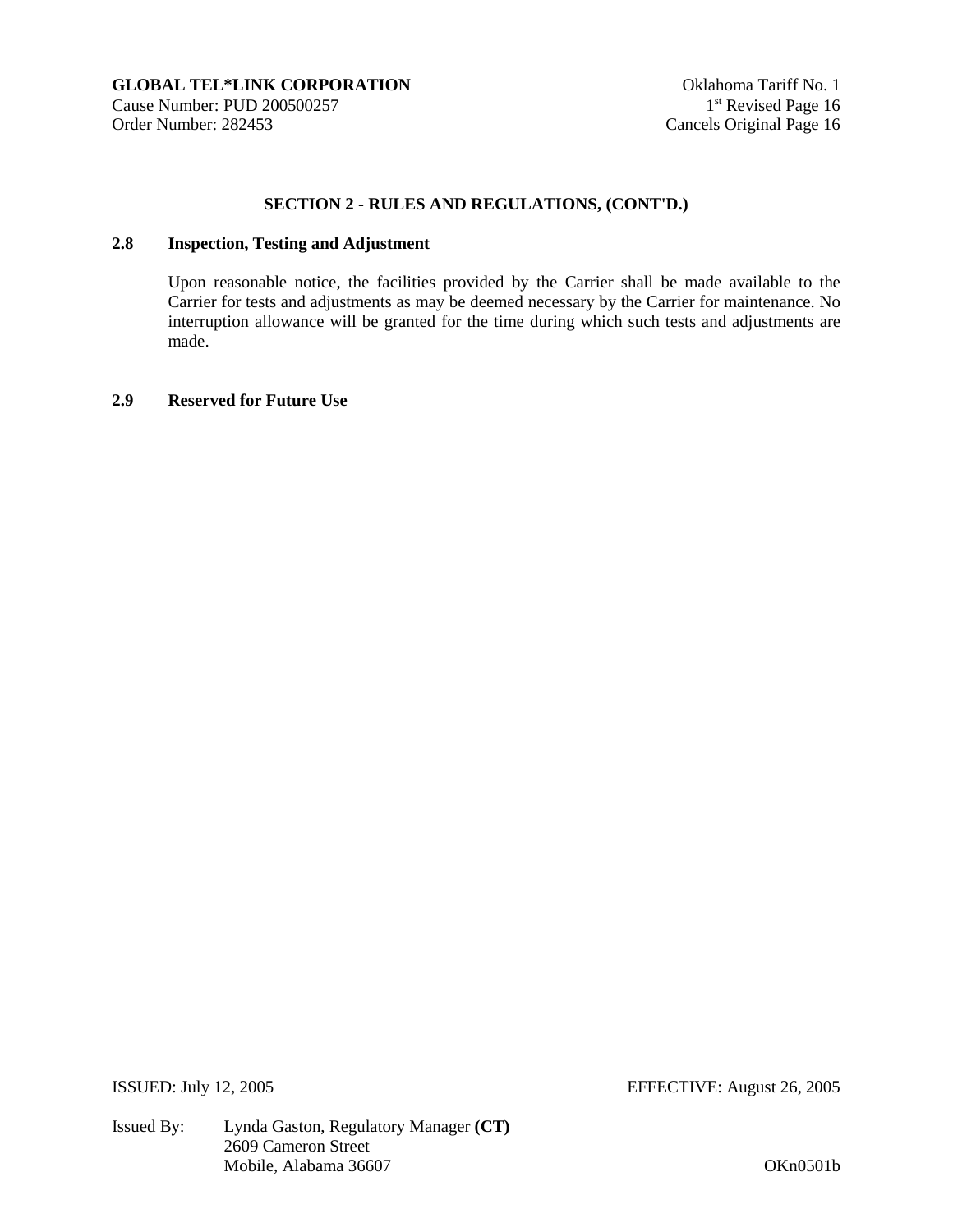#### **2.10 Billing and Payment for Service**

#### **2.10.1 Responsibility for Charges**

The called party that accepts a collect call is responsible for payment of all charges for services.

#### **2.10.2 Payment for Service**

All charges due by the Customer are payable to the Company or any agent duly authorized to receive such payments. The billing agent may be the Company, a local exchange telephone company, credit card company, or other billing service. Terms of payment shall be according to the rules and regulations of the agent and subject to the rules of regulatory bodies having jurisdiction. Any objections to billed charges must be promptly reported to the Company or its billing agent. Adjustments to Customers' bills shall be made to the extent that circumstances exist which reasonably indicate that such changes are appropriate.

#### ISSUED: February 9, 1998 EFFECTIVE: June 26, 1998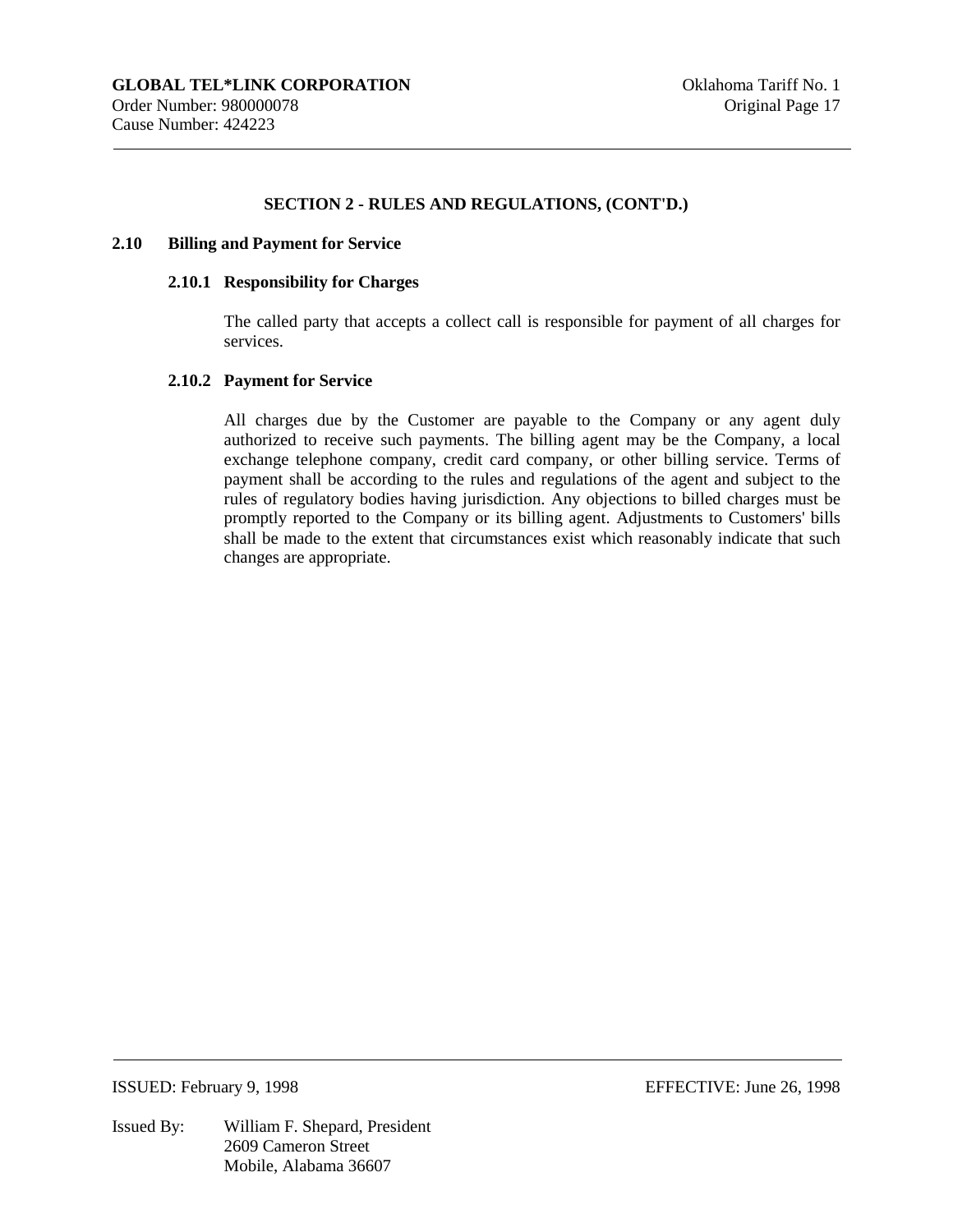#### **2.10 Billing and Payment for Service, (Cont'd.)**

#### **2.10.3 Disputed Charges**

In the event of a dispute between an end user and an OSP, the OSP shall make such investigation as required by the particular case. The OSP shall suspend billing on disputed amounts until such investigation is complete. The OSP shall report the results of the investigation to the end user; and in the event the dispute is not resolved, the OSP shall inform the end user that the end user may utilize the complaint procedures of the Commission's Consumer Services Division at:

> Oklahoma Corporation Commission Consumer Services Division P.O. Box 52000-2000 Oklahoma City, OK 73152-2000 Telephone: (405) 521-2331 Toll Free: (800) 522-8154

When a complaint has been made with the Commission's Consumer Services Division, the OSP shall be required to forego collection of the disputed charges pending investigation by the Commission's Consumer Services Division. The end user shall be required to pay undisputed charges, and if not paid, the OSP may start collection procedures.

#### **2.10.4 Late Payment Fees**

For calls billed directly by the Company, the Company reserves the right to assess a late payment fee of 1.5% per month on any past due balance. A balance is considered past due if unpaid thirty (30) days following the date of the bill listing amounts owed by the Customer.

#### **2.10.5 Return Check Charge**

The Company reserves the right to assess a return check charge of \$20.00 whenever a check or draft presented for payment of service is not accepted by the institution upon which it is written. **(CR)** 

Issued: September 15, 2009 Effective: October 15, 2009

Issued By: Lynda Gaston, Regulatory Manager **(CT)**  2609 Cameron Street Mobile, Alabama 36607 **OKnowledge** 26607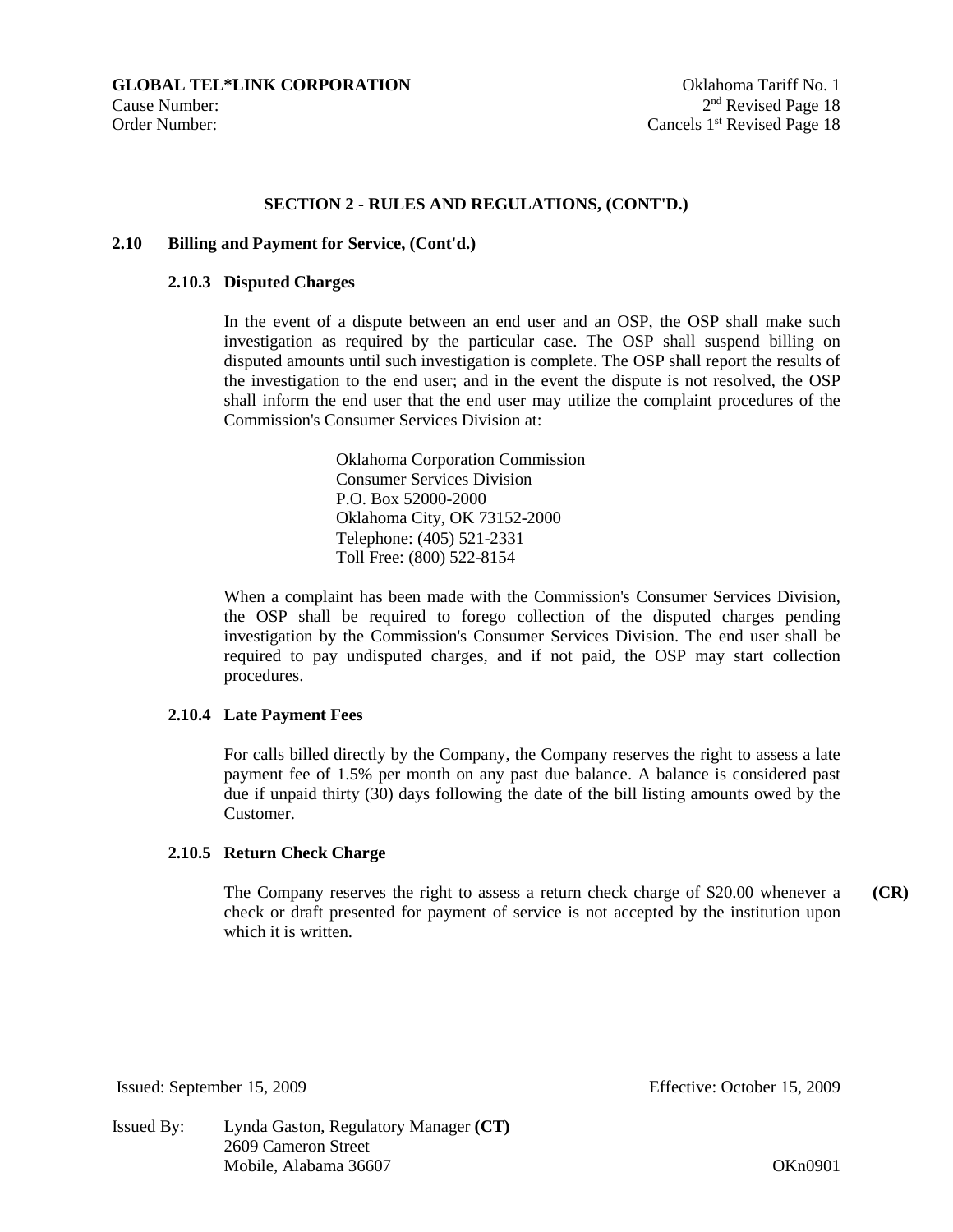#### **2.11 Deposits**

The Company does not require deposits from Customers for its services.

#### **2.12 Advance Payments**

The Company does not require advance payments from Customers for its services.

#### **2.13 Taxes**

All state and local taxes (i.e., gross receipts tax, sales tax, municipal utilities tax) are listed as separate line items and are not included in the quoted rates.

ISSUED: February 9, 1998 EFFECTIVE: June 26, 1998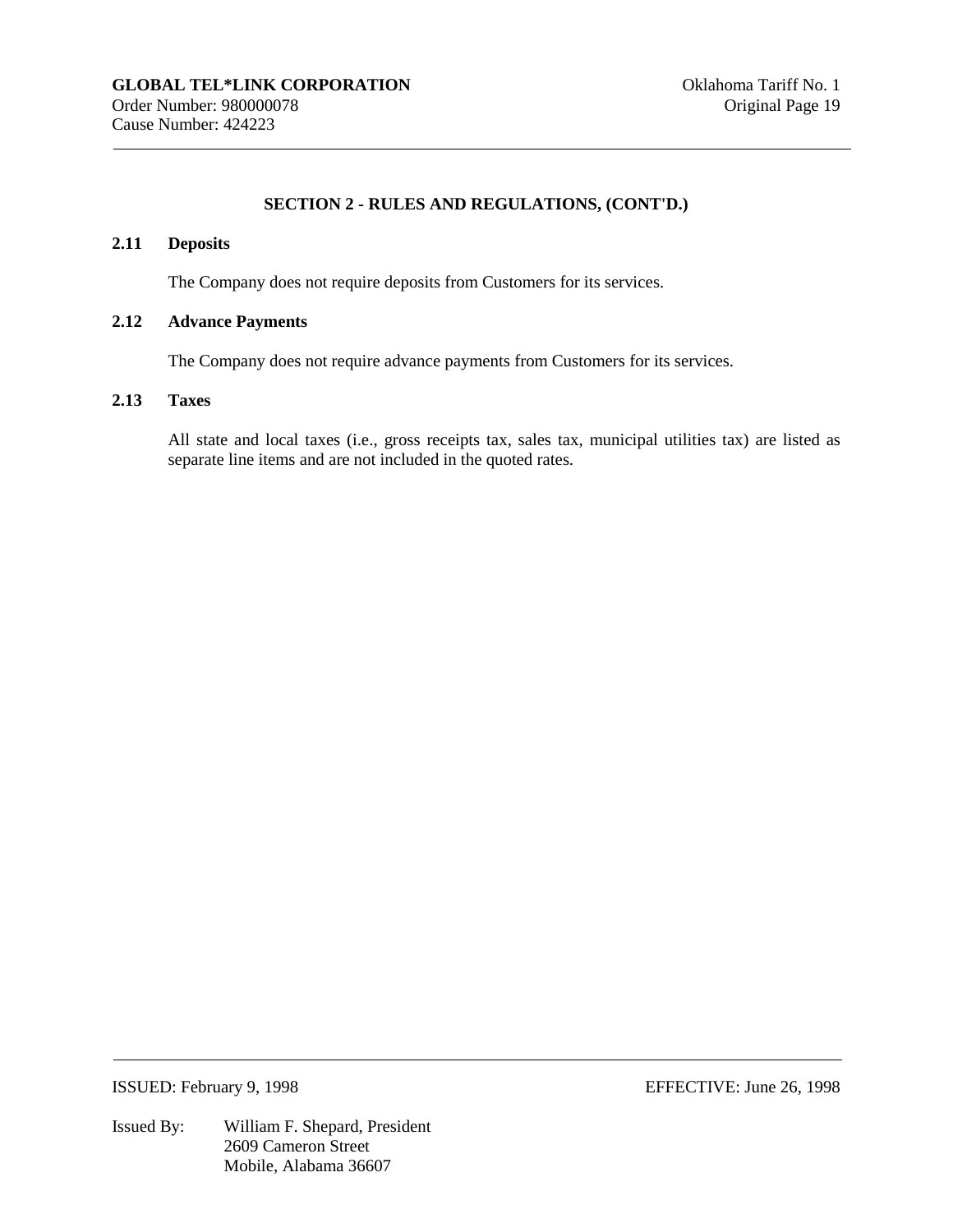#### **2.14 Cancellation by the Customer**

The Customer may cancel or refuse service by not accepting collect calls placed to his/her telephone number. Service may also be discontinued upon oral or written notice to the Company. The Company shall hold the Customer responsible for payment of all bills for service furnished until the cancellation date specified by the Customer or until the date that the written cancellation notice is received, whichever is later.

#### **2.15 Refusal or Discontinuance by the Company**

Service continues to be provided until canceled by the Customer, orally or in writing, or until discontinued by the Company as set forth below. The Company may render bills subsequent to the termination of service for charges incurred before termination.

- **2.15.1** Nonpayment of a bill owing to the Company;
- **2.15.2** Violation or noncompliance with any provision of law, or rules and regulations within this tariff, or Oklahoma Corporation Commission rules and regulations;
- **2.15.3** Excessive or improper use of telecommunications services, or use in such a manner as to interfere with reasonable service to other customers.

ISSUED: February 9, 1998 EFFECTIVE: June 26, 1998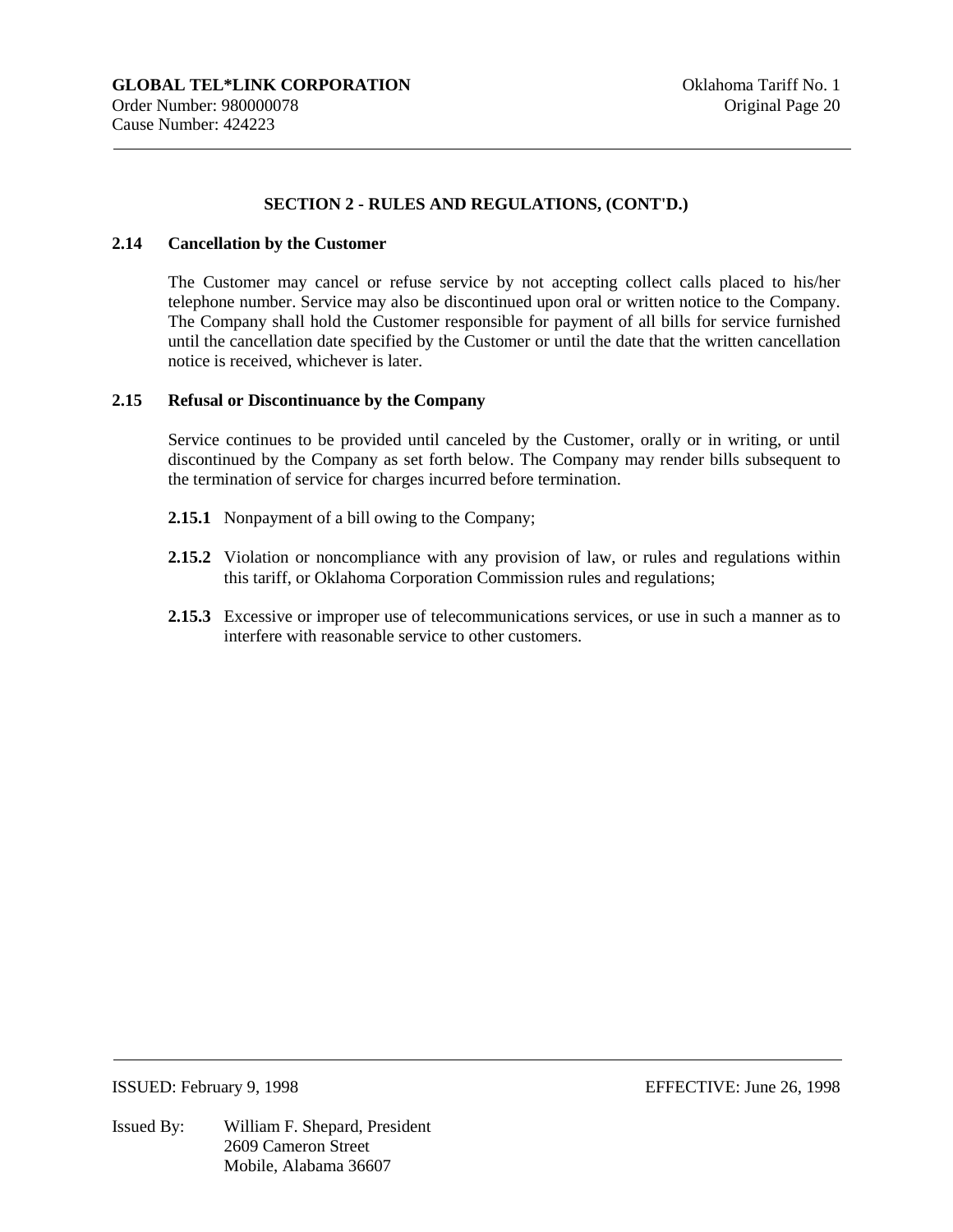#### **2.16 Disconnection and Notice**

- **2.16.1** When service to a customer is disconnected for nonpayment of a bill for service, the Company shall give at least five (5) days written notice to the Customer of the Company's intent to discontinue service. Notice shall be mailed by the Company to the Customer's address. Notice will be deemed given to the Customer two (2) days after mailing by the Company.
- **2.16.2** A notice of discontinuance shall contain the following:
	- (a) Name, address, and telephone number of the Customer;
	- (b) Statement of reason for proposed discontinuance of service;
	- (c) The date on or after which service will be discontinued unless appropriate action is taken;
	- (d) The telephone number of the Company where the Customer may make an inquiry;
	- (e) Charges for reconnection;
	- (f) The address and telephone number of the Commission's Consumer Services Division.
- **2.16.3** The Company shall not be required to give the written notice of discontinuance in situations where the Company has evidence of fraudulent or illegal use of the Company's services.

ISSUED: February 9, 1998 EFFECTIVE: June 26, 1998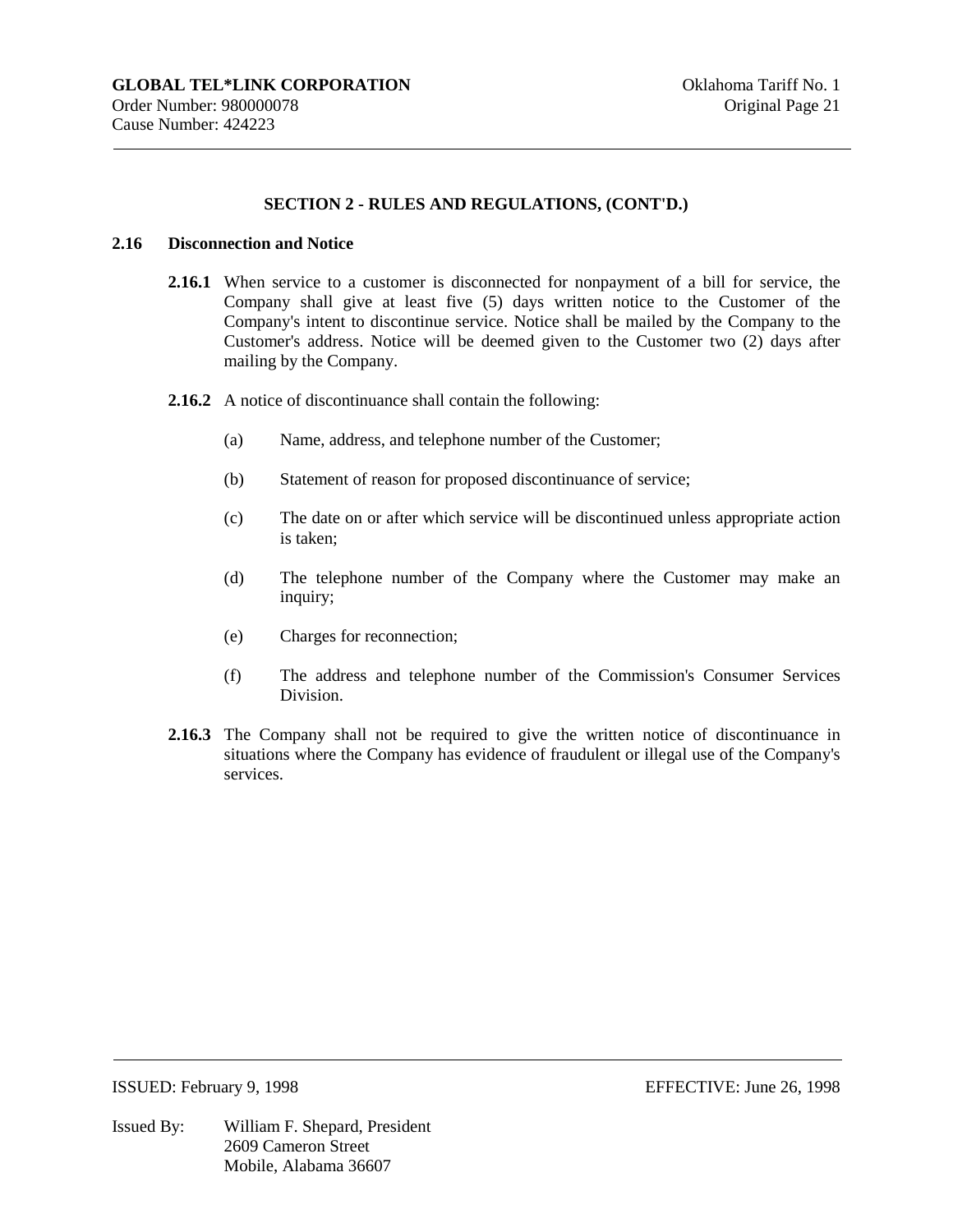## **2.17 Restoration of Service**

If service has been discontinued for nonpayment or as otherwise provided herein and the Customer wishes it continued, service shall, at the Company's discretion, be restored when all past due amounts are paid or the event giving rise to the discontinuance (if other than nonpayment) is corrected.

Issued By: William F. Shepard, President 2609 Cameron Street Mobile, Alabama 36607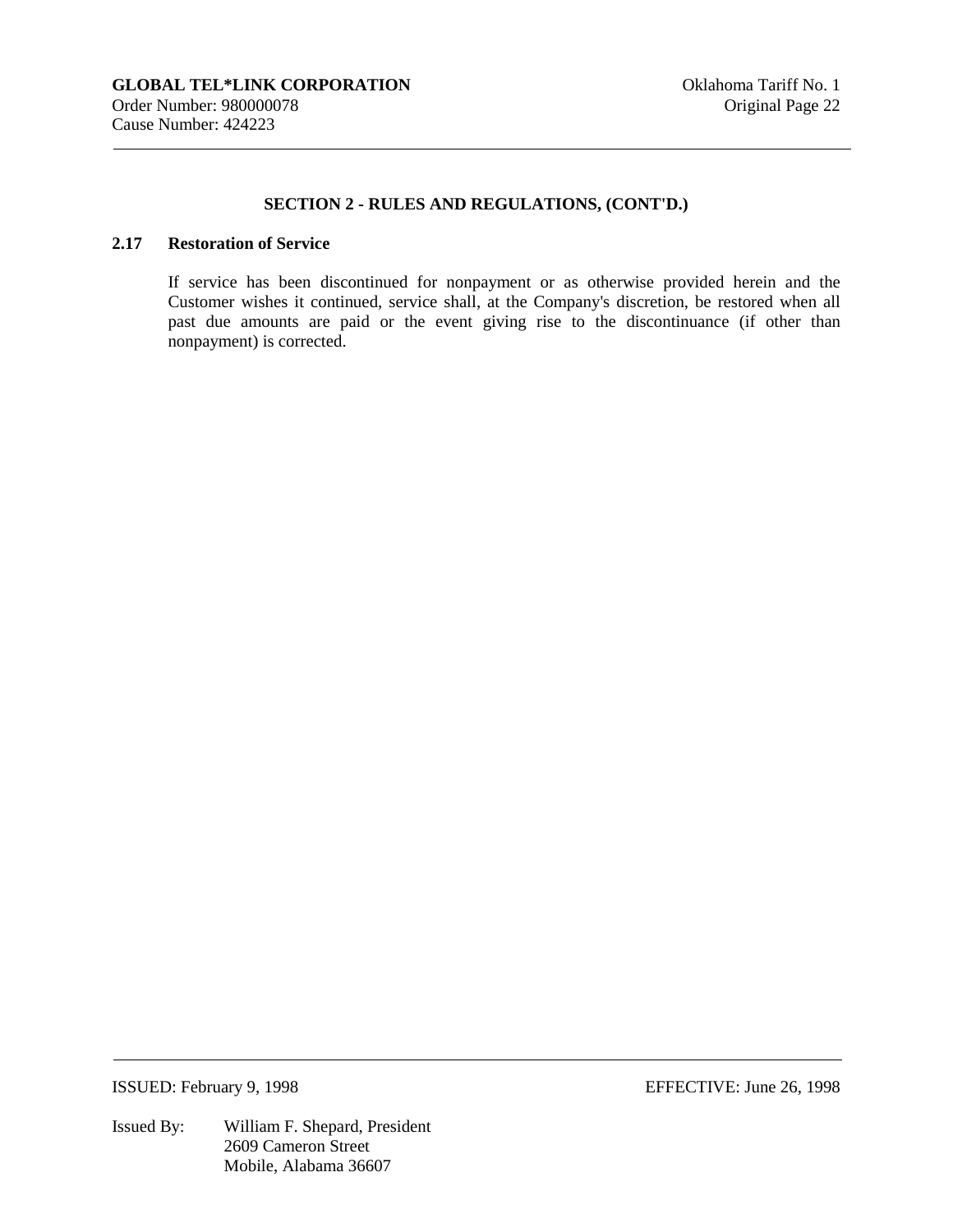#### **2.18 Special Conditions for Inmate Services**

A number of special blocking and screening capabilities are available with institutional operator services provided by Global. These capabilities allow Confinement Facilities to control Inmate access to telecommunications services, reduce fraudulent use of the Company's services, and eliminate harassing calls to persons outside the facility.

For services provided to Inmates of Confinement Facilities, the following special conditions apply:

- (a) At the request of the Confinement Facility, Global may block inmate access to "800", "888", "950-XXXX", "10XXXX" numbers and other carriers or operator service providers.
- (b) At the request of the Confinement Facility, Global may block inmate access to "911", "411", or local operators reached through "0-" dialing.
- (c) At the request of the Confinement Facility, Global may block inmate access to specific telephone numbers.
- (d) Availability of Global's services may be restricted by the Confinement Facility to certain hours and/or days
- (e) No notices or signage concerning the Company's services will be posted with its instruments. Information concerning Global's services is provided to the administration of each Confinement Facility where the Company's services are offered. Inmates may obtain information regarding rates and charges by requesting such information from the institution's administration.

Issued By: William F. Shepard, President 2609 Cameron Street Mobile, Alabama 36607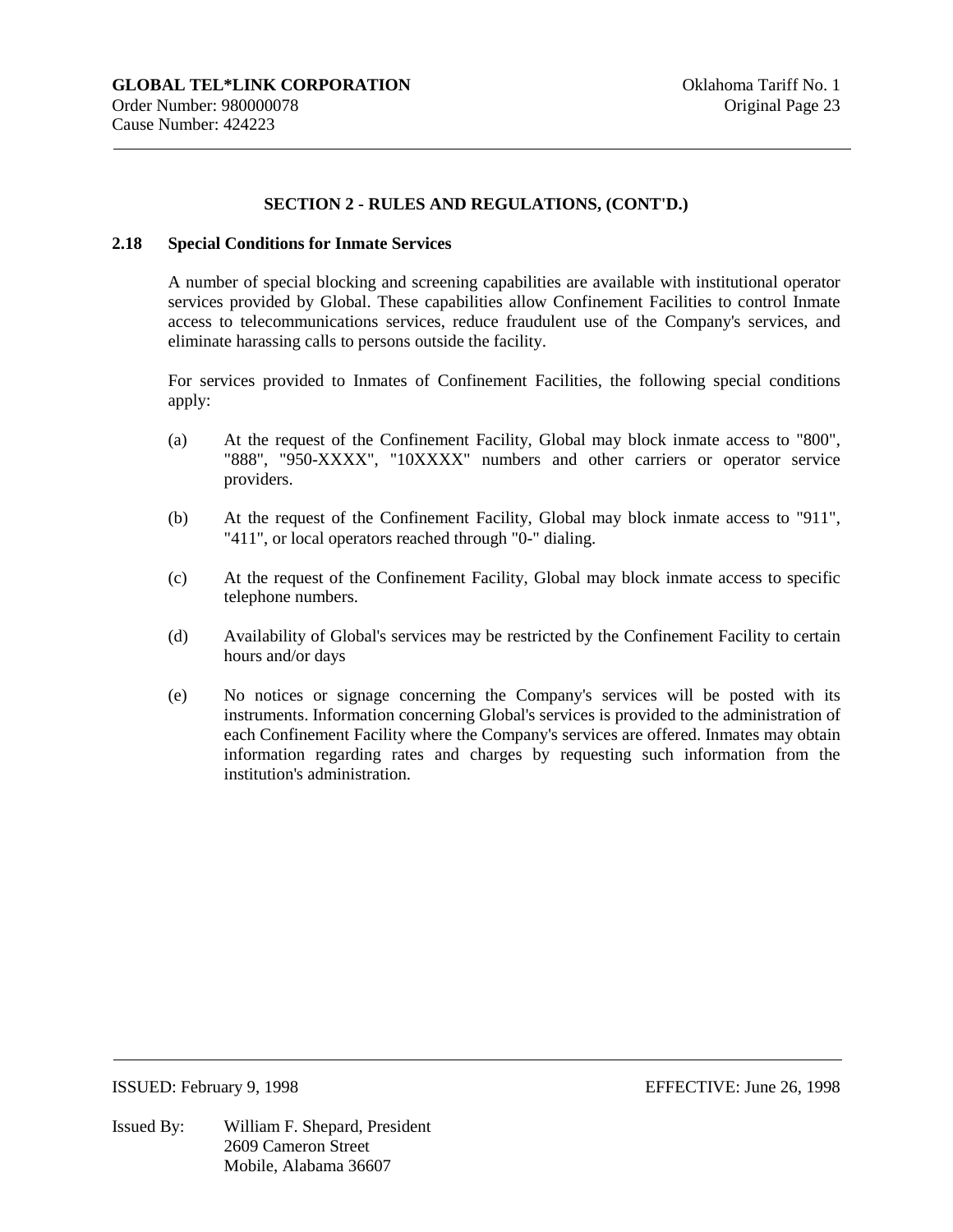#### **2.18 Special Conditions for Inmate Services, (Cont'd.)**

- (f) At the request of the Confinement Facility, Global may place time limits on local and long distance calls placed using its services.
- (g) At the request of the Confinement Facility, equipment may be provided which permits monitoring of inmate calls by legally authorized government officials.
- (h) Calls to "900", "976" or other pay-per-call services are blocked by Global.

## **2.19 Contracts**

Service is offered on a contractual basis to meet specialized requirements of correctional facilities. The terms of each contract shall be mutually agreed upon between the facility and the Company and may include discounts on rates contained herein, charges for specially designed non-telecommunications constructed services, or other customized features.

**(AT) | | | |** 

**(AT)**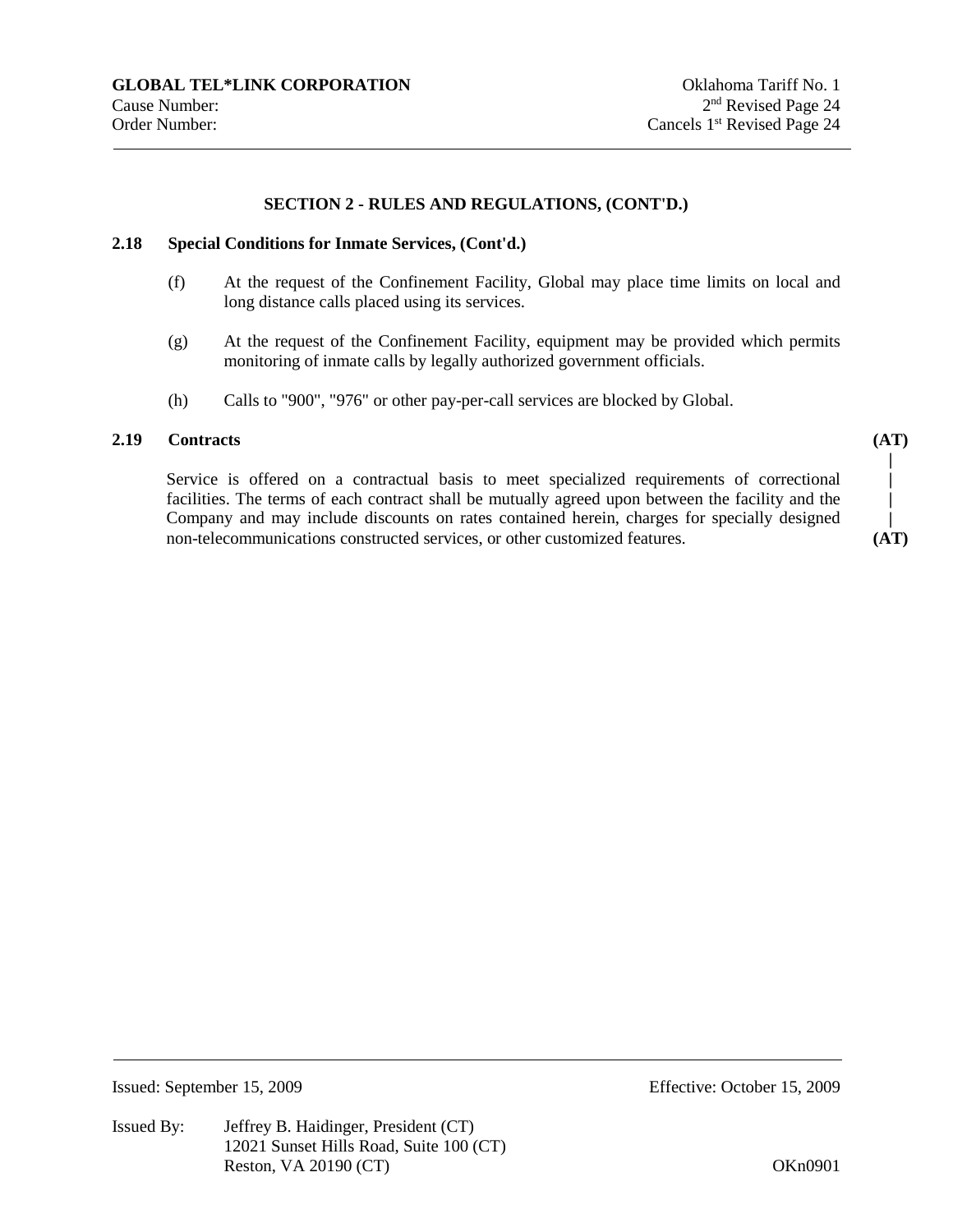#### **SECTION 3 - DESCRIPTION OF SERVICE**

#### **3.1 Product Descriptions**

All intrastate interexchange services are offered in conjunction with similar interstate service.

#### **3.1.1 Institutional Operator Assisted Service**

**(CT)** 

Institutional Operator Assisted Service allows End Users to place collect or prepaid calls through an automated call processing system. The call processing system prompts the call originator and the called party such that the call is completed without live operator assistance. **(CT)** 

Calls are placed collect to the called party. Collect Calling is a billing arrangement whereby the originating caller bills the charges for a call to the called party, provided that the called party agrees to accept the charges.

## **3.1.2 Inmate Operator Assisted Service - Out of State Inmates housed in Oklahoma Correctional Facilities**

When an Oklahoma correctional facility houses out-of-state inmates, rates and charges will apply as set forth in Section 4.4 following. These rates and charges are applicable only to these inmates, according to the contracts between Oklahoma and out-of-state government entities.

#### **3.2 Timing of Calls**

- **3.2.1** Long distance usage charges are based on actual usage of Global's network. Timing for automated collect calls begins when the called party accepts the charges for the call.
- **3.2.2** Chargeable time for a call ends upon disconnection by either party.
- **3.2.3** Calls are billed in full minute increments.
- **3.2.4** No charges apply for incomplete calls.

Issued: September 15, 2009 Effective: October 15, 2009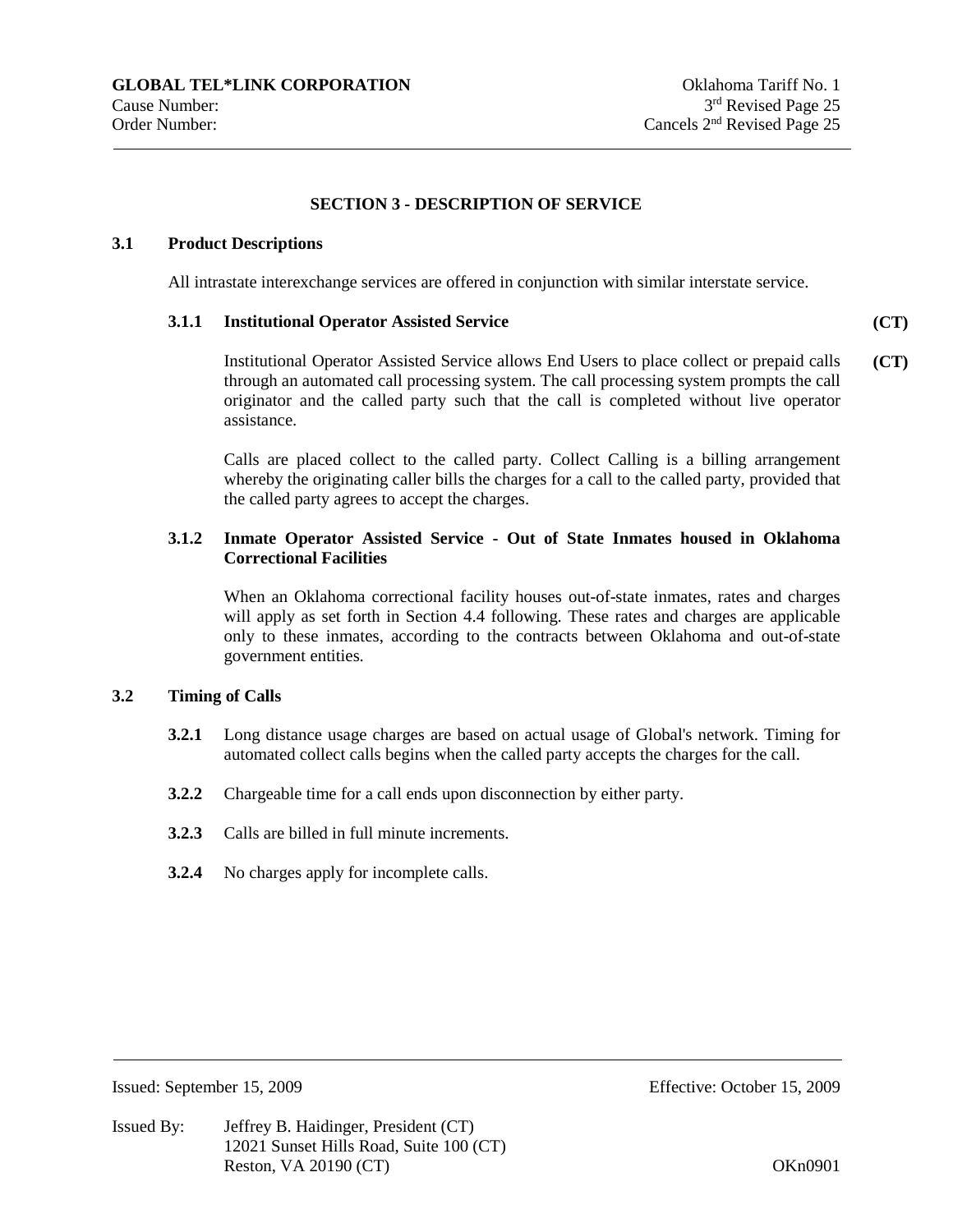#### **3.3 Calculation of Distance**

Usage charges for all mileage sensitive products are based on the airline distance between the serving wire center locations associated with the originating and terminating points of the call.

The distance between the originating and terminating points is calculated by using the "V" and "H" coordinates of the rate centers as defined by AT&T in its Tariff No. 10 as filed with the FCC in the following manner:

- Step 1: Obtain the "V" and "H" coordinates for the rate center of the Customer's switch and the destination point.
- Step 2: Obtain the difference between the "V" coordinates of each of the Rate Centers. Obtain the Difference between the "H" coordinates.
- Step 3: Square the differences obtained in Step 2.
- Step 4: Add the squares of the "V" difference and "H" difference obtained in Step 3.
- Step 5: Divide the sum of the square obtained in Step 4 by ten (10). Round to the next higher whole number if any fraction results from the division.
- Step 6 Obtain the square root of the whole number obtained in Step 5. Round to the next higher whole number if any fraction is obtained. This is the distance between the originating and terminating rate centers of the call.

Formula:

$$
\sqrt{\frac{(V_1 - V_2)^2 + (H_1 - H_2)^2}{10}}
$$

Issued By: William F. Shepard, President 2609 Cameron Street Mobile, Alabama 36607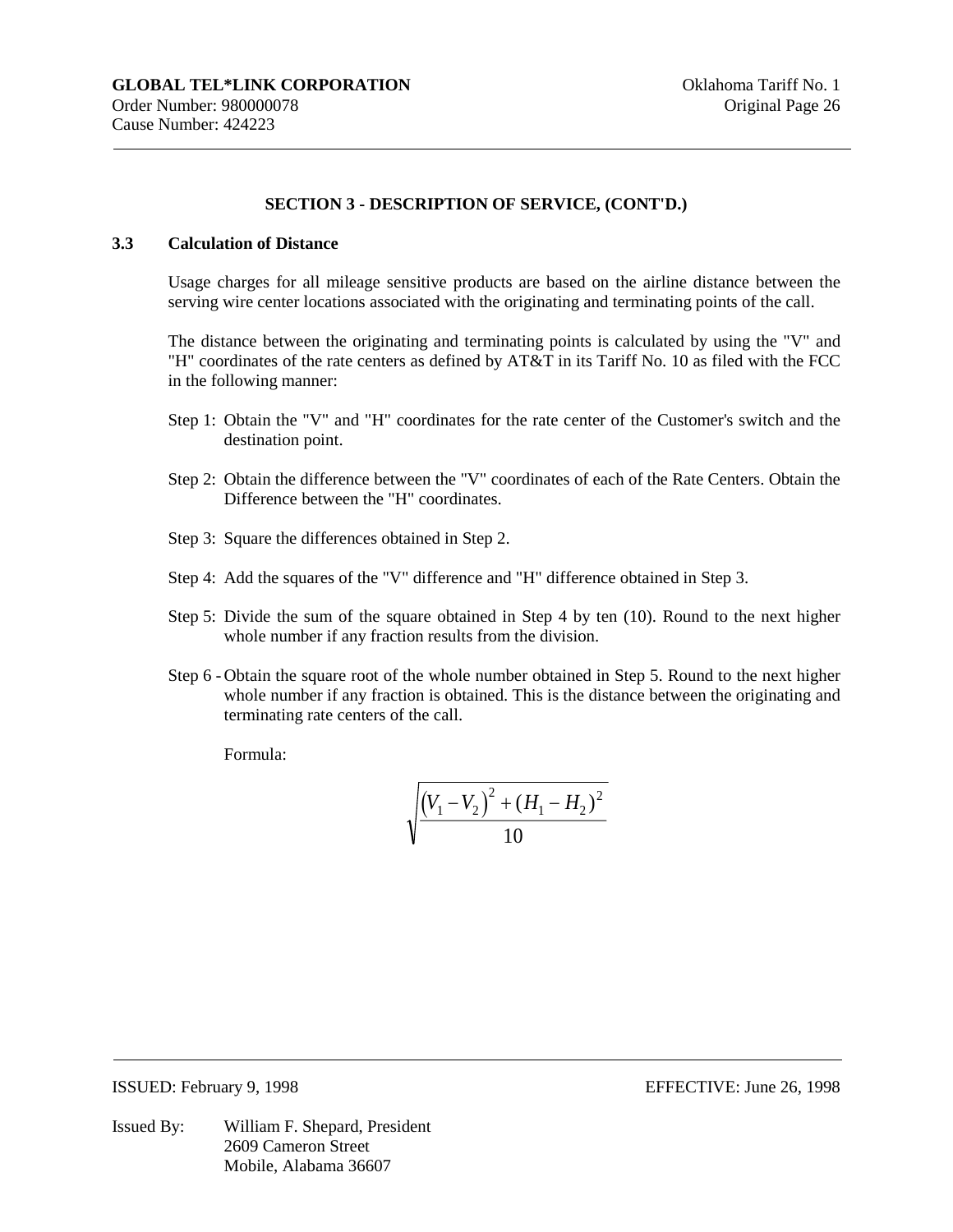#### **3.4 Institutional Telephone Debit Accounts**

#### **3.4.1 Definition**

This is a prepaid telephone account available to inmates and other incarcerated persons at correctional facilities that permit this service. Participating individuals elect to transfer funds either from their facility's inmate trust fund or a commissary account. The transfer method is either manual (vouchers) or electronic through a funds transfer interface between the Company and the facility or commissary.

## **3.4.2 Call Process**

The Company establishes debit accounts which are associated with the inmate's personal Identification Number (PIN). When a call is placed, either the "collect" or "debit" option is selected. Once debit is selected, the inmate enters the called telephone number and PIN. The Company's system automatically informs the caller of the Available Usage Balance remaining in the Prepaid Debit Account, and the rates for the call being attempted. Network usage for completed calls is deducted from the Available Usage Balance at the conclusion of the call.

Any unused funds in a Prepaid Debit Account are refundable upon request. Refunds are issued by the entity controlling the actual cash deposits, which depending on the specific arrangements, is either the Company, the commissary, the correctional facility itself or its agent, unless otherwise directed by state law. The Available Usage Balance expires three months from the date of the last activity on the Prepaid/Debit account, unless alternative arrangements are expressly requested by the correctional facility's management. No refunds of unused balances will be issued after the expiration date.

**| (CT)** 

**(CT) | | | | | | | | | | | | | | | | | | | | | | | | |** 

Issued By: Jeffrey B. Haidinger, President (CT) 12021 Sunset Hills Road, Suite 100 (CT) Reston, VA 20190 (CT) 88 (CT) 2018 08 (CT) 2018 08 (CT) 2018 08 (CT) 2018 08 (CT) 2018 08 (CT) 2019 01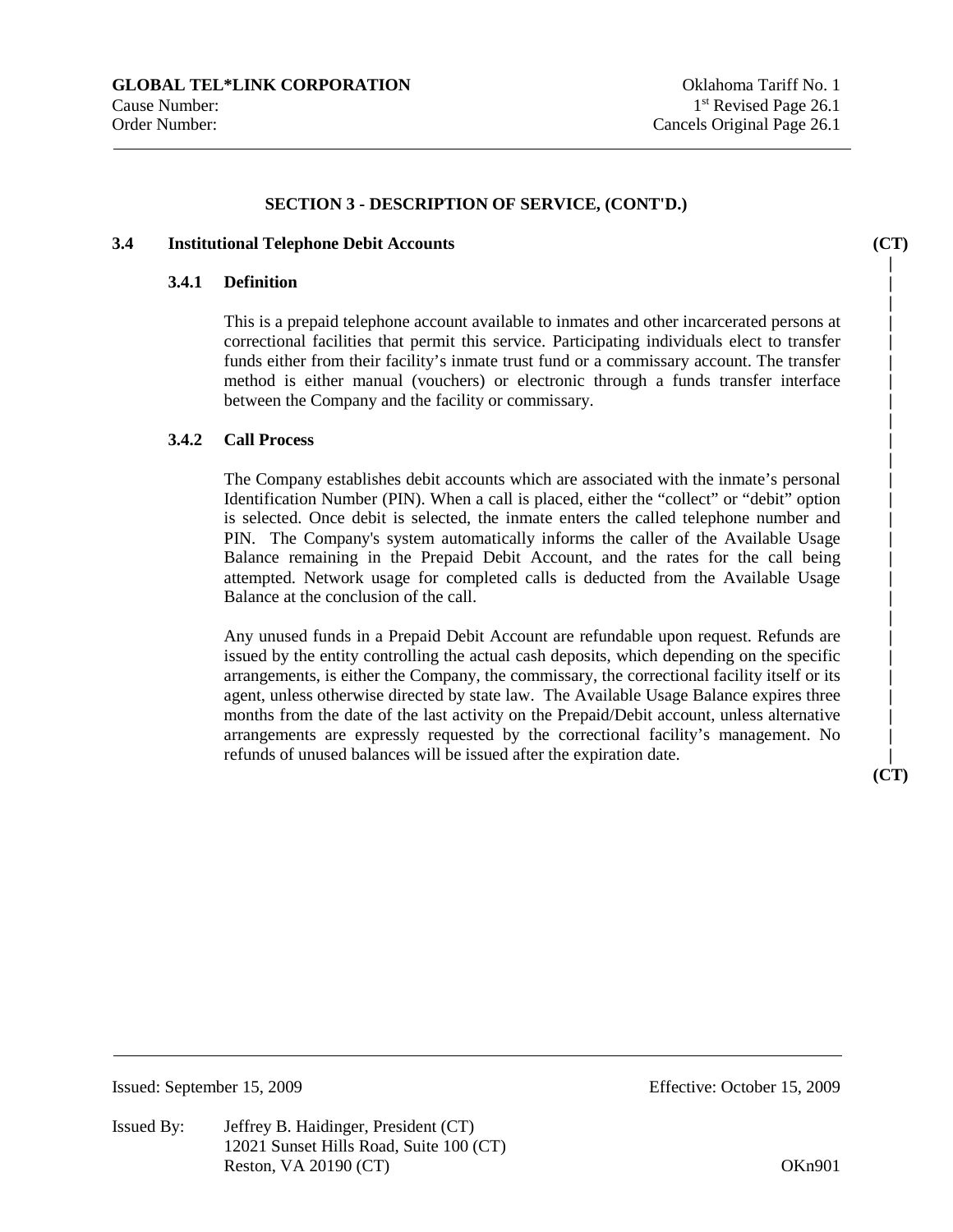**| | | | | | | | | | | | | |** 

**(RT) | | | | | | | | |** 

**(RT)** 

**| |** 

Issued: September 15, 2009 Effective: October 15, 2009

Issued By: Jeffrey B. Haidinger, President (CT) 12021 Sunset Hills Road, Suite 100 (CT) Reston, VA 20190 (CT)  $OKn0901$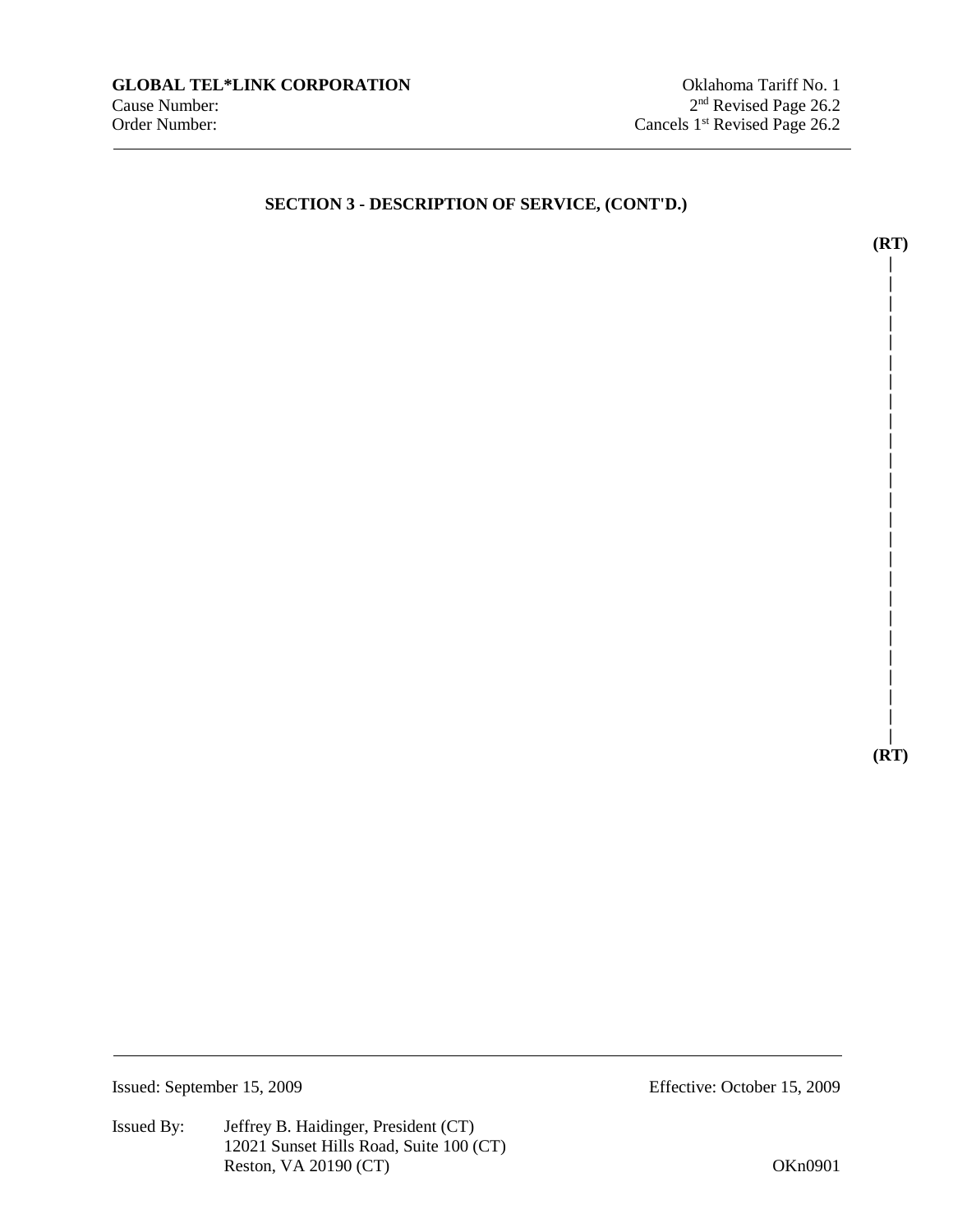#### **3.5 Advance Pay Accounts**

In those areas where the Company does not have a direct billing agreement with the existing local exchange carrier, or upon a Customer's request, the Company will set up a Advance Pay Account with the Called Party (Customer) for payment of collect calls placed from institutions served by Global Tel\*Link. Funds in the Customer's Advance Pay account may only be used for payment of collect calls placed by inmates to telephone numbers specified by the Customer. Customers may direct that one or more telephone numbers be allowed to receive collect calls chargeable to the same account by providing the Company with the desired eligible numbers. A maximum of five (5) eligible numbers may be used with any one Advance Pay Account. Establishment and maintenance of an Advance Pay Account is required to complete collect calls to Customers served by local exchange carriers with which the Company does not have an existing direct billing and collection agreement.

Upon request, the Company will provide the Customer with a personal identification number (PIN) and a toll-free number to call in order to set up the account information, including the permissible numbers that the inmate may call. **(CP)** 

Additional payments will be accepted with a \$50.00 payment maximum. Initial and additional payments into the account may be made by cash, check, credit card or Western Union. Transaction fees will apply for credit card and check by phone transactions. All payments will be subject to applicable taxes.

When an inmate places a call, the Customer is informed of both the caller's identity and the account balance prior to accepting the call. Customers may also contact the Company's toll-free customer service number for account balance information at any time.

If the Advance Pay Account balance becomes depleted, calls placed to the numbers specified by the Customer will be blocked until the Advance Pay Account is replenished.

The Customer may close the Advance Pay Account at any time. At the written request of the Customer (usually upon release of an inmate from an institution), any remaining balance in the Account will be refunded to the Customer after deducting any call charges, applicable taxes and transaction fees incurred during the current billing cycle. Advance Pay Accounts will be automatically dissolved following three months of zero activity (i.e., no calls placed, no account replenishment, no customer service inquiries.)

All security measures and inmate calling restrictions as set forth elsewhere in this tariff are also applicable for any calls made using an Advance Pay Account.

Issued by: Jeffrey B. Haidinger, President 12021 Sunset Hills Road, suite 100 Reston, VA 20190

Issued: February 18, 2016 EFFECTIVE: March 18, 2016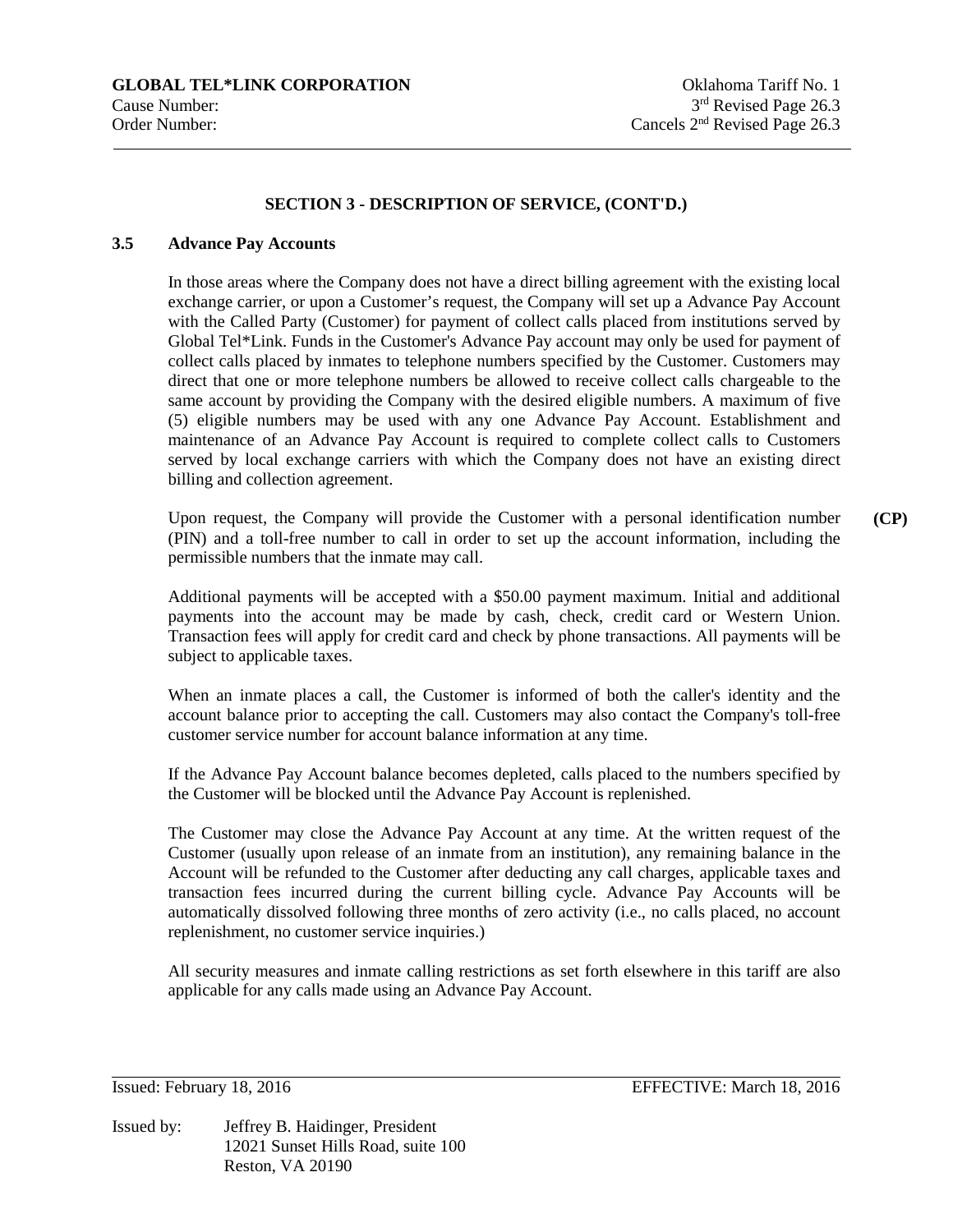## **3.6 [Reserved For Future Use] (RT)**

**|** 

**| | | | | | | | | | | | | | | | | | | | | | | | | | | |** 

**(RT)** 

**(RT) (RT)** 

Issued by: Jeffrey B. Haidinger, President 12021 Sunset Hills Road, Suite 100 Reston, VA 20190

Issued: May 18, 2016 Effective: June 20, 2016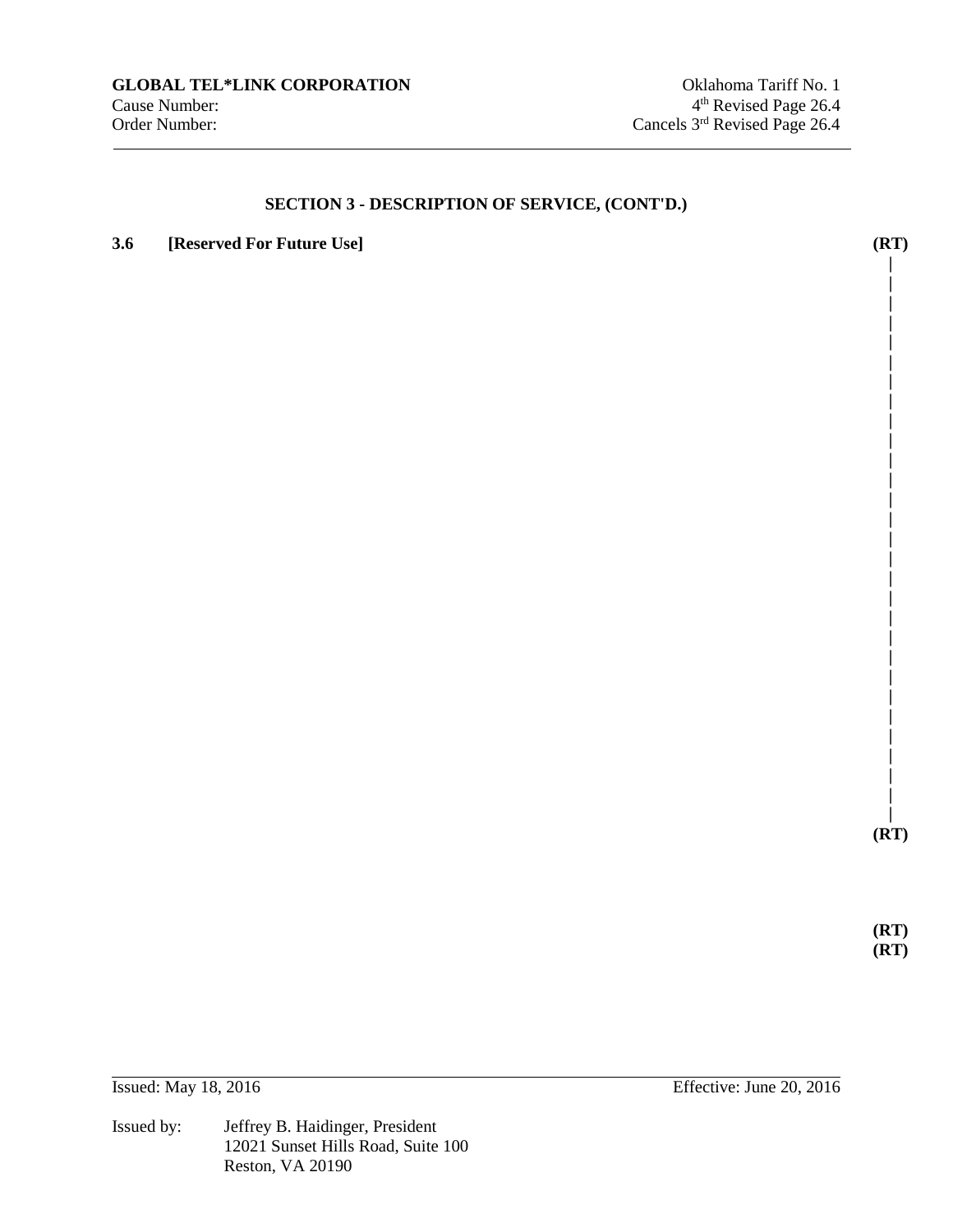**3.6 [Reserved For Future Use], (Cont'd.) (RT)** 

**| (RT)** 

**| | | | | | | | | | | | | | | | | | |** 

**(RT) (RT)**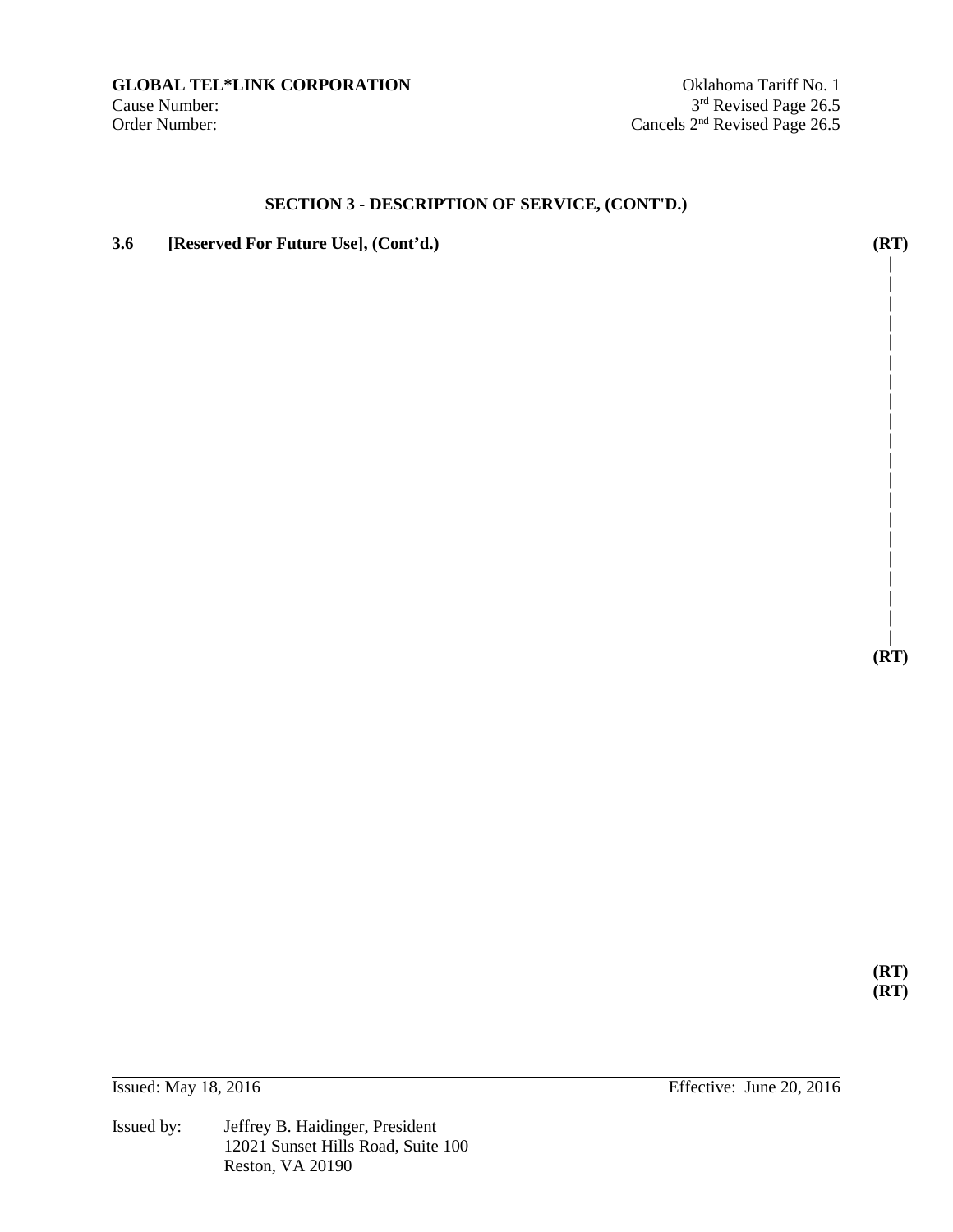## **SECTION 4 - RATES**

## **4.1 General**

Calls are billed individually for each call placed through the Carrier. Charges are computed on an airline mileage basis as described in Section 3.3 of this tariff.

Rates vary by mileage band, time of day, day of week and call duration.

Customers are billed based on their use of Global's long distance service. No installation charges or fixed monthly recurring charges apply.

## **4.2 Time of Day Rate Periods**

#### **4.2.1 Time of Day Periods**

The appropriate rates apply for day, evening and night/weekend calls based on the following chart.

|                   | <b>MON</b>          | <b>TUES</b> | <b>WED</b>          | <b>THUR</b>               | <b>FRI</b> | <b>SAT</b> | <b>SUN</b> |
|-------------------|---------------------|-------------|---------------------|---------------------------|------------|------------|------------|
| 8:00 AM           |                     |             |                     |                           |            |            |            |
| <b>TO</b>         |                     |             | DAYTIME RATE PERIOD |                           |            |            |            |
| 5:00 PM           |                     |             |                     |                           |            |            |            |
| $5:00 \text{ PM}$ |                     |             |                     |                           |            |            |            |
| TО                | EVENING RATE PERIOD |             |                     |                           |            |            | <b>EVE</b> |
| 11:00 PM          |                     |             |                     |                           |            |            |            |
| 11:00 PM          |                     |             |                     |                           |            |            |            |
| TO                |                     |             |                     | NIGHT/WEEKEND RATE PERIOD |            |            |            |
| 8:00 AM           |                     |             |                     |                           |            |            |            |

\* Up to, but not including

Issued By: Lynda Gaston, Regulatory Manager 2609 Cameron Street Mobile, Alabama 36607 OKn0501b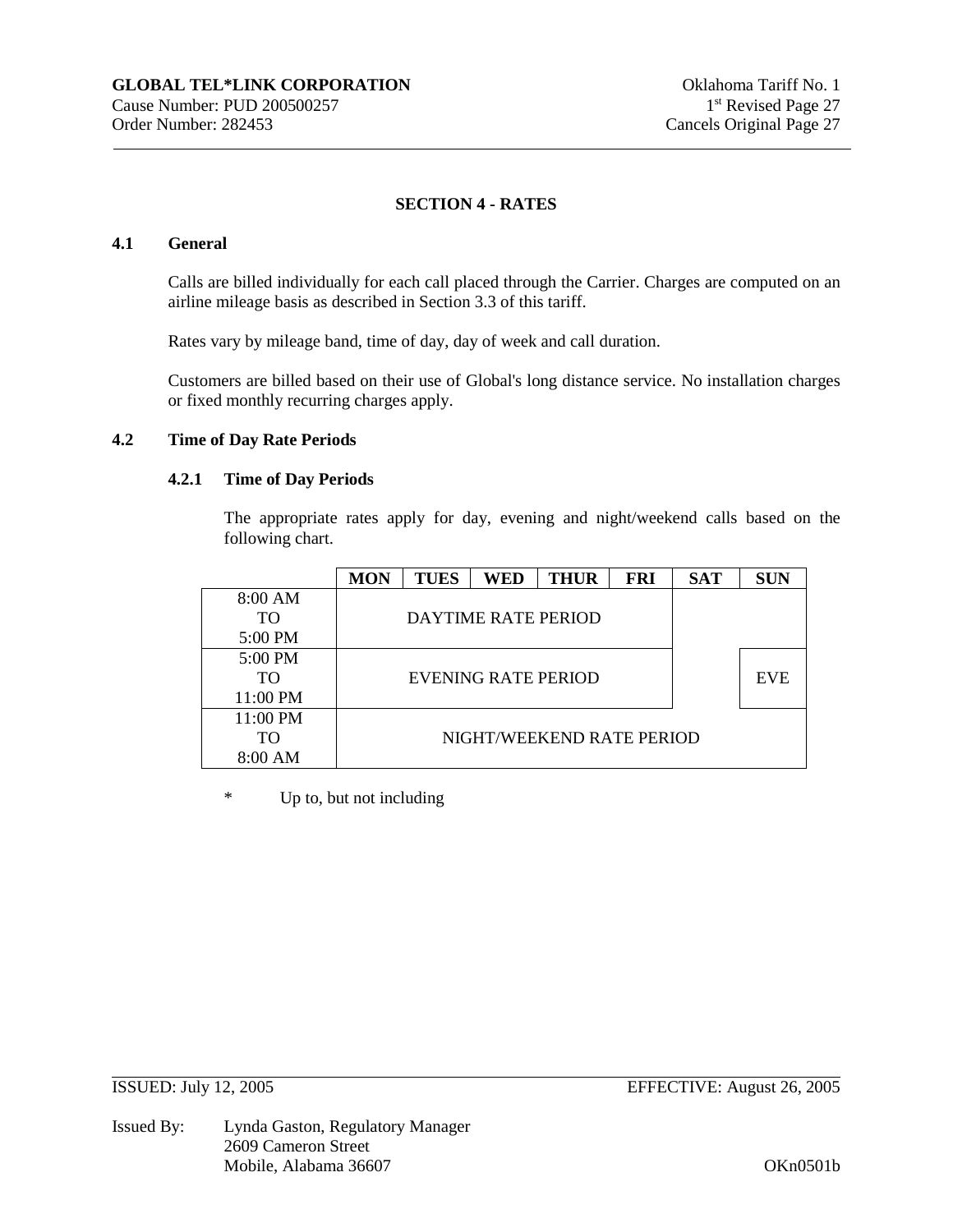## **4.3 Institutional Operator Assisted Calling**

**(RT)** 

**(RT)** 

**(RT)** 

The total charge for each operator assisted call consists of a usage charge, dependent on the duration, distance and time of day of the call.

The rates and charges as set forth below are applicable to local, intraLATA and interLATA Inmate Operator Assisted Service calls originating and terminating within the State of Oklahoma.

**Issued:** May 18, 2016 **Effective:** June 20, 2016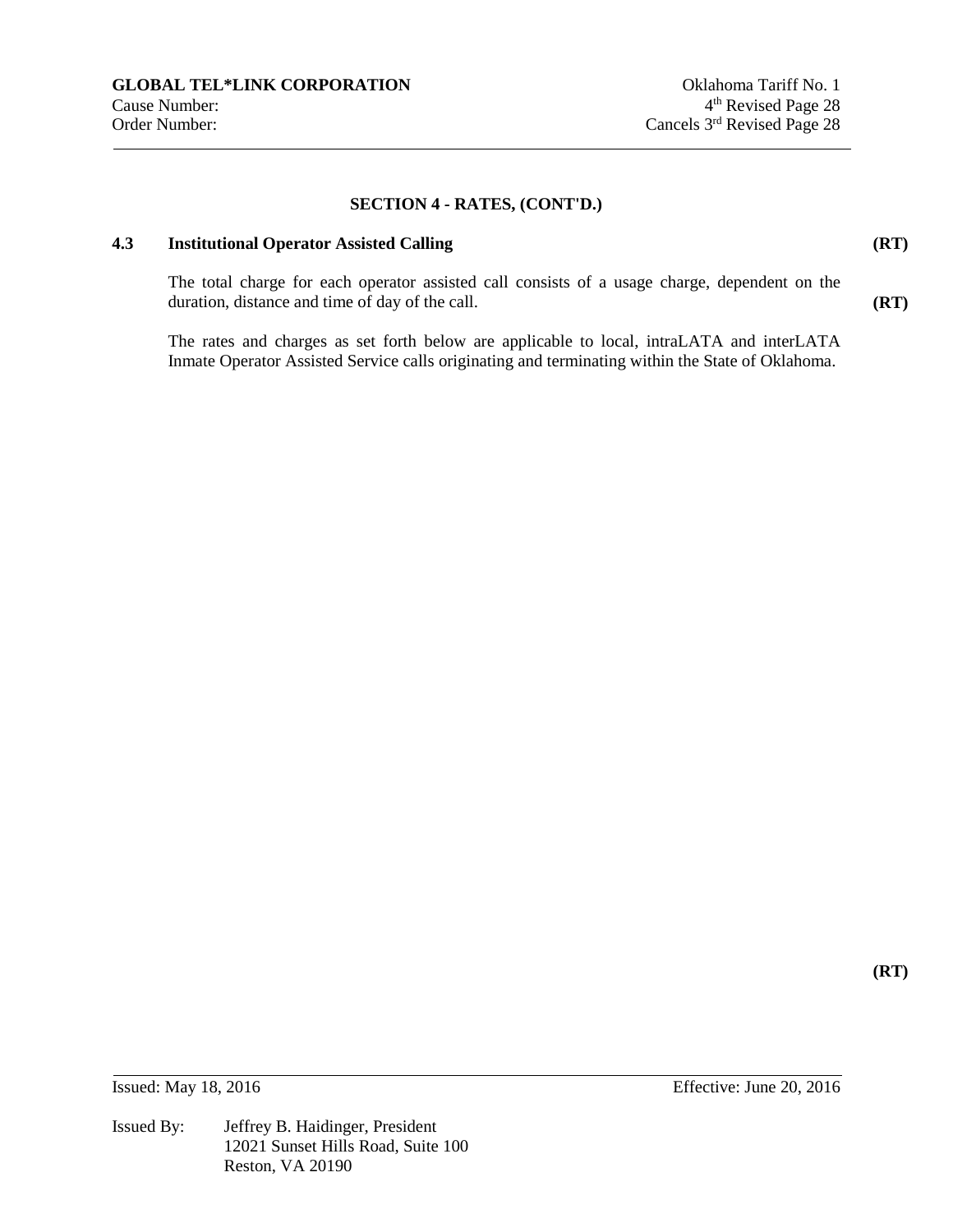## **4.3 Institutional Operator Assisted Calling, (Cont'd.)**

## **4.3.1 Local Rates and Charges**

**A. Option A** 

## **Usage Charges:**

|  | Usage on Local Operator Assisted Service calls placed by Inmates of |  |  |  |      |
|--|---------------------------------------------------------------------|--|--|--|------|
|  | Confinement Facilities is billed at a rate of \$0.03 per minute.    |  |  |  | (CP) |

#### **| | (DR)**

| <b>B.</b>      | <b>Option B</b>                       |        |              |
|----------------|---------------------------------------|--------|--------------|
|                | <b>All Calls:</b><br>Rate per Minute: | \$0.20 | (CP)         |
| $\mathbf{C}$ . | <b>Option C</b>                       |        |              |
|                | <b>All Calls:</b><br>Rate per Minute: | \$0.14 | (CT)<br>(DR) |
| D.             | <b>Option D</b>                       |        |              |
|                | <b>Rate Per Minute</b>                | \$0.12 | (CP)         |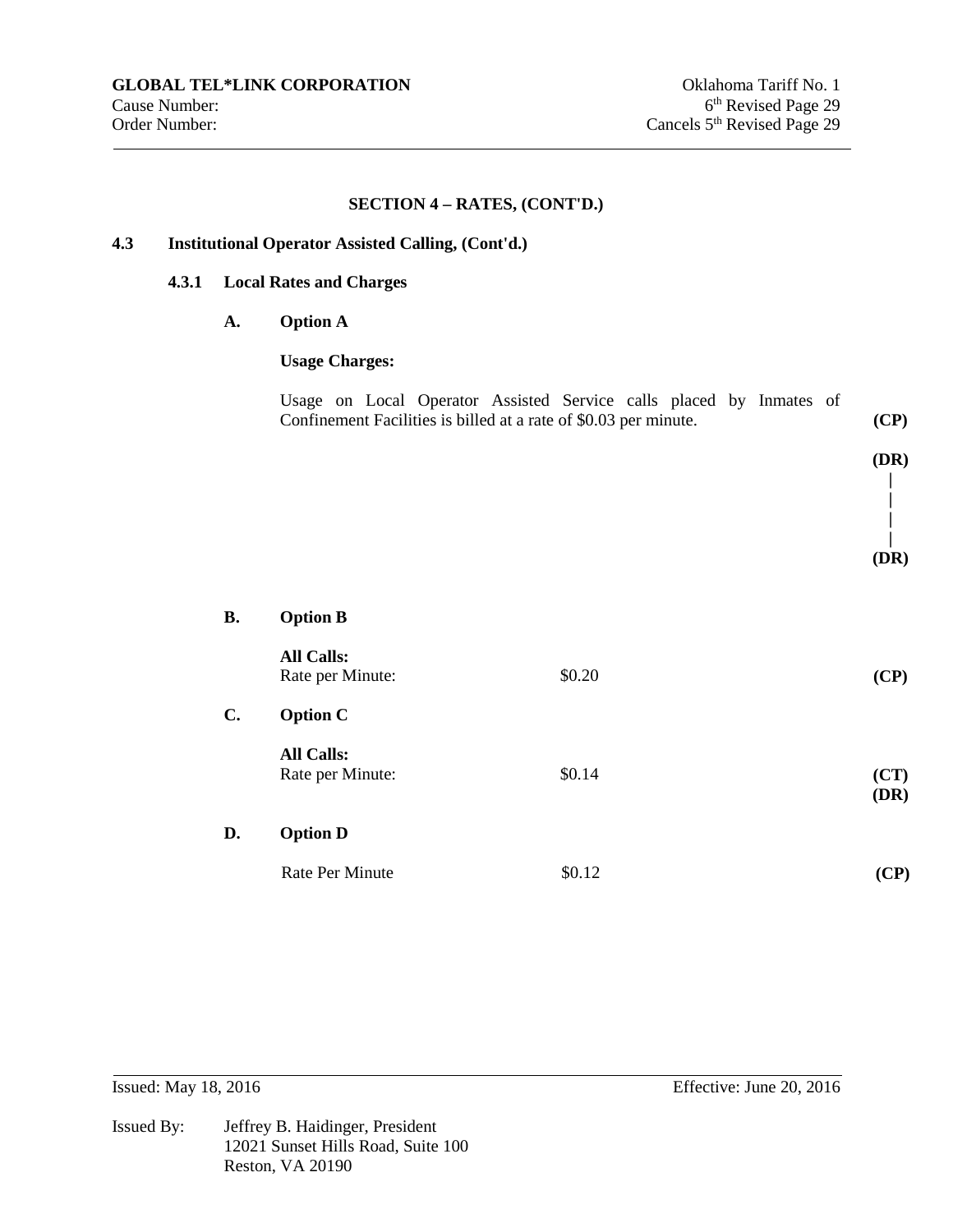## **4.3 Institutional Operator Assisted Calling, (Cont'd.)**

## **4.3.2 IntraLATA Rate and Charges**

## **A. Option A**

## **1. Usage Charges:**

|                               |                                 | Day                    |                                 | <b>Evening</b>         | Night/Weekend                   |                        |  |
|-------------------------------|---------------------------------|------------------------|---------------------------------|------------------------|---------------------------------|------------------------|--|
| <b>Mileage</b><br><b>Band</b> | <b>Initial</b><br><b>Minute</b> | Addl.<br><b>Minute</b> | <b>Initial</b><br><b>Minute</b> | Addl.<br><b>Minute</b> | <b>Initial</b><br><b>Minute</b> | Addl.<br><b>Minute</b> |  |
| $1 - 10$                      | \$0.1765                        | \$0.1365               | \$0.1560                        | \$0.1165               | \$0.1440                        | \$0.1020               |  |
| $11 - 22$                     | \$0.1865                        | \$0.1565               | \$0.1620                        | \$0.1385               | \$0.1480                        | \$0.1300               |  |
| $23 - 55$                     | \$0.1965                        | \$0.1865               | \$0.1620                        | \$0.1385               | \$0.1480                        | \$0.1340               |  |
| 56-124                        | \$0.2280                        | \$0.2180               | \$0.1760                        | \$0.1600               | \$0.1700                        | \$0.1510               |  |
| 125-292                       | \$0.2780                        | \$0.2680               | \$0.2180                        | \$0.2100               | \$0.2110                        | \$0.1890               |  |
| $293+$                        | \$0.3275                        | \$0.3075               | \$0.2615                        | \$0.2305               | \$0.2435                        | \$0.2225               |  |

**(DR) | | | (DR)**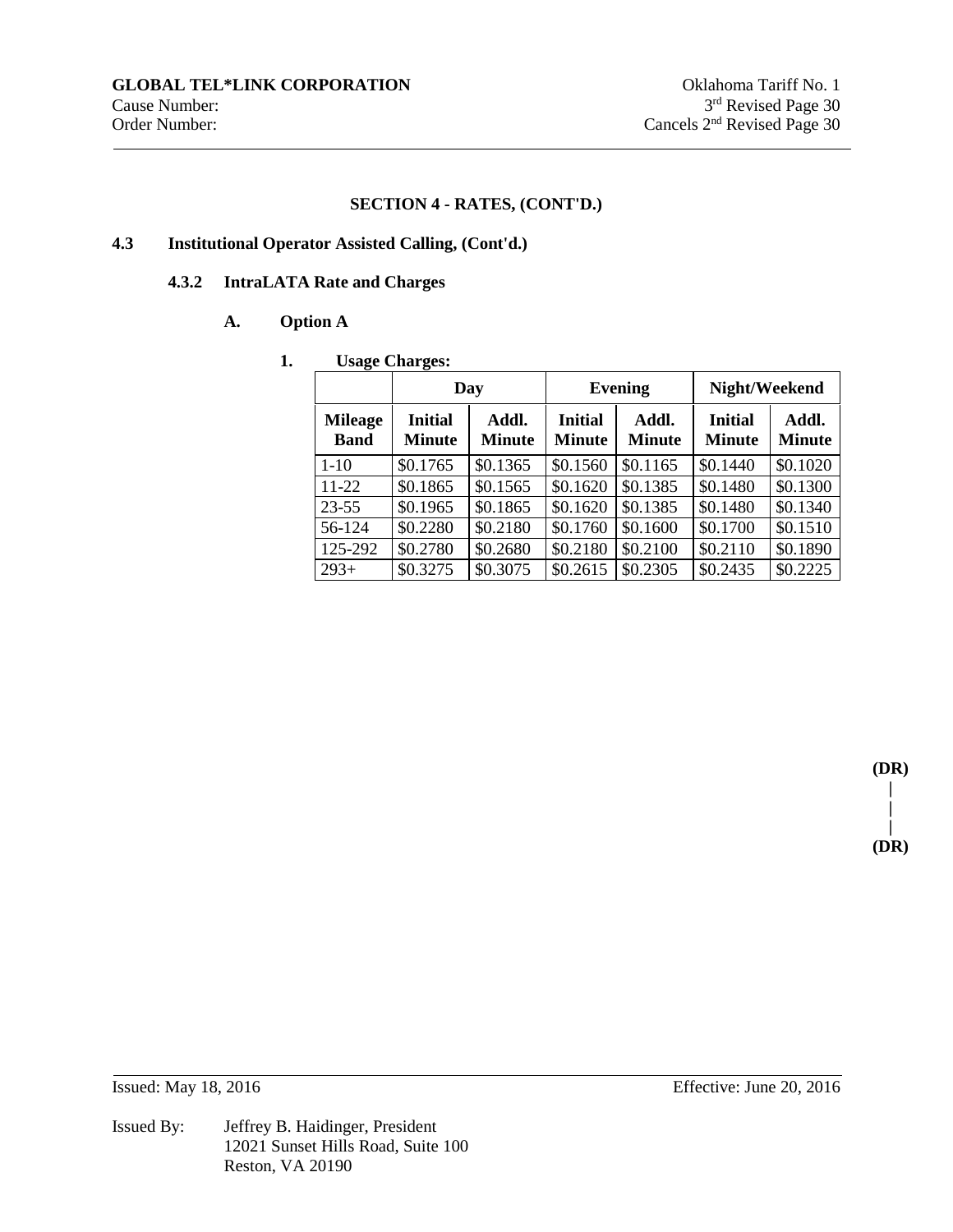## **4.3 Institutional Operator Assisted Calling, (Cont'd.)**

## **4.3.2 IntraLATA Rate and Charges, (Cont'd.)**

## **B. Option B**

| 1.                            | <b>Usage Charges:</b>    |                 |                          |                 |                          |                        |  |  |
|-------------------------------|--------------------------|-----------------|--------------------------|-----------------|--------------------------|------------------------|--|--|
|                               |                          | Day             |                          | <b>Evening</b>  |                          | Night/Weekend          |  |  |
| <b>Mileage</b><br><b>Band</b> | <b>Initial</b><br>Minute | Addl.<br>Minute | <b>Initial</b><br>Minute | Addl.<br>Minute | <b>Initial</b><br>Minute | Addl.<br><b>Minute</b> |  |  |
| $1 - 8$                       | 0.3600                   | 0.3600          | 0.2700                   | 0.2700          | 0.2160                   | 0.2160                 |  |  |
| $9-12$                        | 0.3600                   | 0.3600          | 0.2700                   | 0.2700          | 0.2160                   | 0.2160                 |  |  |
| $13 - 17$                     | 0.3600                   | 0.3600          | 0.2700                   | 0.2700          | 0.2160                   | 0.2160                 |  |  |
| 18-22                         | 0.3600                   | 0.3600          | 0.2700                   | 0.2700          | 0.2160                   | 0.2160                 |  |  |
| $23 - 27$                     | 0.5200                   | 0.5200          | 0.3900                   | 0.3900          | 0.3120                   | 0.3120                 |  |  |
| 28-32                         | 0.5200                   | 0.5200          | 0.3900                   | 0.3900          | 0.3120                   | 0.3120                 |  |  |
| $33 - 42$                     | 0.5200                   | 0.5200          | 0.3900                   | 0.3900          | 0.3120                   | 0.3120                 |  |  |
| $43 - 54$                     | 0.5800                   | 0.5800          | 0.4350                   | 0.4350          | 0.3480                   | 0.3480                 |  |  |
| 55-66                         | 0.6100                   | 0.6100          | 0.4575                   | 0.4575          | 0.3660                   | 0.3660                 |  |  |
| 67-82                         | 0.6800                   | 0.6800          | 0.5100                   | 0.5100          | 0.4080                   | 0.4080                 |  |  |
| 83-over                       | 0.6900                   | 0.6900          | 0.5175                   | 0.5175          | 0.4140                   | 0.4140                 |  |  |

**(DR) |** 

**(DR)** 

| $\mathbf{C}$ . |    | <b>Option C</b>                          |        |              |  |  |  |
|----------------|----|------------------------------------------|--------|--------------|--|--|--|
|                | 1. | <b>Usage Charge:</b><br>Rate Per Minute: | \$0.25 |              |  |  |  |
|                |    |                                          |        | (DR)<br>(DR) |  |  |  |
| D.             |    | <b>Option D</b>                          |        |              |  |  |  |
|                |    | <b>All Calls:</b><br>Rate per Minute:    | \$0.20 | (CP)         |  |  |  |

Issued By: Jeffrey B. Haidinger, President 12021 Sunset Hills Road, Suite 100 Reston, VA 20190

**Issued:** May 18, 2016 **Effective:** June 20, 2016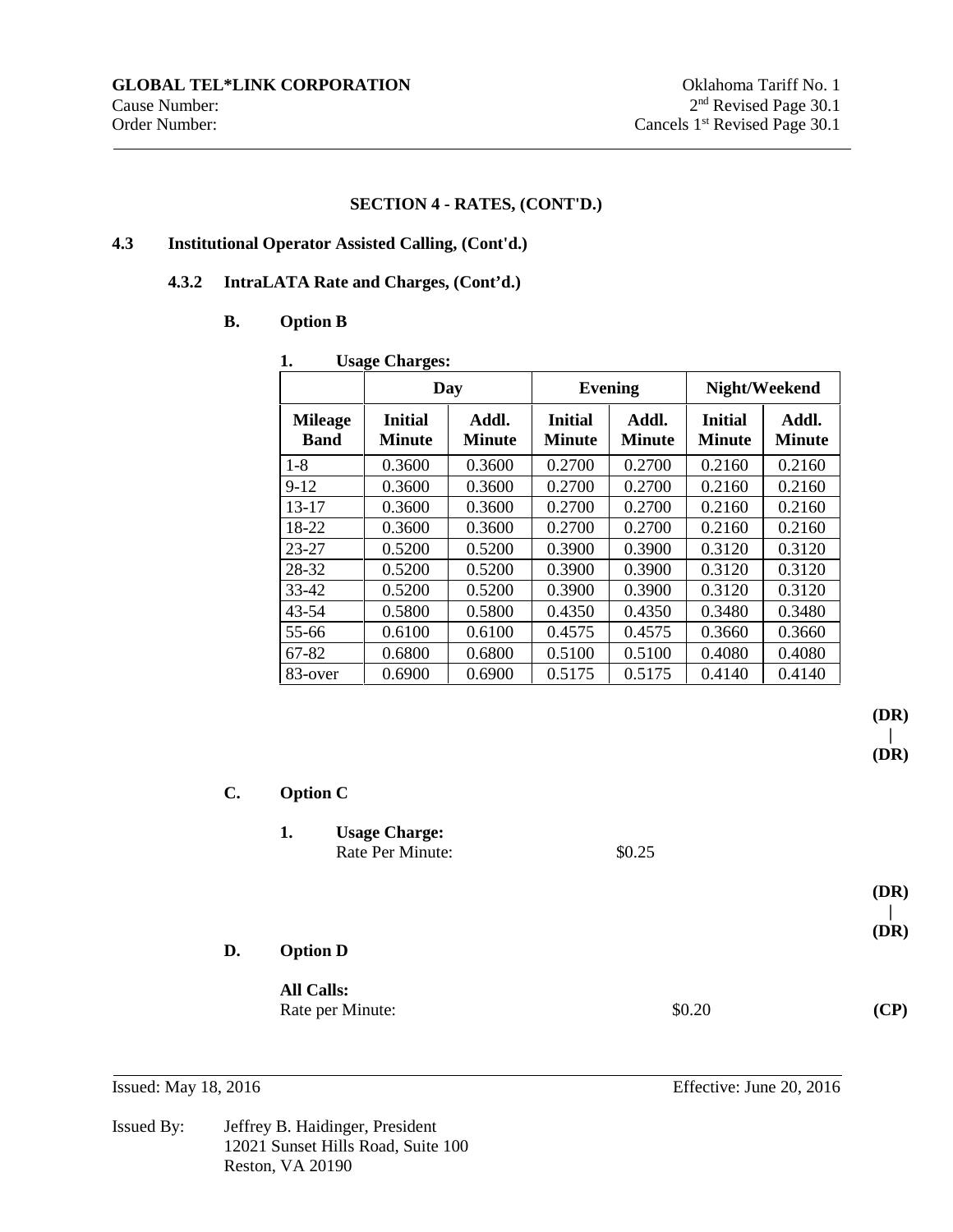**(DR)** 

## **SECTION 4 - RATES, (CONT'D.)**

# **4.3 Institutional Operator Assisted Calling, (Cont'd.)**

## **4.3.2 IntraLATA Rate and Charges, (Cont'd.)**

#### **E. Option E**

| 1. | <b>Usage Charge:</b> |        |
|----|----------------------|--------|
|    | Rate Per Minute:     | \$0.14 |

# **F. Option F (DR)**

| Rate Per Minute: | \$0.12 | (CP) |
|------------------|--------|------|
|------------------|--------|------|

**Issued:** May 18, 2016 **Effective:** June 20, 2016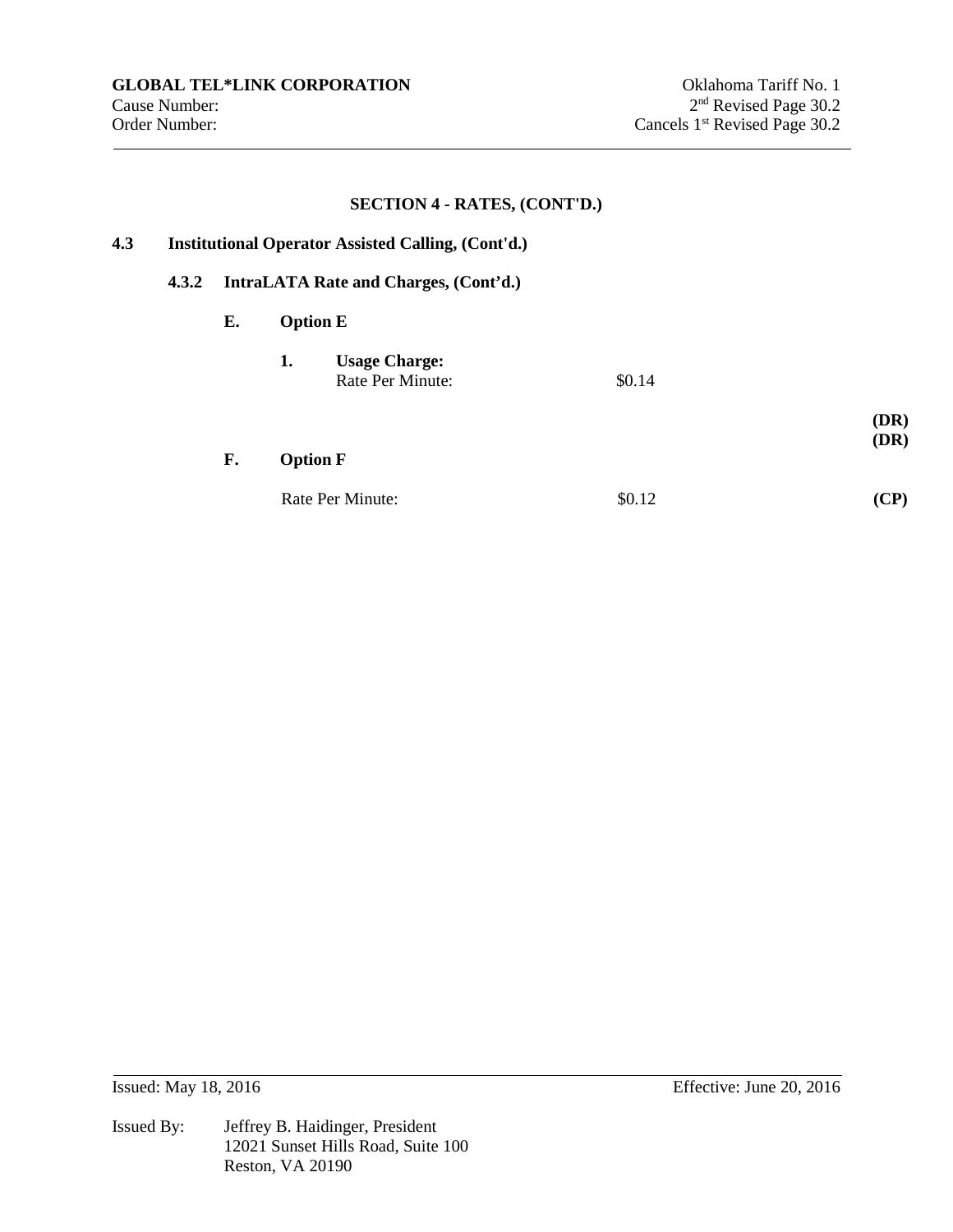## **4.3 Institutional Operator Assisted Calling, (Cont'd.)**

## **4.3.3 InterLATA Rates and Charges**

## **A. Option A**

**1. Usage Charges:**

|                               | Day                             |                        | <b>Evening</b>                  |                        | Night/Weekend                   |                        |
|-------------------------------|---------------------------------|------------------------|---------------------------------|------------------------|---------------------------------|------------------------|
| <b>Mileage</b><br><b>Band</b> | <b>Initial</b><br><b>Minute</b> | Addl.<br><b>Minute</b> | <b>Initial</b><br><b>Minute</b> | Addl.<br><b>Minute</b> | <b>Initial</b><br><b>Minute</b> | Addl.<br><b>Minute</b> |
| $1 - 10$                      | \$0.1765                        | \$0.1365               | \$0.1560                        | \$0.1165               | \$0.1440                        | \$0.1020               |
| $11 - 22$                     | \$0.1865                        | \$0.1565               | \$0.1620                        | \$0.1385               | \$0.1480                        | \$0.1300               |
| $23 - 55$                     | \$0.1965                        | \$0.1865               | \$0.1620                        | \$0.1385               | \$0.1480                        | \$0.1340               |
| 56-124                        | \$0.2280                        | \$0.2180               | \$0.1760                        | \$0.1600               | \$0.1700                        | \$0.1510               |
| 125-292                       | \$0.2780                        | \$0.2680               | \$0.2180                        | \$0.2100               | \$0.2110                        | \$0.1890               |
| $293+$                        | \$0.3275                        | \$0.3075               | \$0.2615                        | \$0.2305               | \$0.2435                        | \$0.2225               |

**B. Option B** 

## **1. Usage Charges:**

Service is billed in one (1) minute increments following an initial one (1) minute billing period.

Rate Per Minute  $\$0.35$ 

**(DR) | (DR)** 

**(DR) | | | (DR)**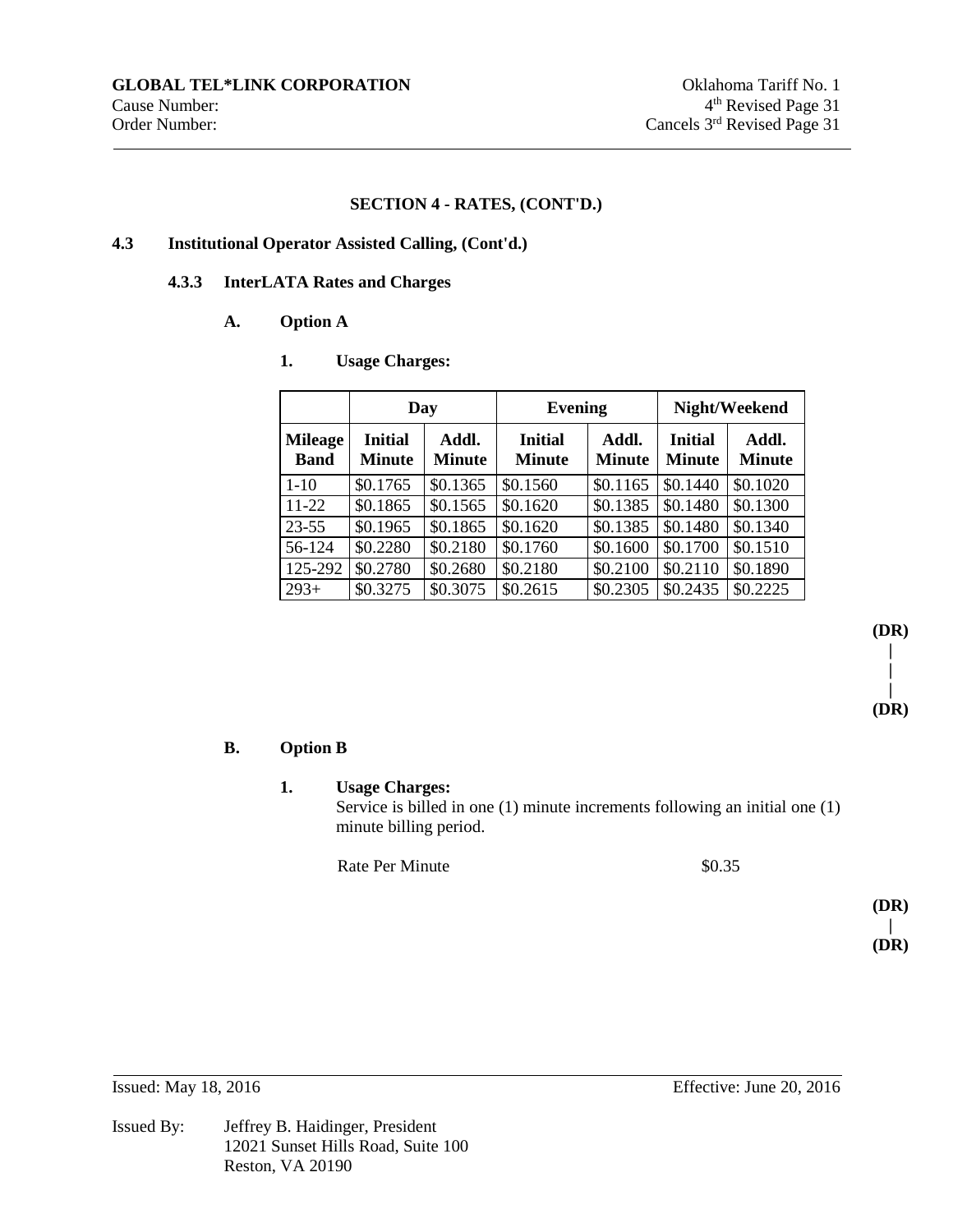## **4.3 Institutional Operator Assisted Calling, (Cont'd.)**

## **4.3.3 InterLATA Rates and Charges, (Cont'd.)**

## **C. Option C**

| 1.                            | <b>Usage Charges:</b>           |                        |                          |                        |                          |                        |  |  |
|-------------------------------|---------------------------------|------------------------|--------------------------|------------------------|--------------------------|------------------------|--|--|
|                               |                                 | Day                    |                          | <b>Evening</b>         |                          | Night/Weekend          |  |  |
| <b>Mileage</b><br><b>Band</b> | <b>Initial</b><br><b>Minute</b> | Addl.<br><b>Minute</b> | <b>Initial</b><br>Minute | Addl.<br><b>Minute</b> | <b>Initial</b><br>Minute | Addl.<br><b>Minute</b> |  |  |
| $1 - 8$                       | 0.3600                          | 0.3600                 | 0.2700                   | 0.2700                 | 0.2160                   | 0.2160                 |  |  |
| $9-12$                        | 0.3600                          | 0.3600                 | 0.2700                   | 0.2700                 | 0.2160                   | 0.2160                 |  |  |
| $13 - 17$                     | 0.3600                          | 0.3600                 | 0.2700                   | 0.2700                 | 0.2160                   | 0.2160                 |  |  |
| 18-22                         | 0.3600                          | 0.3600                 | 0.2700                   | 0.2700                 | 0.2160                   | 0.2160                 |  |  |
| $23 - 27$                     | 0.5200                          | 0.5200                 | 0.3900                   | 0.3900                 | 0.3120                   | 0.3120                 |  |  |
| 28-32                         | 0.5200                          | 0.5200                 | 0.3900                   | 0.3900                 | 0.3120                   | 0.3120                 |  |  |
| $33 - 42$                     | 0.5200                          | 0.5200                 | 0.3900                   | 0.3900                 | 0.3120                   | 0.3120                 |  |  |
| $43 - 54$                     | 0.5800                          | 0.5800                 | 0.4350                   | 0.4350                 | 0.3480                   | 0.3480                 |  |  |
| 55-66                         | 0.6100                          | 0.6100                 | 0.4575                   | 0.4575                 | 0.3660                   | 0.3660                 |  |  |
| 67-82                         | 0.6800                          | 0.6800                 | 0.5100                   | 0.5100                 | 0.4080                   | 0.4080                 |  |  |
| 83-over                       | 0.6900                          | 0.6900                 | 0.5175                   | 0.5175                 | 0.4140                   | 0.4140                 |  |  |

| D. | <b>Option D</b>   |                                          |        |              |  |  |
|----|-------------------|------------------------------------------|--------|--------------|--|--|
|    | 1.                | <b>Usage Charge:</b><br>Rate Per Minute: | \$0.25 |              |  |  |
|    |                   |                                          |        | (DR)<br>(DR) |  |  |
| Е. | <b>Option E</b>   |                                          |        |              |  |  |
|    | <b>All Calls:</b> | Rate per Minute:                         | \$0.20 | (CP)         |  |  |

Issued By: Jeffrey B. Haidinger, President 12021 Sunset Hills Road, Suite 100 Reston, VA 20190

**Issued:** May 18, 2016 **Effective:** June 20, 2016

**(DR) | (DR)**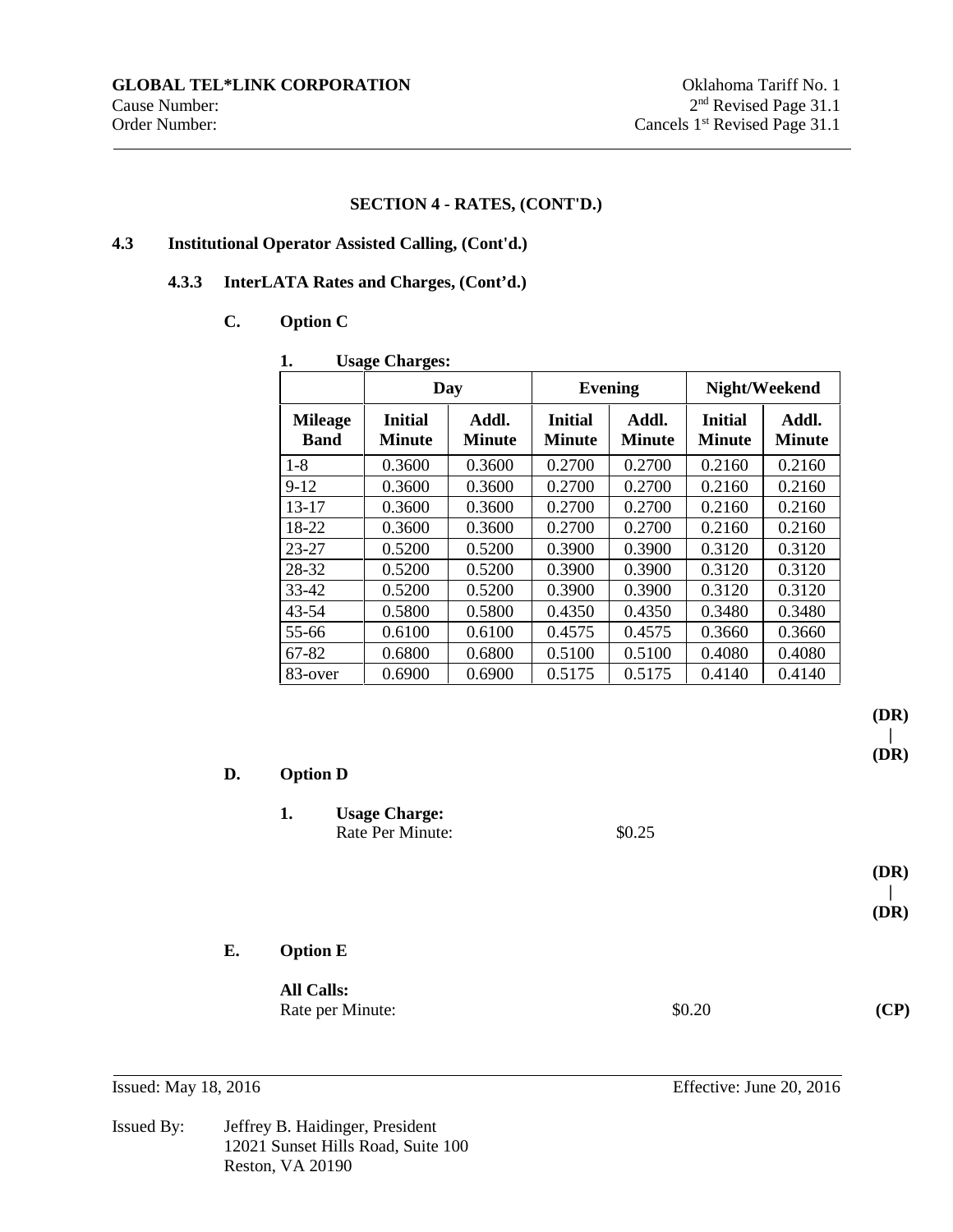**(DR)** 

## **SECTION 4 - RATES, (CONT'D.)**

# **4.3 Institutional Operator Assisted Calling, (Cont'd.)**

## **4.3.3 InterLATA Rates and Charges, (Cont'd.)**

#### **F. Option F**

| 1. | <b>Usage Charge:</b> |        |
|----|----------------------|--------|
|    | Rate Per Minute:     | \$0.14 |
|    |                      |        |

# **G. Option G (DR)**

| Rate Per Minute: | \$0.12 | (CP) |
|------------------|--------|------|
|------------------|--------|------|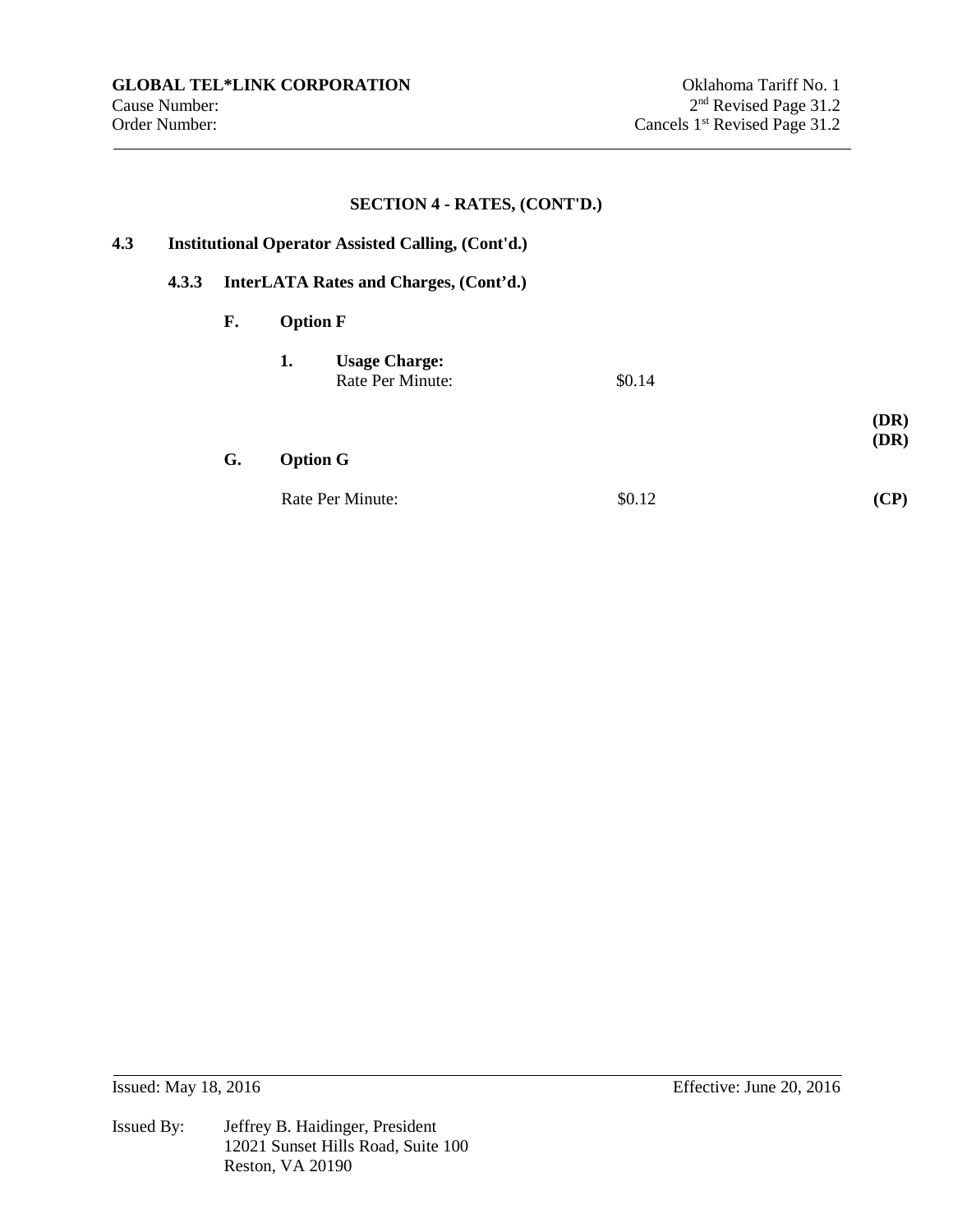## **4.4 Inmate Operator Assisted Services - Out-of-State Inmates**

The following rates and charges for collect and prepaid services apply to out-of-state inmates housed in Oklahoma correctional institutions at the request of the respective governmental entities.

## **4.4.1 Collect Rates and Charges**

| A.        |    | <b>Option A</b>                                              |        |             |
|-----------|----|--------------------------------------------------------------|--------|-------------|
|           | 1. | <b>Local Services Rates and Charges</b>                      |        |             |
|           |    | Usage Charge Per Minute:                                     | \$0.12 | (CP)        |
|           | 2. | <b>Intra/InterLATA Services Rates and Charges</b>            |        | (DR)        |
|           |    | <b>Usage Charge Per Minute:</b>                              | \$0.20 |             |
|           |    |                                                              |        | <b>(DR)</b> |
| <b>B.</b> |    | <b>Option B</b>                                              |        |             |
|           | 1. | <b>Local Services Rates and Charges</b>                      |        |             |
|           |    | <b>Usage Charge Per Minute:</b>                              | \$0.10 |             |
|           |    |                                                              |        | (DR)        |
|           | 2. | <b>IntraLATA Services Rates and Charges</b>                  |        |             |
|           |    | Usage Charge Per Minute:                                     | \$0.15 |             |
|           |    |                                                              |        | (DR)        |
|           | 3. | <b>InterLATA Services Rates and Charges</b>                  |        |             |
|           |    |                                                              |        |             |
|           |    | <b>Usage Charge Per Minute:</b>                              | \$0.30 | (DR)        |
|           |    |                                                              |        |             |
| C.        |    | <b>Option C</b>                                              |        |             |
|           | 1. | <b>Local, IntraLATA/InterLATA Services Rates and Charges</b> |        |             |
|           |    | <b>Usage Charge Per Minute:</b>                              | \$0.12 | (CP)        |
|           |    |                                                              |        | (DR)        |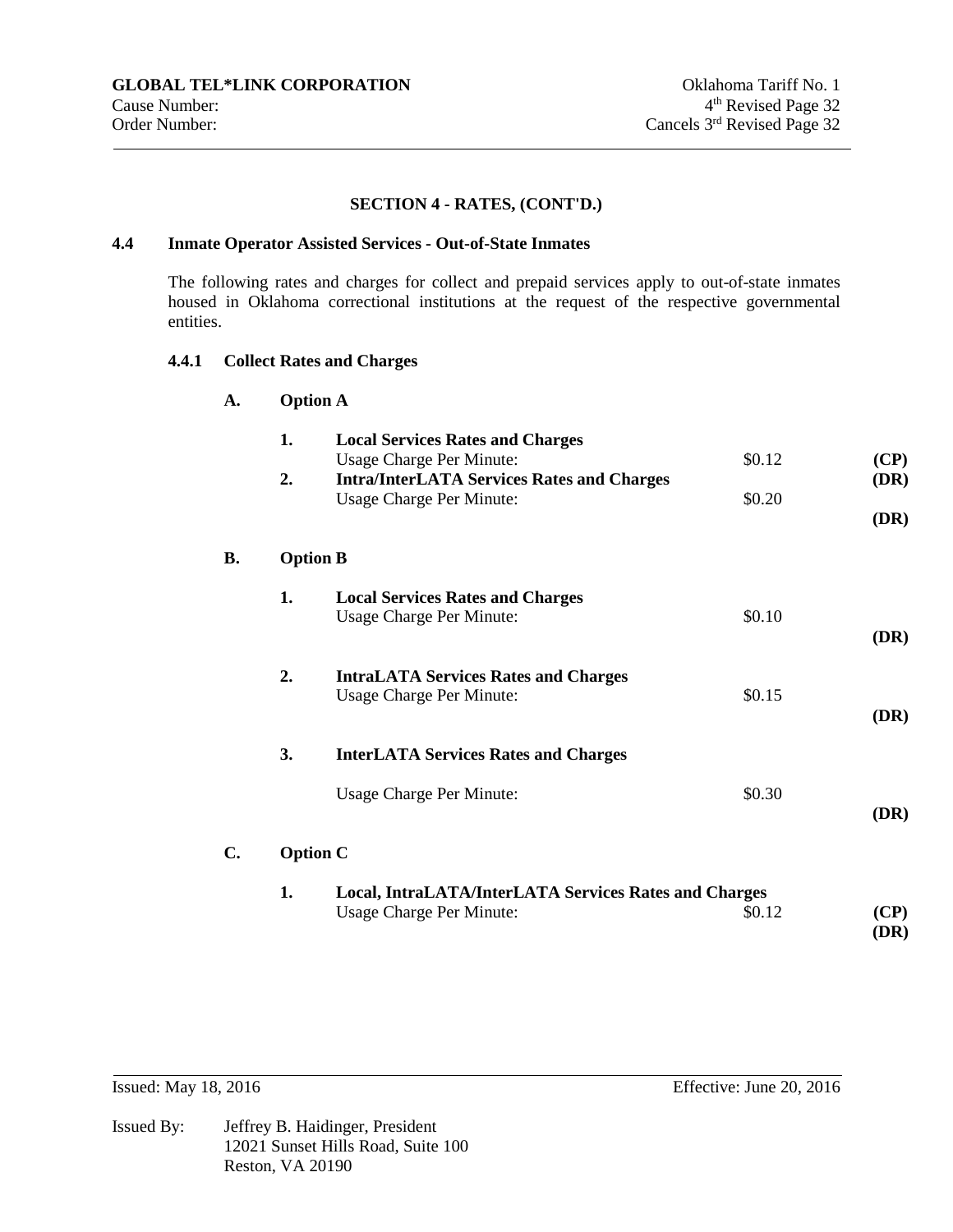| 4.4 | <b>Inmate Operator Assisted Services - Out-of-State Inmates</b> |           |                                  |                                                   |        |                     |  |  |
|-----|-----------------------------------------------------------------|-----------|----------------------------------|---------------------------------------------------|--------|---------------------|--|--|
|     | 4.4.2                                                           |           | <b>Prepaid Rates and Charges</b> |                                                   |        |                     |  |  |
|     |                                                                 | A.        | <b>Option A</b>                  |                                                   |        |                     |  |  |
|     |                                                                 |           | 1.                               | <b>Local Services Rates and Charges</b>           |        |                     |  |  |
|     |                                                                 |           |                                  | <b>Usage Charge Per Minute:</b>                   | \$0.10 | (CP)<br>(DR)        |  |  |
|     |                                                                 |           | 2.                               | <b>Intra/InterLATA Services Rates and Charges</b> |        |                     |  |  |
|     |                                                                 |           |                                  | <b>Usage Charge Per Minute:</b>                   | \$0.20 | (DR)                |  |  |
|     |                                                                 | <b>B.</b> | <b>Option B</b>                  |                                                   |        |                     |  |  |
|     |                                                                 |           | 1.                               | <b>Local Services Rates and Charges</b>           |        |                     |  |  |
|     |                                                                 |           |                                  | <b>Usage Charge Per Minute:</b>                   | \$0.17 | (CP)<br><b>(DR)</b> |  |  |
|     |                                                                 |           | 2.                               | <b>Intra/InterLATA Services Rates and Charges</b> |        |                     |  |  |
|     |                                                                 |           |                                  | <b>Usage Charge Per Minute:</b>                   | \$0.50 | (DR)                |  |  |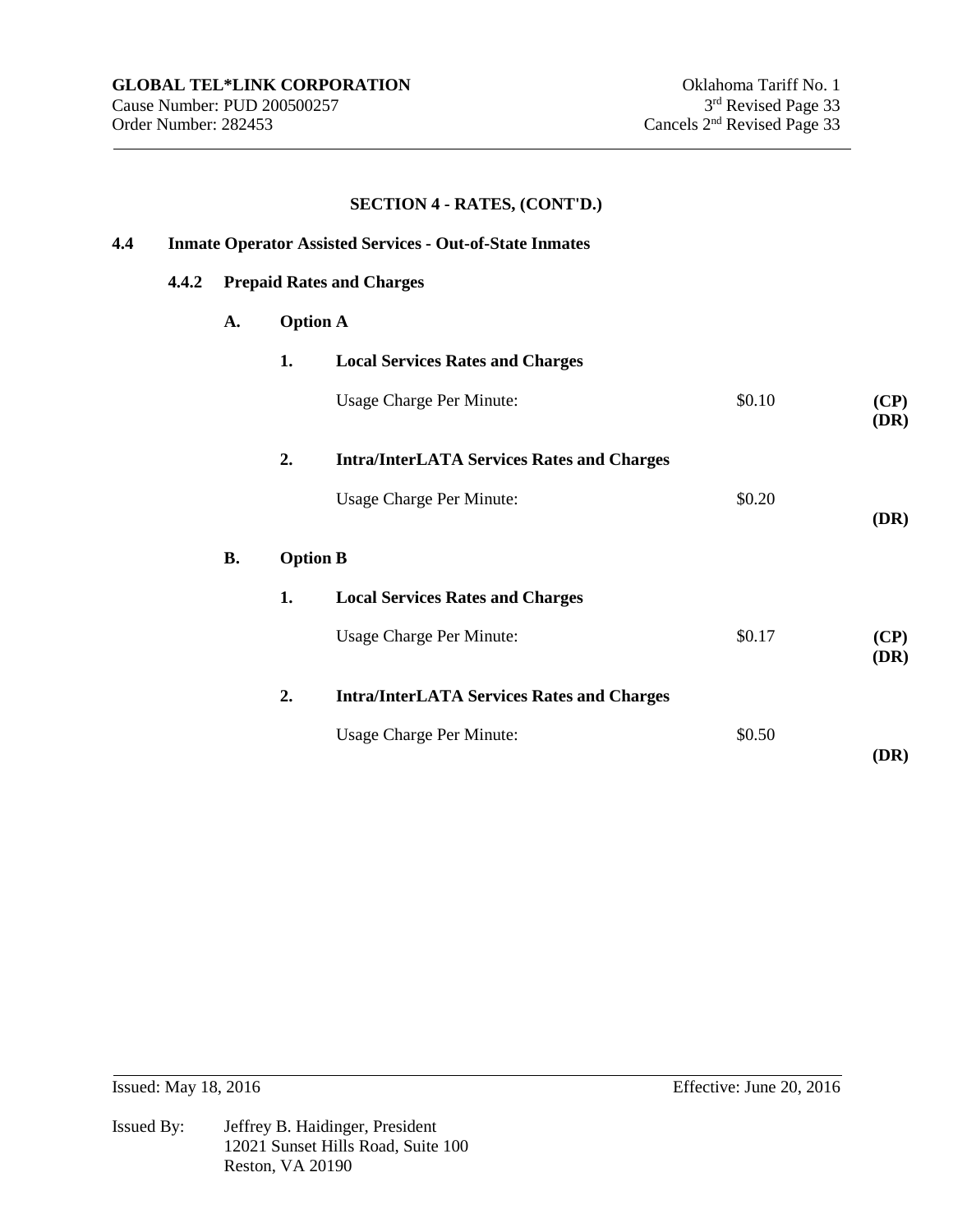## **4.4 Reserved for Future Use**

Issued By: Lynda Gaston, Regulatory Manager 2609 Cameron Street Mobile, Alabama 36607 OKn0501b

ISSUED: July 12, 2005 EFFECTIVE: August 26, 2005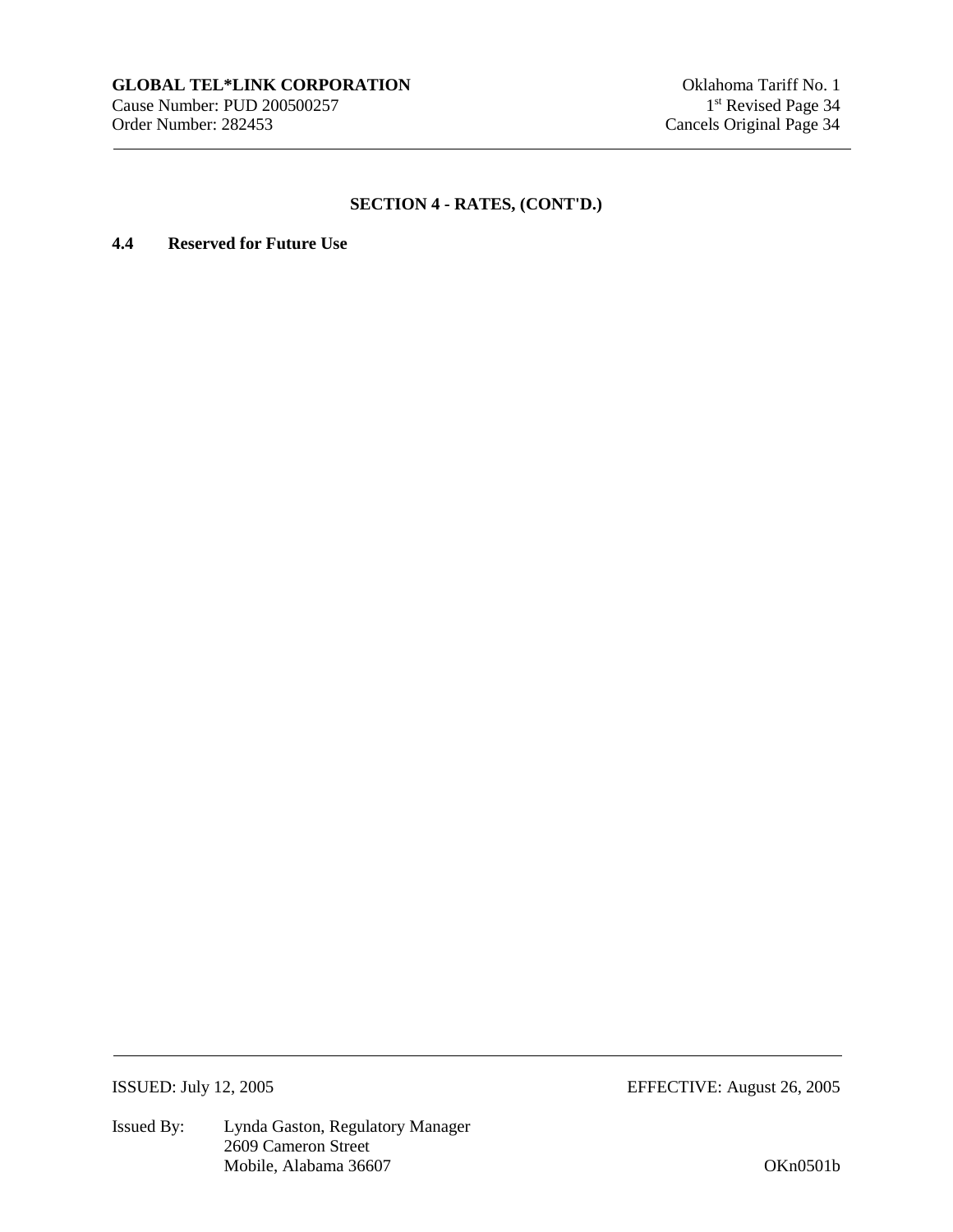| 4.5 | <b>Institutional Telephone Debit Accounts</b> |                          |                                                                                                                                    |      |  |
|-----|-----------------------------------------------|--------------------------|------------------------------------------------------------------------------------------------------------------------------------|------|--|
|     | 4.5.1                                         | <b>Rates and Charges</b> |                                                                                                                                    | (CT) |  |
|     |                                               | A.                       | <b>Option 1 - Rates and charges are the same as those set forth in the Company's</b><br>institutional collect call rate schedules. | (CT) |  |
|     |                                               | В.                       | <b>Option 2</b> - Rates and charges are provided at a discount, per request of<br>correctional facility                            | (CT) |  |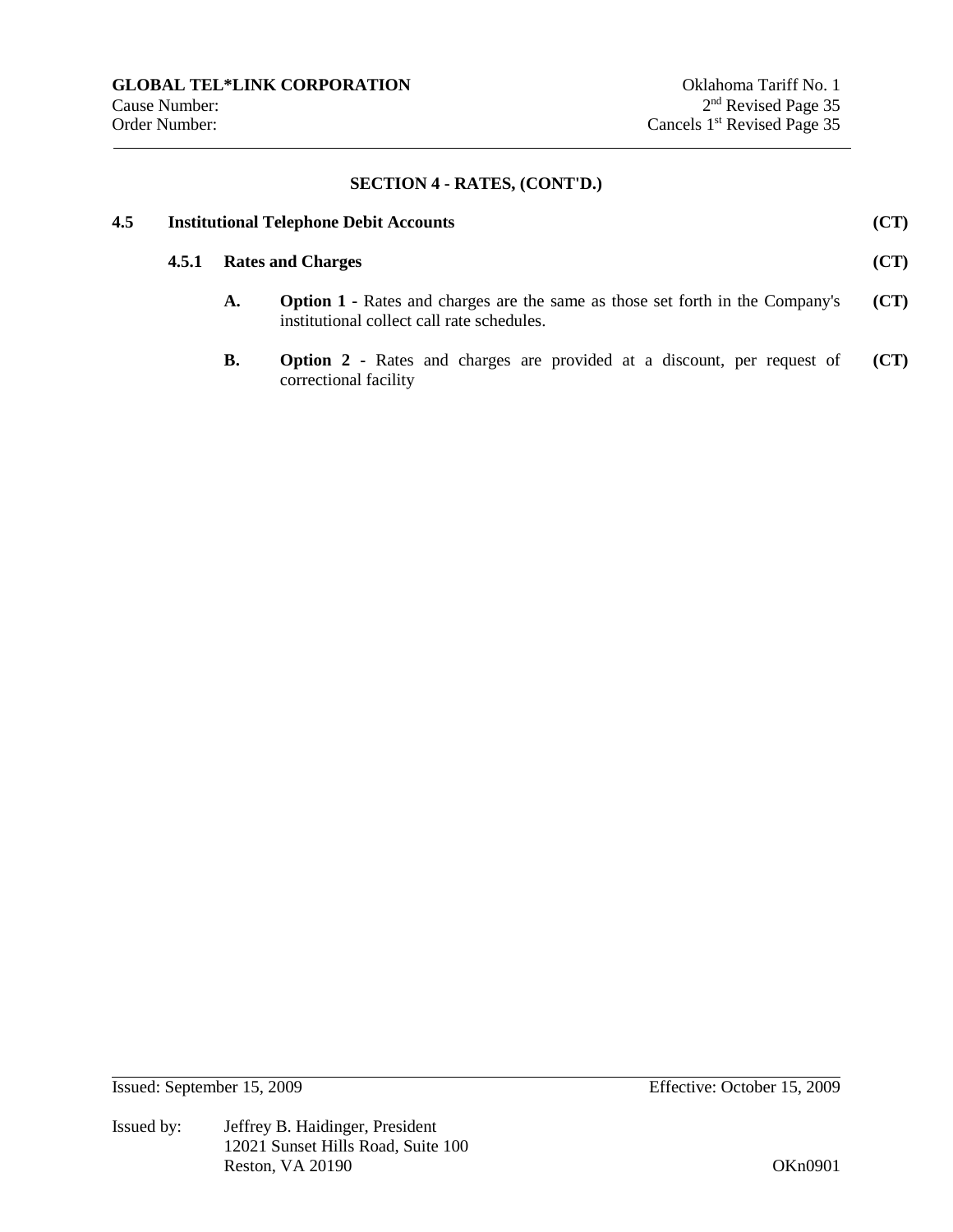## **4.5 [Reserved for Future Use] (RT)**

**| (RT)** 

**| | | | | | | | | | | | | | |** 

Issued by: Jeffrey B. Haidinger, President 12021 Sunset Hills Road, suite 100 Reston, VA 20190 OKn0802

Issued: June 24, 2008 EFFECTIVE: July 24, 2008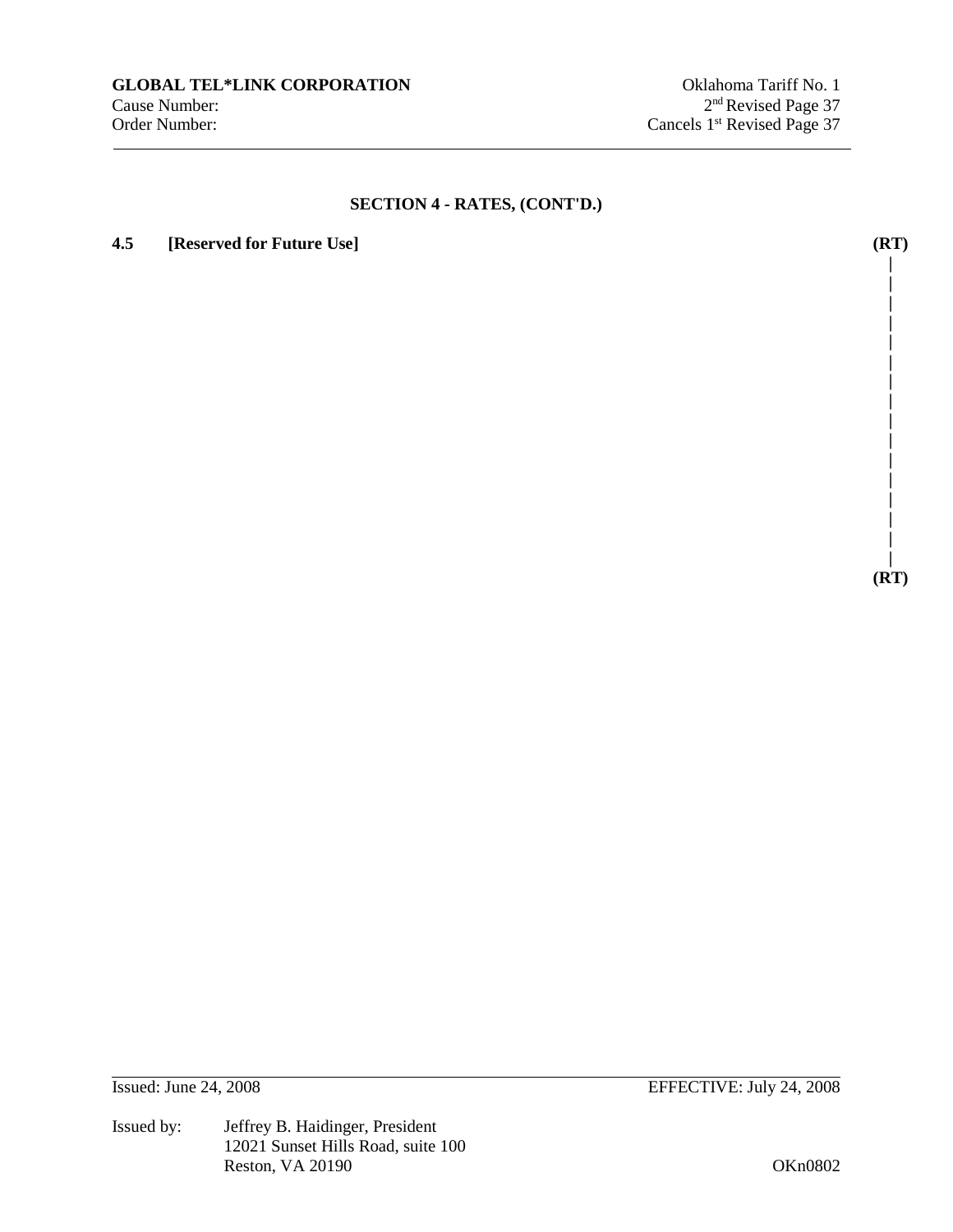#### **4.6 Advance Pay Accounts Rates and Charges**

- **A. Option 1** Advance Pay Customers rates and charges are the same as those set forth in the Company's institutional collect call rate schedules.
- **B. Option 2** Rates and charges for Advance Pay Accounts are provided at a discount, per request of correctional facility.



Issued By: Mr. Jeffery Haidinger, President 12021 Sunset Hills Road, suite 100 Reston, VA 20190 OKn0802

ISSUED: June 24, 2008 EFFECTIVE: July 24, 2008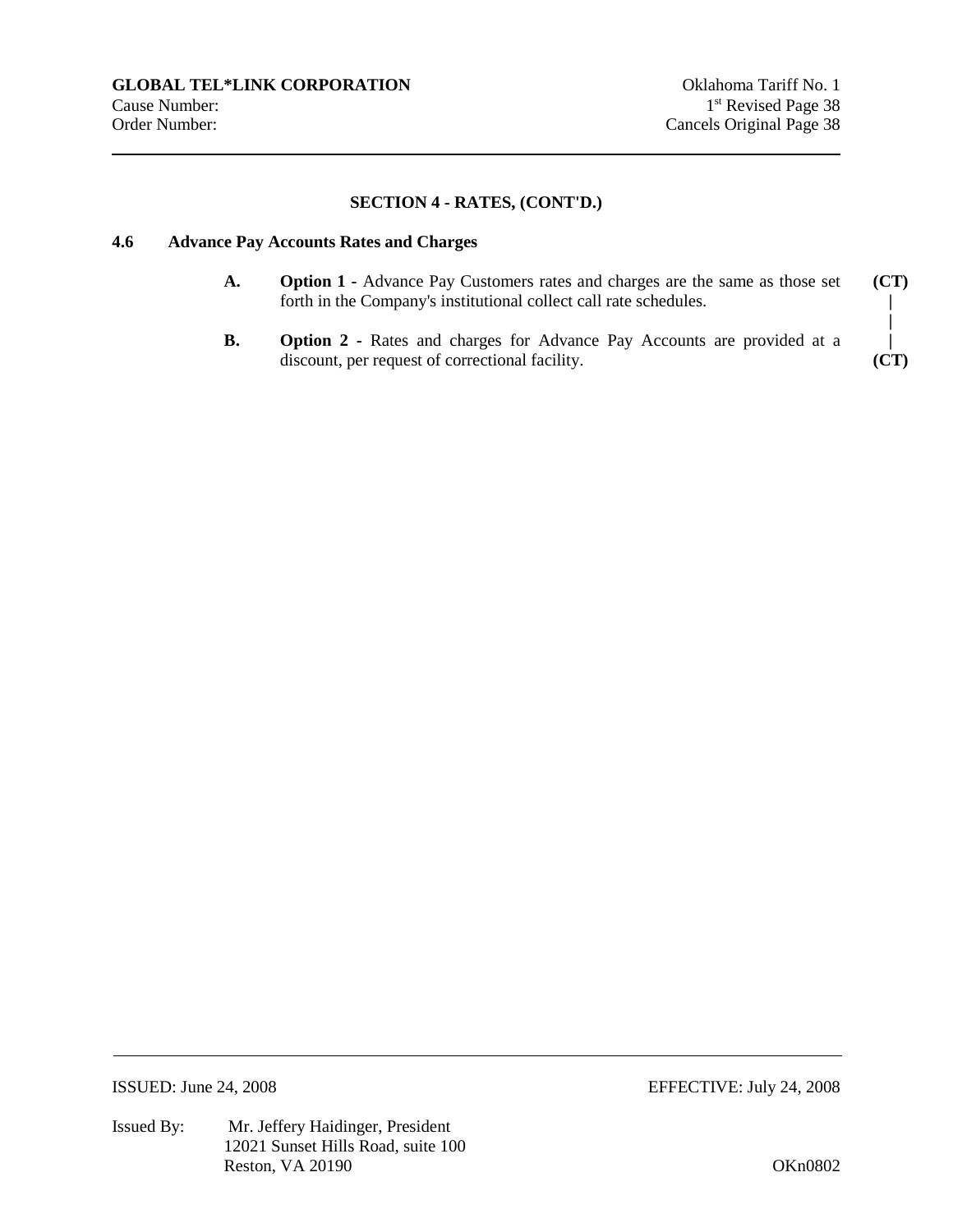## **4.7 [Reserved For Future Use] (DR)**

**| |** 

> **| | | | | | | | | | | | | | | | | |**

**| (DR)** 

**(RT) (RT)** 

Issued by: Jeffrey B. Haidinger, President 12021 Sunset Hills Road, Suite 100 Reston, VA 20190

Issued: May 18, 2016 Effective: June 20, 2016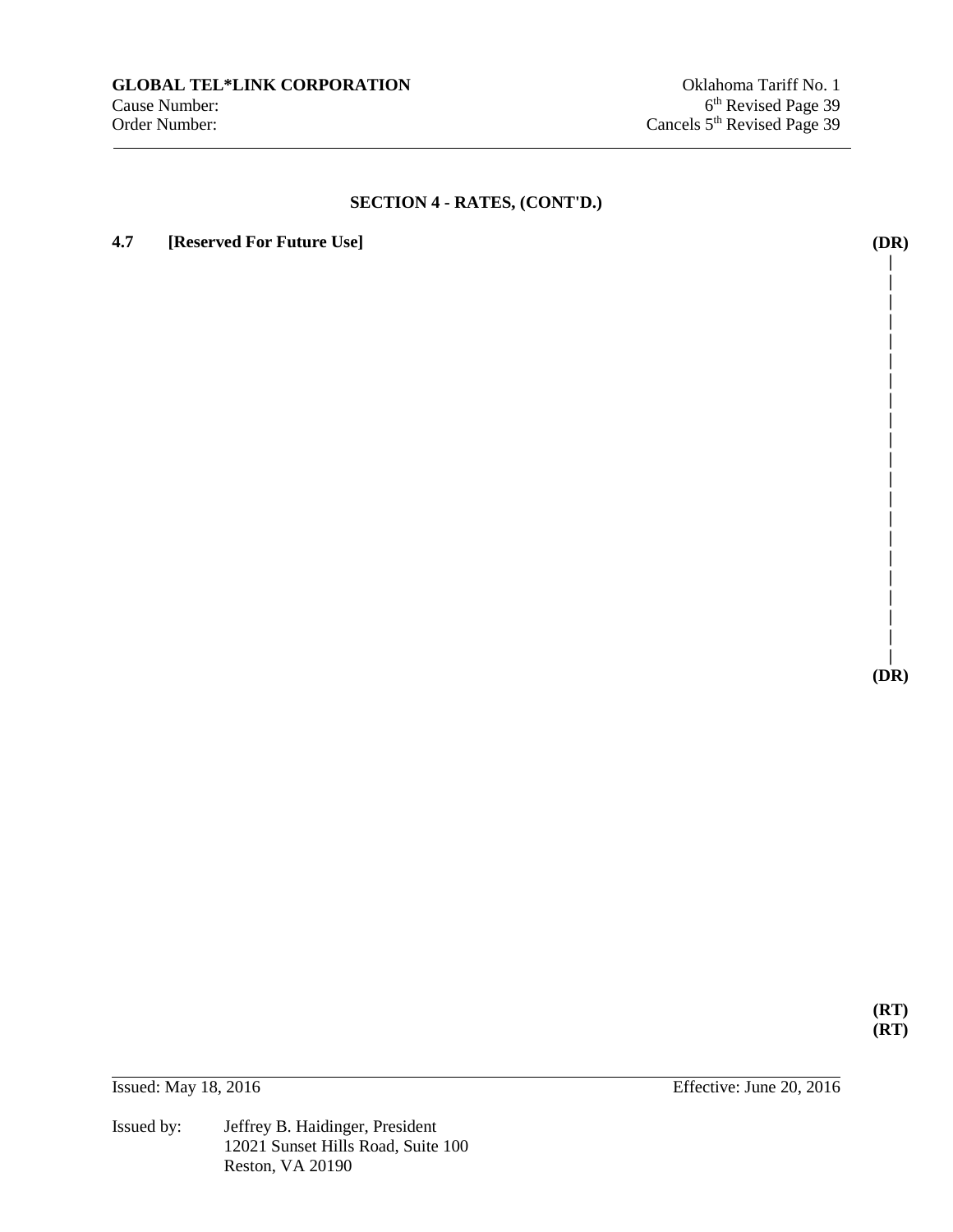## **4.8 [Reserved For Future Use] (RT)**

**| (RT)** 

**| | | | | | | | | | | | | | | | | | | | | |** 

Issued: March 21, 2016 Effective: April 20, 2016